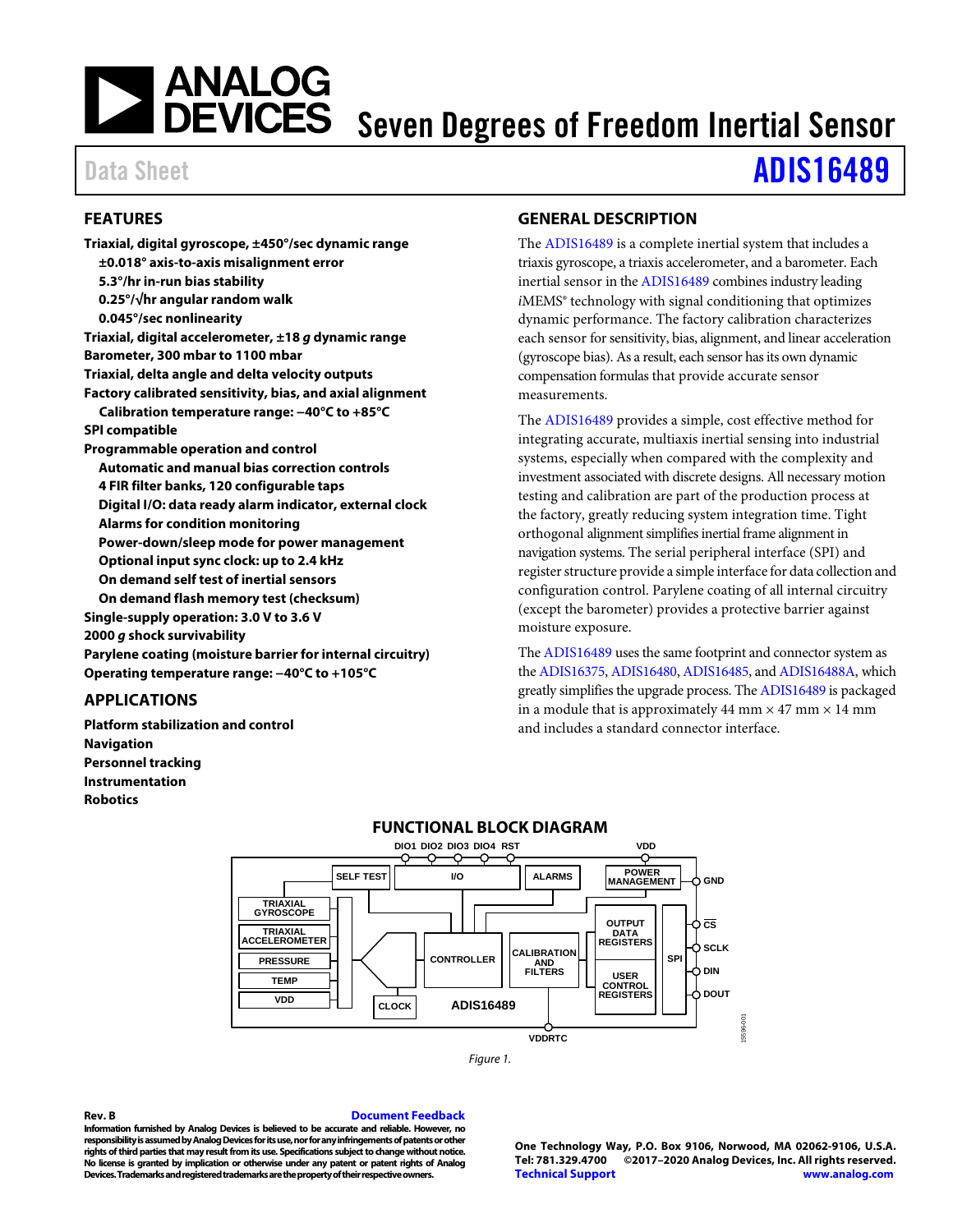# TABLE OF CONTENTS

| Sample Sequence Counter (SEQ_CNT)  16        |  |
|----------------------------------------------|--|
| Status/Error Flag Indicators (SYS_E_FLAG) 16 |  |
|                                              |  |
|                                              |  |
|                                              |  |
|                                              |  |
|                                              |  |
|                                              |  |
|                                              |  |
|                                              |  |
|                                              |  |
|                                              |  |
|                                              |  |
|                                              |  |
|                                              |  |

| Flash Memory Endurance Counter (FLSHCNT_LOW,      |  |
|---------------------------------------------------|--|
|                                                   |  |
|                                                   |  |
| Auxiliary I/O Line Configuration (FNCTIO_CTRL) 28 |  |
| General-Purpose I/O Control (GPIO_CTRL)  29       |  |
| Miscellaneous Configuration (CONFIG) 29           |  |
|                                                   |  |
| Continuous Bias Estimation (NULL_CNFG) 30         |  |
|                                                   |  |
| FIR Filter Control (FILTR_BNK_0, FILTR_BNK_1) 31  |  |
| Alarm Configuration (ALM_CNFG_0, ALM_CNFG_1,      |  |
| X-Axis Gyroscope Alarm (XG_ALM_MAGN) 33           |  |
| Y-Axis Gyroscope Alarm (YG_ALM_MAGN) 33           |  |
| Z-Axis Gyroscope Alarm (ZG_ALM_MAGN)  33          |  |
| X-Axis Accelerometer Alarm (XA_ALM_MAGN)  33      |  |
| Y-Axis Accelerometer Alarm (YA_ALM_MAGN)  33      |  |
| Z-Axis Accelerometer Alarm (ZA_ALM_MAGN)  34      |  |
|                                                   |  |
|                                                   |  |
| Firmware Revision Day and Month (FIRM_DM)  34     |  |
|                                                   |  |
|                                                   |  |
| Part Identification Numbers (PART_ID1, PART_ID2,  |  |
|                                                   |  |
|                                                   |  |
|                                                   |  |
|                                                   |  |
|                                                   |  |
|                                                   |  |
|                                                   |  |
|                                                   |  |
|                                                   |  |
|                                                   |  |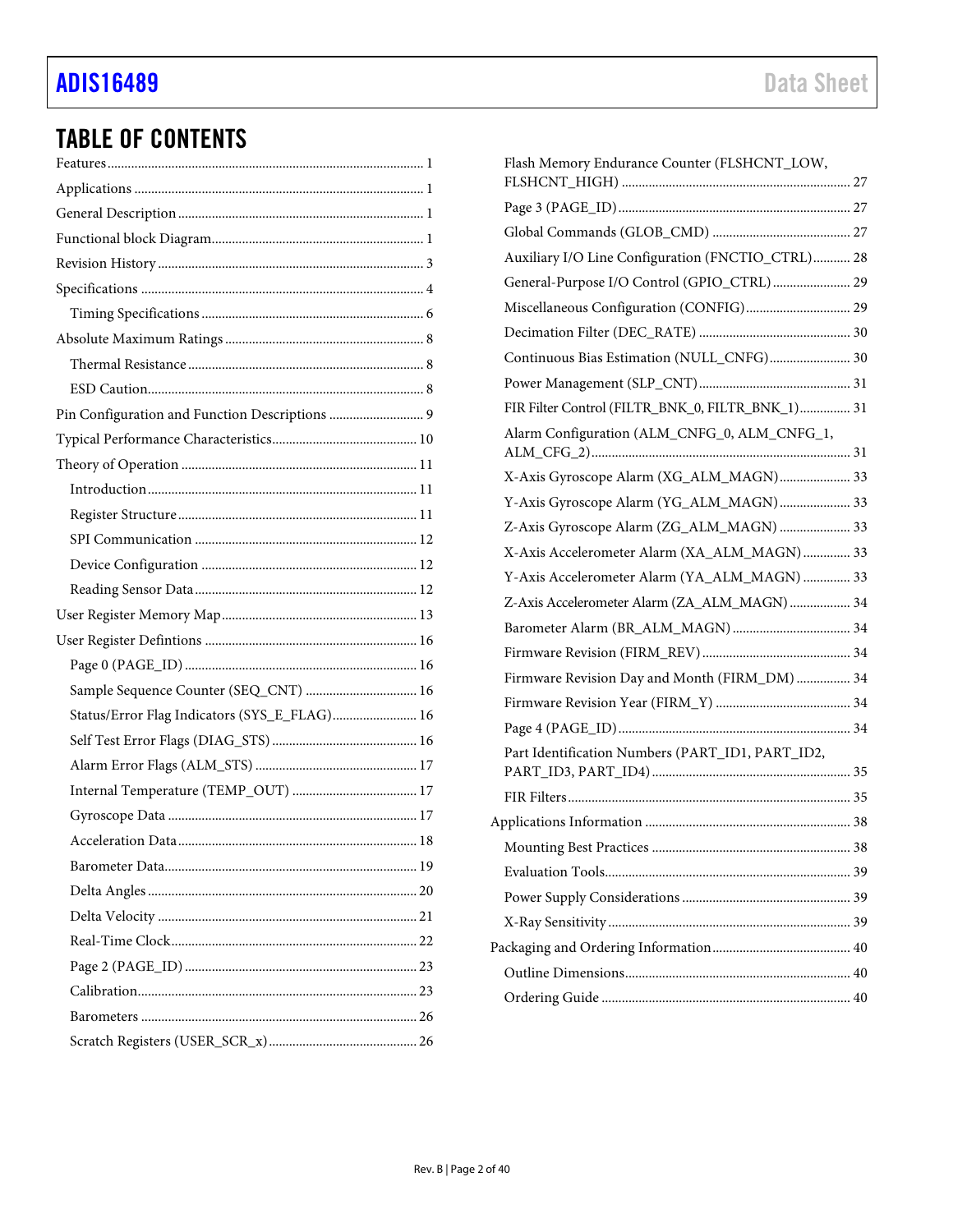# Data Sheet **[ADIS16489](https://www.analog.com/ADIS16489?doc=ADIS16489.pdf)**

# <span id="page-2-0"></span>**REVISION HISTORY**

| $8/2020$ —Rev. A to Rev. B                                          |  |
|---------------------------------------------------------------------|--|
| Changed EVAL-ADIS to EVAL-ADIS2  Throughout                         |  |
|                                                                     |  |
|                                                                     |  |
|                                                                     |  |
| Changes to Dual Memory Structure Section and Reading                |  |
|                                                                     |  |
|                                                                     |  |
| Changes to Table 12 Title, Table 13 Title, Table 14 Title, Table 16 |  |
|                                                                     |  |
|                                                                     |  |
|                                                                     |  |

| Changes to Continuous Bias Estimation (NULL_CNFG) Section,        |  |
|-------------------------------------------------------------------|--|
|                                                                   |  |
| Change to Solving for $\Delta X$ _ACCL_OUT, $\Delta Z$ _GYRO_OUT, |  |
| ΔY GYRO OUT, and ΔX GYRO OUT Section 32                           |  |
|                                                                   |  |
|                                                                   |  |
| 11/2018-Rev. 0 to Rev. A                                          |  |
| Added Endnote 4, Table 1; Renumbered Sequentially 4               |  |

Added X-Ray Sensitivity Section..................................................39

**2/2017—Revision 0: Initial Version**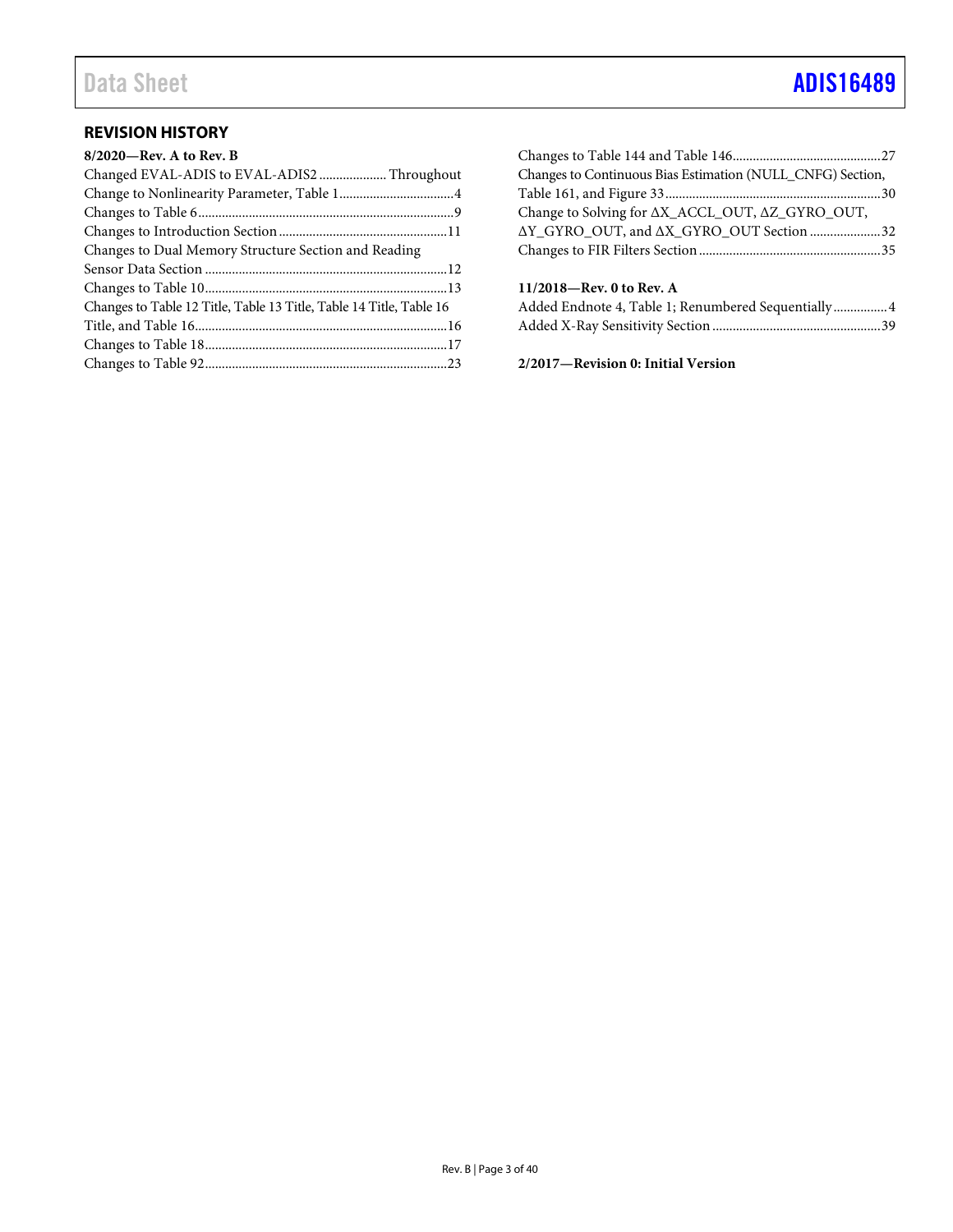# <span id="page-3-0"></span>**SPECIFICATIONS**

T<sub>C</sub> = 25°C, VDD = 3.3 V, angular rate = 0°/sec, dynamic range =  $\pm$ 450°/sec  $\pm$  1 *g*, unless otherwise noted.

# <span id="page-3-1"></span>**Table 1.**

| <b>Test Conditions/Comments</b><br><b>Parameter</b> |                                                                                      | Min                    | <b>Typ</b>             | Max    | Unit                        |
|-----------------------------------------------------|--------------------------------------------------------------------------------------|------------------------|------------------------|--------|-----------------------------|
| <b>GYROSCOPES</b>                                   |                                                                                      |                        |                        |        |                             |
| Dynamic Range                                       |                                                                                      | ±450                   |                        | ±480   | $\degree$ /sec              |
| Sensitivity<br>x_GYRO_OUT and x_GYRO_LOW (32-bit)   |                                                                                      | $3.052 \times 10^{-7}$ |                        |        | °/sec/LSB                   |
| Repeatability <sup>1</sup>                          | $-40^{\circ}C \leq T_C \leq +85^{\circ}C$                                            |                        | ±1                     |        | $\%$                        |
| <b>Sensitivity Temperature Coefficient</b>          | $-40^{\circ}C \le T_c \le +85^{\circ}C$ , 1 $\sigma$                                 | ±25                    |                        | ppm/°C |                             |
| <b>Misalignment Error</b>                           | Axis to axis                                                                         |                        | ±0.018                 |        | Degrees                     |
|                                                     | Axis to frame (package)                                                              |                        | ±1.0                   |        | Degrees                     |
| Nonlinearity                                        | Best fit straight line, full scale (FS) = 450°/sec                                   |                        | 0.01                   |        | %FS                         |
| <b>Bias</b>                                         |                                                                                      |                        |                        |        |                             |
| Repeatability <sup>1, 2</sup>                       | $-40^{\circ}C \leq T_c \leq +85^{\circ}C$ , 1 $\sigma$                               |                        | ±0.2                   |        | $\degree$ /sec              |
| In-Run Bias Stability                               | $1\sigma$                                                                            |                        | 5.3                    |        | $^{\circ}/\text{hr}$        |
| Angular Random Walk                                 | $1\sigma$                                                                            |                        | 0.25                   |        | $\frac{\circ}{\sqrt{hr}}$   |
| <b>Temperature Coefficient</b>                      | $-40^{\circ}$ C $\leq T_c \leq +85^{\circ}$ C, 1 $\sigma$                            |                        | ±0.0025                |        | $\degree$ /sec/ $\degree$ C |
| Error over Temperature                              | $-15^{\circ}$ C $\leq$ T <sub>c</sub> $\leq$ +65 $^{\circ}$ C, 10 $^{\circ}$ C range |                        | ±0.0611                |        | $\degree$ /sec              |
| <b>Linear Acceleration Effect</b>                   | Any axis, 1 $\sigma$ (CONFIG[7] = 1)                                                 |                        | 0.009                  |        | $\degree$ /sec/g            |
|                                                     | Any axis, 1 $\sigma$ (CONFIG[7] = 0)                                                 |                        | 0.015                  |        | $\degree$ /sec/g            |
| Noise                                               |                                                                                      |                        |                        |        |                             |
| <b>Output Noise</b>                                 | No filtering                                                                         |                        | 0.16                   |        | °/sec rms                   |
| Rate Noise Density                                  | $f = 10$ Hz to 40 Hz, no filtering                                                   |                        | 0.0068                 |        | °/sec/√Hz rms               |
| 3 dB Bandwidth                                      |                                                                                      |                        | 330                    |        | Hz                          |
| Sensor Resonant Frequency                           |                                                                                      |                        | 18                     |        | kHz                         |
| ACCELEROMETERS <sup>3</sup>                         | Each axis                                                                            |                        |                        |        |                             |
| <b>Dynamic Range</b>                                |                                                                                      | ±18                    |                        |        | g                           |
| Sensitivity                                         | x_ACCL_OUT and x_ACCL_LOW (32-bit)                                                   |                        | $1.221 \times 10^{-8}$ |        | $q$ /LSB                    |
| Repeatability <sup>1</sup>                          | $-40^{\circ}C \leq T_C \leq +85^{\circ}C$                                            |                        |                        | ±0.5   | $\%$                        |
| <b>Sensitivity Temperature Coefficient</b>          | $-40^{\circ}$ C $\leq T_c \leq +85^{\circ}$ C, 1 $\sigma$                            |                        | ±25                    |        | ppm/°C                      |
| Misalignment                                        | Axis to axis                                                                         |                        | ±0.035                 |        | Degrees                     |
|                                                     | Axis to frame (package)                                                              |                        | ±1.0                   |        | Degrees                     |
| Nonlinearity                                        | Best fit straight line, $\pm 10$ g                                                   |                        | 10                     |        | mg                          |
|                                                     | Best fit straight line, $\pm 18$ g                                                   |                        | 90                     |        | mg                          |
| <b>Bias</b>                                         |                                                                                      |                        |                        |        |                             |
| Repeatability <sup>1, 2, 4</sup>                    | $-40^{\circ}$ C $\leq$ T <sub>c</sub> $\leq$ +85 $^{\circ}$ C, 1 $\sigma$            |                        | ±16                    |        | mg                          |
| In-Run Bias Stability                               | $1\sigma$                                                                            |                        | 70                     |        | $\mu$ g                     |
| <b>Velocity Random Walk</b>                         | $1\sigma$                                                                            |                        | 0.029                  |        | $m/sec/\sqrt{hr}$           |
| <b>Temperature Coefficient</b>                      | $-40^{\circ}$ C $\leq T_c \leq +85^{\circ}$ C, 1 σ                                   |                        | ±0.1                   |        | mg/°C                       |
| Noise                                               |                                                                                      |                        |                        |        |                             |
| <b>Output Noise</b>                                 | No filtering                                                                         |                        | 1.29                   |        | mq rms                      |
| Noise Density                                       | $f = 10$ Hz to 40 Hz, no filtering                                                   |                        | 0.063                  |        | $mg/\sqrt{Hz}$ rms          |
| 3 dB Bandwidth                                      |                                                                                      |                        | 330                    |        | Hz                          |
| Sensor Resonant Frequency                           |                                                                                      |                        | 5.5                    |        | kHz                         |
| <b>BAROMETER</b>                                    |                                                                                      |                        |                        |        |                             |
| Pressure Range                                      |                                                                                      | 300                    |                        | 1100   | mbar                        |
|                                                     | Extended                                                                             | 10                     |                        | 1200   | mbar                        |
| Sensitivity                                         | BAROM OUT and BAROM LOW (32-bit)                                                     |                        | $6.1 \times 10^{-7}$   |        | mbar/LSB                    |
| Error with Supply                                   |                                                                                      |                        | 0.04                   |        | % / V                       |
| <b>Total Error</b>                                  |                                                                                      |                        | 4.5                    |        | mbar                        |
| Relative Error <sup>5</sup>                         | $-40^{\circ}C \leq T_C \leq +85^{\circ}C$                                            |                        | 2.5                    |        | mbar                        |
| Nonlinearity <sup>6</sup>                           | Best fit straight line, FS = 1100 mbar                                               |                        | 0.1                    |        | % of FS                     |
|                                                     | $-40^{\circ}C \leq T_C \leq +85^{\circ}C$                                            |                        | 0.2                    |        | % of FS                     |
| Linear g Sensitivity                                | ±1 g, 1 σ                                                                            |                        | 0.005                  |        | mbar/g                      |
| Noise                                               |                                                                                      |                        | 0.025                  |        | mbar rms                    |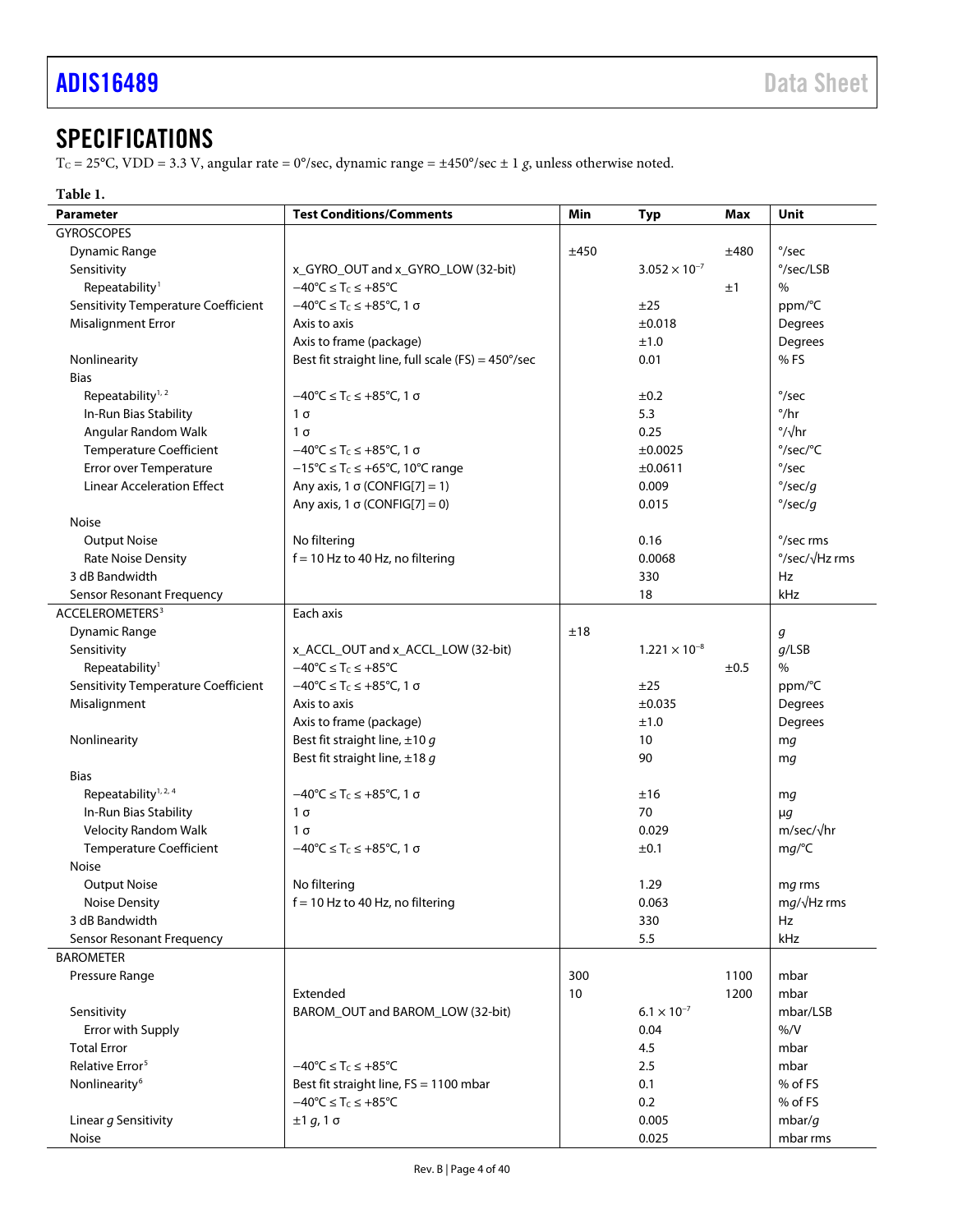# <span id="page-4-0"></span>Data Sheet **[ADIS16489](https://www.analog.com/ADIS16489?doc=ADIS16489.pdf)**

| <b>Parameter</b>                        | <b>Test Conditions/Comments</b>                     | Min          | Typ     | <b>Max</b> | Unit           |
|-----------------------------------------|-----------------------------------------------------|--------------|---------|------------|----------------|
| <b>TEMPERATURE SENSOR</b>               |                                                     |              |         |            |                |
| <b>Scale Factor</b>                     | Output = $0x0000$ at $25^{\circ}C (\pm 5^{\circ}C)$ |              | 0.00565 |            | °C/LSB         |
| LOGIC INPUTS <sup>7</sup>               |                                                     |              |         |            |                |
| Input Voltage                           |                                                     |              |         |            |                |
| High, V <sub>IH</sub>                   |                                                     | 2.0          |         |            | V              |
| Low, $V_{IL}$                           |                                                     |              |         | 0.8        | V              |
| <b>RST Pulse Width</b>                  |                                                     | $\mathbf{1}$ |         |            | μs             |
| CS Wake-Up Pulse Width                  |                                                     | 20           |         |            | μs             |
| Input Current                           |                                                     |              |         |            |                |
| Logic 1 (High), I <sub>H</sub>          | $V_{\text{IH}} = 3.3 V$                             |              |         | 10         | μA             |
| Logic 0 (Low), ILL                      | $V_{IL} = 0 V$                                      |              |         |            |                |
| All Pins Except RST                     |                                                     |              |         | 10         | μA             |
| RST <sub>Pin</sub>                      |                                                     |              | 0.33    |            | mA             |
| Input Capacitance, CIN                  |                                                     |              | $10$    |            | pF             |
| <b>DIGITAL OUTPUTS</b>                  |                                                     |              |         |            |                |
| Output Voltage                          |                                                     |              |         |            |                |
| High, V <sub>OH</sub>                   | $I_{\text{SOWRCE}} = 0.5 \text{ mA}$                | 2.4          |         |            | V              |
| Low, VOL                                | $I_{SINK} = 2.0$ mA                                 |              |         | 0.4        | V              |
| <b>FLASH MEMORY</b>                     | Endurance <sup>8</sup>                              | 100,000      |         |            | Cycles         |
| Data Retention <sup>9</sup>             | $T_{\text{J}} = 85^{\circ}C$                        | 20           |         |            | Years          |
| <b>FUNCTIONAL TIMES<sup>10</sup></b>    | Time until data is available                        |              |         |            |                |
| Power-On Start-Up Time                  |                                                     |              |         | 600        | ms             |
| Back-up                                 |                                                     |              | 1370    | 1500       | ms             |
| Reset Recovery Time <sup>11</sup>       |                                                     |              | 390     | 600        | ms             |
| Sleep Mode Recovery Time                |                                                     |              | 730     | 1000       | μs             |
| Flash Memory                            |                                                     |              |         |            |                |
| Update Time <sup>12</sup>               |                                                     |              | 1.05    | 6.8        | sec            |
| <b>Test Time</b>                        |                                                     |              | 50      |            | ms             |
| On Demand Self Test Time                | Using internal clock (2460 Hz)                      |              | 12      |            | ms             |
| <b>CONVERSION RATE</b>                  |                                                     |              | 2.46    |            | kSPS           |
| Initial Clock Accuracy                  |                                                     |              | 0.02    |            | %              |
| <b>Temperature Coefficient</b>          |                                                     |              | 40      |            | ppm/°C         |
| Sync Input Clock <sup>13</sup>          |                                                     | 0.7          |         | 2.4        | kHz            |
| POWER SUPPLY, VDD                       | Operating voltage range, VDD = 3.3 V                | 3.0          |         | 3.6        | $\overline{V}$ |
| Power Supply Current, IDD <sup>14</sup> | Normal mode, $\mu \pm \sigma$                       |              | 186     |            | mA             |
|                                         | Sleep mode                                          |              | 12.2    |            | mA             |
|                                         | Power-down mode                                     |              | 37      |            | μA             |
| POWER SUPPLY, VDDRTC                    | Operating voltage range                             | 3.0          | 3.3     | 3.6        | V              |
| Real-Time Clock Supply Current          | Normal mode, VDDRTC = 3.3 V                         |              | 13      |            | $\mu A$        |

<sup>1</sup> The repeatability specifications represent analytical projections based on the following drift contributions and conditions: temperature hysteresis (−40°C to +85°C), electronics drift (high temperature operating life test: 110°C, 500 hours), drift from temperature cycling (JESD22, Method A104-C, Method N, 500 cycles, −55°C to +85°C), rate random walk (10-year projection), and broadband noise.

<sup>2</sup> Bias repeatability describes a long-term behavior over a variety of conditions. Short-term repeatability relates to the in-run bias stability and noise density specifications.

<sup>3</sup> All specifications associated with the accelerometers relate to the full-scale range of ±18 *g*.

<sup>4</sup> X-ray exposure can degrade this performance metric.

<sup>5</sup> The relative error assumes that the initial error, at 25°C, is corrected in the end application.

<sup>6</sup> Specification assumes a full scale (FS) of 1000 mbar.

<sup>7</sup> The digital I/O signals use a 3.3 V system.

8 Endurance is qualified as per JEDEC Standard 22, Method A117, measured at −40°C, +25°C, +85°C, and +125°C.

9 The data retention specification assumes a junction temperature (T<sub>J</sub>) of 85°C per JEDEC Standard 22, Method A117. Data retention lifetime decreases with TJ.

<sup>10</sup> These times do not include thermal settling and internal filter response times, which may affect overall accuracy.

<sup>11</sup> The RST line must be in a low state for at least 10 μs to ensure a proper reset initiation and recovery.

<sup>12</sup> Monitoring the data ready signal (se[e Table 153](#page-27-1) for FNCTIO\_CTRL configuration) for the return of regular pulsing can help minimize system wait times.

<sup>13</sup> The device functions at clock rates below 0.7 kHz but at reduced performance levels.

<sup>14</sup> Supply current transients can reach 600 mA during initial startup or reset recovery.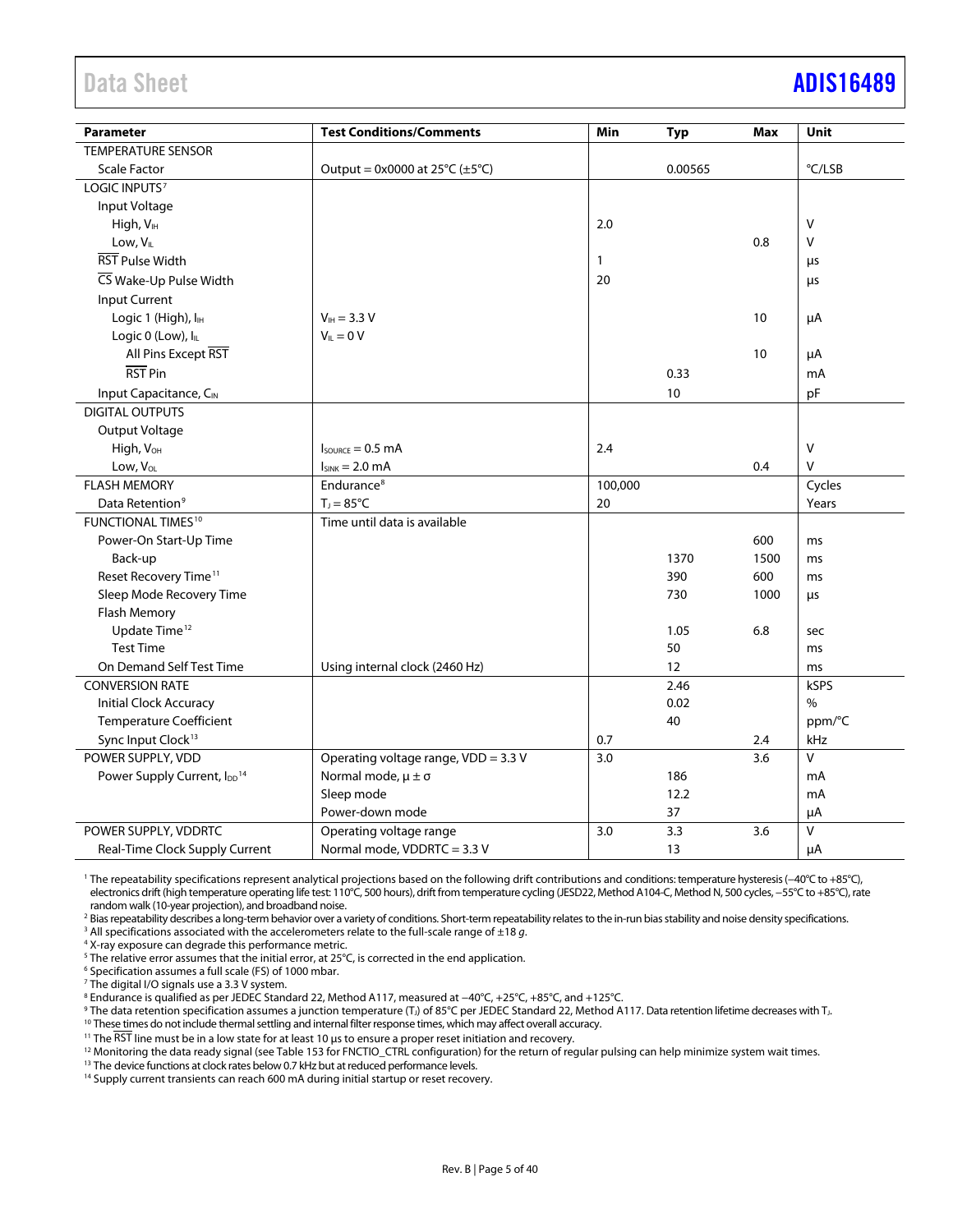# <span id="page-5-0"></span>**TIMING SPECIFICATIONS**

T<sub>C</sub> = 25°C, VDD = 3.3 V, unless otherwise noted.

### <span id="page-5-2"></span>**Table 2.**

| <b>Parameter</b>                  | <b>Description</b>                          | Min <sup>1</sup> | <b>Typ</b> | Max <sup>1</sup> | Unit |
|-----------------------------------|---------------------------------------------|------------------|------------|------------------|------|
| $f_{\text{SCLK}}$                 | Serial clock                                | 0.01             |            | 15               | MHz  |
| $t$ <sub>STALL</sub> $^2$         | Stall period between data                   | $\overline{2}$   |            |                  | μs   |
| t <sub>CLS</sub>                  | Serial clock low period                     | 31               |            |                  | ns   |
| t <sub>CHS</sub>                  | Serial clock high period                    | 31               |            |                  | ns   |
| $t_{\overline{\text{CS}}}$        | Chip select to clock edge                   | 32               |            |                  | ns   |
| t <sub>DAV</sub>                  | DOUT valid after SCLK edge                  |                  |            | 10               | ns   |
| t <sub>DSU</sub>                  | DIN setup time before SCLK rising edge      | $\overline{2}$   |            |                  | ns   |
| $t_{DHD}$                         | DIN hold time after SCLK rising edge        | $\overline{2}$   |            |                  | ns   |
| t <sub>DR</sub> , t <sub>DF</sub> | DOUT rise/fall times, $\leq 100$ pF loading |                  | 3          | 8                | ns   |
| t <sub>DSOE</sub>                 | CS assertion to data out active             | 0                |            | 11               | ns   |
| $t_{HD}$                          | SCLK edge to data out invalid               | $\Omega$         |            |                  | ns   |
| tses                              | Last SCLK edge to CS deassertion            | 32               |            |                  | ns   |
| t <sub>DSHI</sub>                 | CS deassertion to data out high impedance   | $\mathbf 0$      |            | 9                | ns   |
|                                   | Data ready pulse width                      |                  | 11         | 15               | μs   |
| $t_1$                             | Input sync pulse width                      | 5                |            |                  | μs   |
| t <sub>2</sub>                    | Input sync to data invalid                  |                  | 560        | 570              | μs   |
| t <sub>3</sub>                    | Input sync period                           | 417              |            |                  | μs   |

<sup>1</sup> Guaranteed by design and characterization, but not tested in production.

<sup>2</sup> Se[e Table 3](#page-5-3) for exceptions to the stall time rating.

# *Register Specific Stall Times*

#### <span id="page-5-3"></span>**Table 3.**

| <b>Parameter</b>  | <b>Description</b>                                       | Min <sup>1</sup> | Typ | Max | Unit |
|-------------------|----------------------------------------------------------|------------------|-----|-----|------|
| <b>STALL TIME</b> |                                                          |                  |     |     |      |
| FNCTIO CTRL       | Configure DIO <sub>x</sub> functions                     | 15               |     |     | μs   |
| FILTR BNK 0       | Enable/select finite impulse response (FIR) filter banks | 10               |     |     | μs   |
| FILTR BNK 1       | Enable/select FIR filter banks                           | 10               |     |     | μs   |
| NULL CNFG         | Configure autonull bias function                         | 10               |     |     | μs   |
| GLOB CMD[1]       | Self test                                                | 12000            |     |     | μs   |
| GLOB CMD[2]       | Flash memory test                                        | 50000            |     |     | μs   |
| GLOB CMD[3]       | Flash memory update                                      | 375000           |     |     | ms   |
| GLOB CMD[6]       | Factory calibration restore                              | 75000            |     |     | sec  |
| GLOB CMD[7]       | Software reset                                           | 120000           |     |     | ms   |

<span id="page-5-1"></span><sup>1</sup> Monitoring the data ready signal (se[e Table 153](#page-27-1) for FNCTIO\_CTRL configuration) for the return of regular pulsing can help minimize system wait times.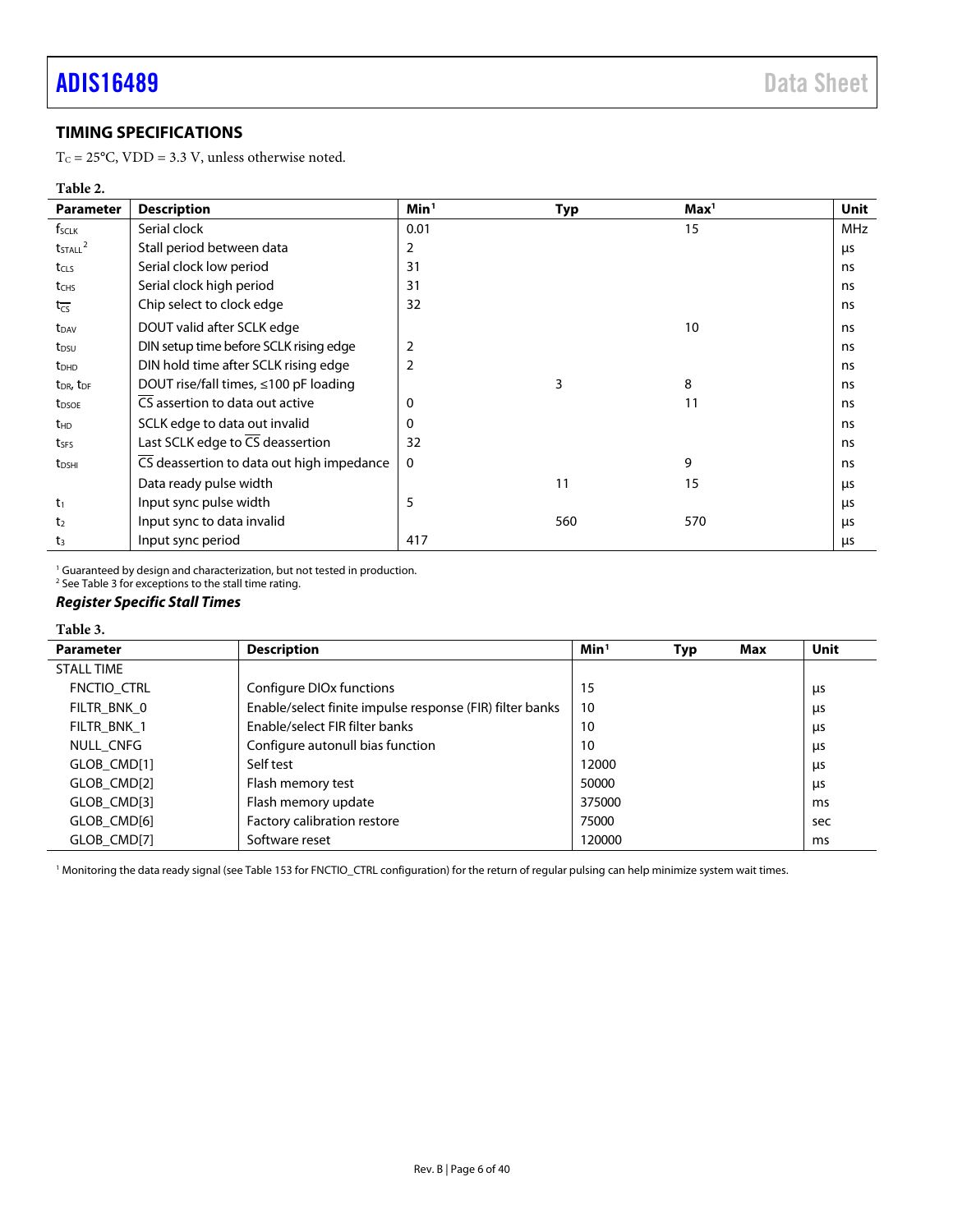# *Timing Diagrams* **CS**

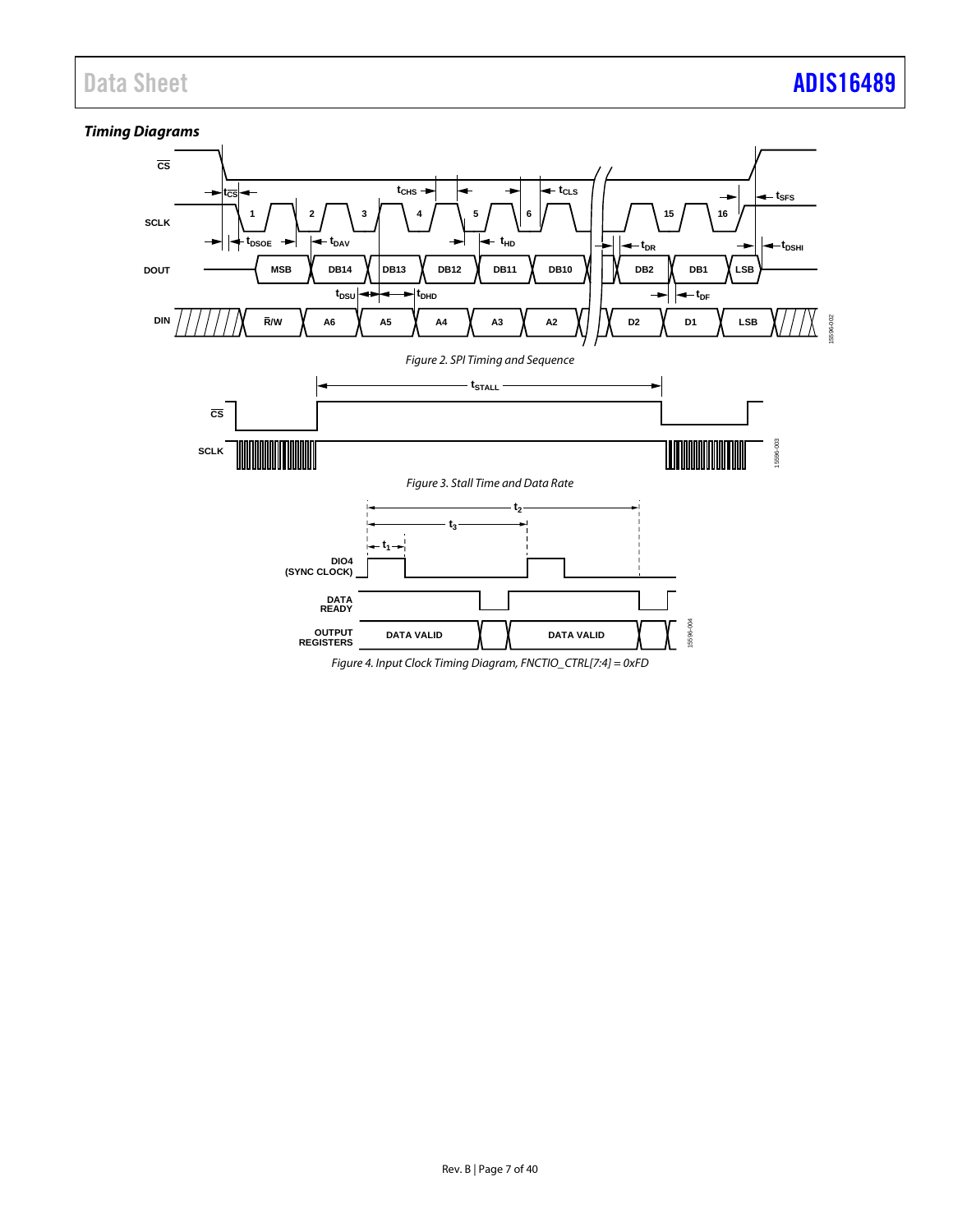# <span id="page-7-0"></span>ABSOLUTE MAXIMUM RATINGS

#### **Table 4.**

| <b>Parameter</b>                       | Rating                              |
|----------------------------------------|-------------------------------------|
| <b>Shock Survivability</b>             |                                     |
| Any Axis, Unpowered                    | 2000 q                              |
| Any Axis, Powered                      | 2000 q                              |
| VDD to GND                             | $-0.3$ V to $+3.6$ V                |
| Digital Input Voltage to GND           | $-0.3$ V to VDD + 0.2 V             |
| Digital Output Voltage to GND          | $-0.3$ V to VDD + 0.2 V             |
| <b>Operating Temperature Range</b>     | $-40^{\circ}$ C to $+105^{\circ}$ C |
| Storage Temperature Range <sup>1</sup> | $-65^{\circ}$ C to $+150^{\circ}$ C |
| <b>Barometric Pressure</b>             | 2 bar                               |

<sup>1</sup> Extended exposure to temperatures that are lower than −55°C or higher than +105°C can adversely affect the accuracy of the factory calibration.

Stresses at or above those listed under Absolute Maximum Ratings may cause permanent damage to the product. This is a stress rating only; functional operation of the product at these or any other conditions above those indicated in the operational section of this specification is not implied. Operation beyond the maximum operating conditions for extended periods may affect product reliability.

## <span id="page-7-1"></span>**THERMAL RESISTANCE**

Thermal performance is directly linked to printed circuit board (PCB) design and operating environment. Careful attention to PCB thermal design is required.

 $\theta_{IA}$  is the natural convection junction to ambient thermal resistance measured in a one cubic foot sealed enclosure.

 $\theta_{\text{JC}}$  is the junction to case thermal resistance.

The [ADIS16489](http://www.analog.com/ADIS16489?doc=ADIS16489.pdf) is a multichip module, which includes many active components. The values i[n Table 5](#page-7-3) identify the thermal response of the hottest component inside of the [ADIS16489](http://www.analog.com/ADIS16489?doc=ADIS16489.pdf) with respect to the overall power dissipation of the module. This approach enables a simple method for predicting the temperature of the hottest junction, based on either ambient or case temperature.

For example, when the ambient temperature is 70°C, the hottest junction inside of th[e ADIS16489](http://www.analog.com/ADIS16489?doc=ADIS16489.pdf) is 89.1°C.

$$
T_I = \theta_{JA} \times VDD \times I_{DD} + 70^{\circ}\text{C}
$$

$$
T_I = 22.8^{\circ}\text{C/W} \times 3.3 \text{ V} \times 0.254\text{A} + 70^{\circ}\text{C}
$$

$$
T_1 = 89.1^{\circ}\text{C}
$$

#### <span id="page-7-3"></span>**Table 5. Package Characteristics**

| Package Type           | $\theta$ ıa | θıc                | Device Weight |
|------------------------|-------------|--------------------|---------------|
| $ML-24-6$ <sup>1</sup> | 22.8°C/W    | $10.1^{\circ}$ C/W | 48 g          |

<sup>1</sup> Thermal impedance simulated values come from a case when four  $M2 \times 0.4$  mm machine screws (torque = 20 inch ounces) secure th[e ADIS16489](http://www.analog.com/ADIS16489?doc=ADIS16489.pdf) to the printed circuit board.

#### <span id="page-7-2"></span>**ESD CAUTION**



ESD (electrostatic discharge) sensitive device. Charged devices and circuit boards can discharge without detection. Although this product features patented or proprietary protection circuitry, damage may occur on devices subjected to high energy ESD. Therefore, proper ESD precautions should be taken to avoid performance degradation or loss of functionality.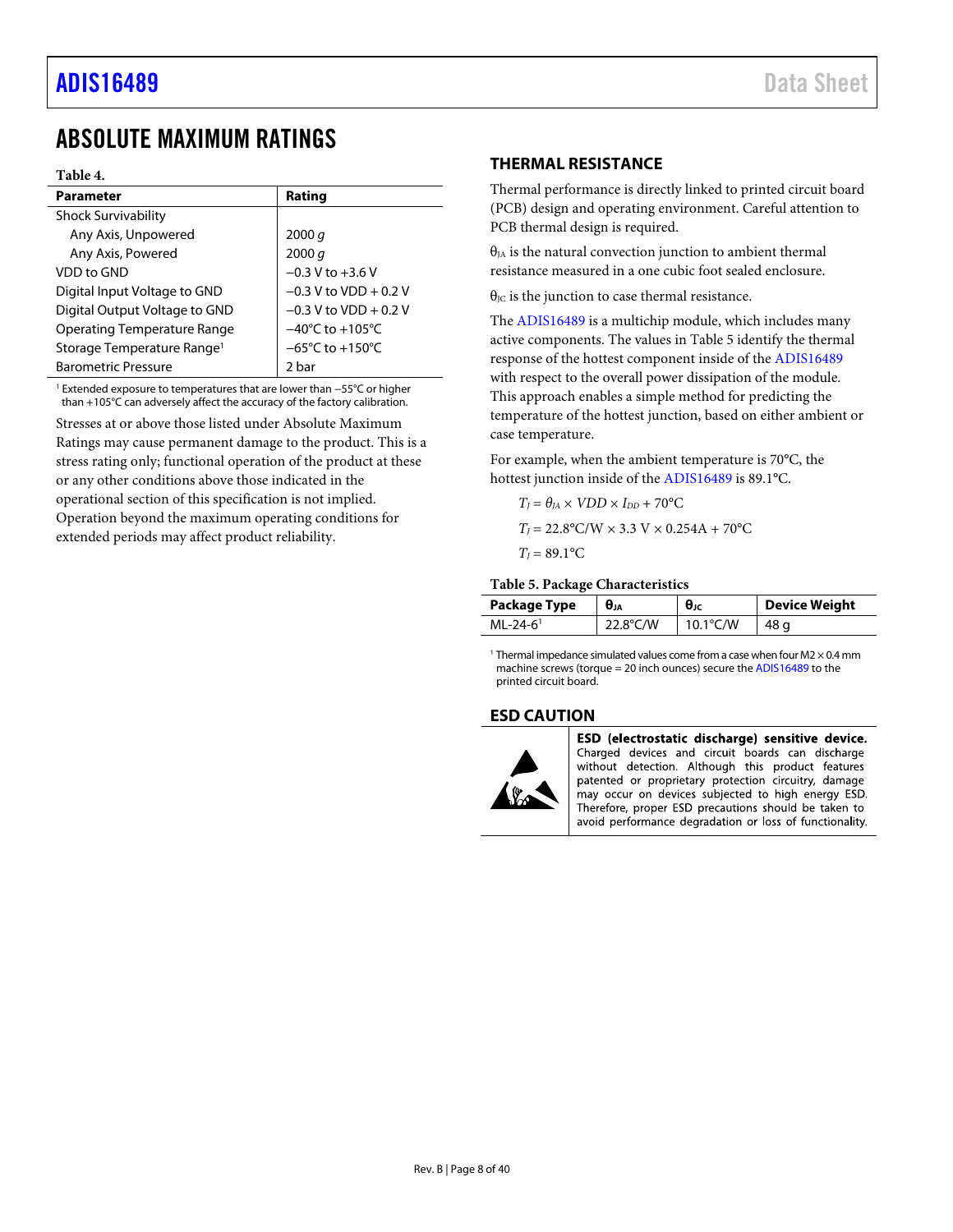# <span id="page-8-0"></span>PIN CONFIGURATION AND FUNCTION DESCRIPTIONS



NOTES<br>1. THIS REPRESENTATION DISPLAYS THE TOP VIEW PINOUT<br>2. THE ACTUAL CONNECTOR PINS ARE NOT VISIBLE FROM<br>2. THE TOP VIEW.<br>THE TOP VIEW.<br>3. MATING CONNECTOR: SAMTEC CLM-112-02 OR EQUIVALENT.<br>4. DNC = DO NOT CONNECT.

*Figure 5. Pin Configuration*



*Figure 6. Axial Orientation (Top Side Facing Up)*

<span id="page-8-1"></span>

| Pin No.      | <b>Mnemonic</b>        | <b>Type</b>      | <b>Description</b>                                                                                               |
|--------------|------------------------|------------------|------------------------------------------------------------------------------------------------------------------|
|              | DIO <sub>3</sub>       | Input and output | Configurable Digital Input and Output 3.                                                                         |
|              | DIO <sub>4</sub>       | Input and output | Configurable Digital Input and Output 4.                                                                         |
| 3            | <b>SCLK</b>            | Input            | <b>SPI Serial Clock.</b>                                                                                         |
| 4            | <b>DOUT</b>            | Output           | SPI Data Output. Clocks output on the SCLK falling edge.                                                         |
| 5            | <b>DIN</b>             | Input            | SPI Data Input. Clocks input on the SCLK rising edge.                                                            |
| 6            | $\overline{\text{CS}}$ | Input            | SPI Chip Select.                                                                                                 |
|              | DIO <sub>1</sub>       | Input and output | Configurable Digital Input and Output 1.                                                                         |
| 8            | <b>RST</b>             | Input            | Reset.                                                                                                           |
| 9            | DIO <sub>2</sub>       | Input and output | Configurable Digital Input and Output 2.                                                                         |
| 10, 11, 12   | VDD.                   | Supply           | Power Supply.                                                                                                    |
| 13, 14, 15   | <b>GND</b>             | Supply           | Power Ground.                                                                                                    |
| 16 to 22, 24 | <b>DNC</b>             | Not applicable   | Do Not Connect. Do not connect to these pins.                                                                    |
| 23           | <b>VDDRTC</b>          | Supply           | Real-Time Clock Power Supply. The VDDRTC power supply must be<br>connected, even if the RTC feature is not used. |

15596-005

5596-005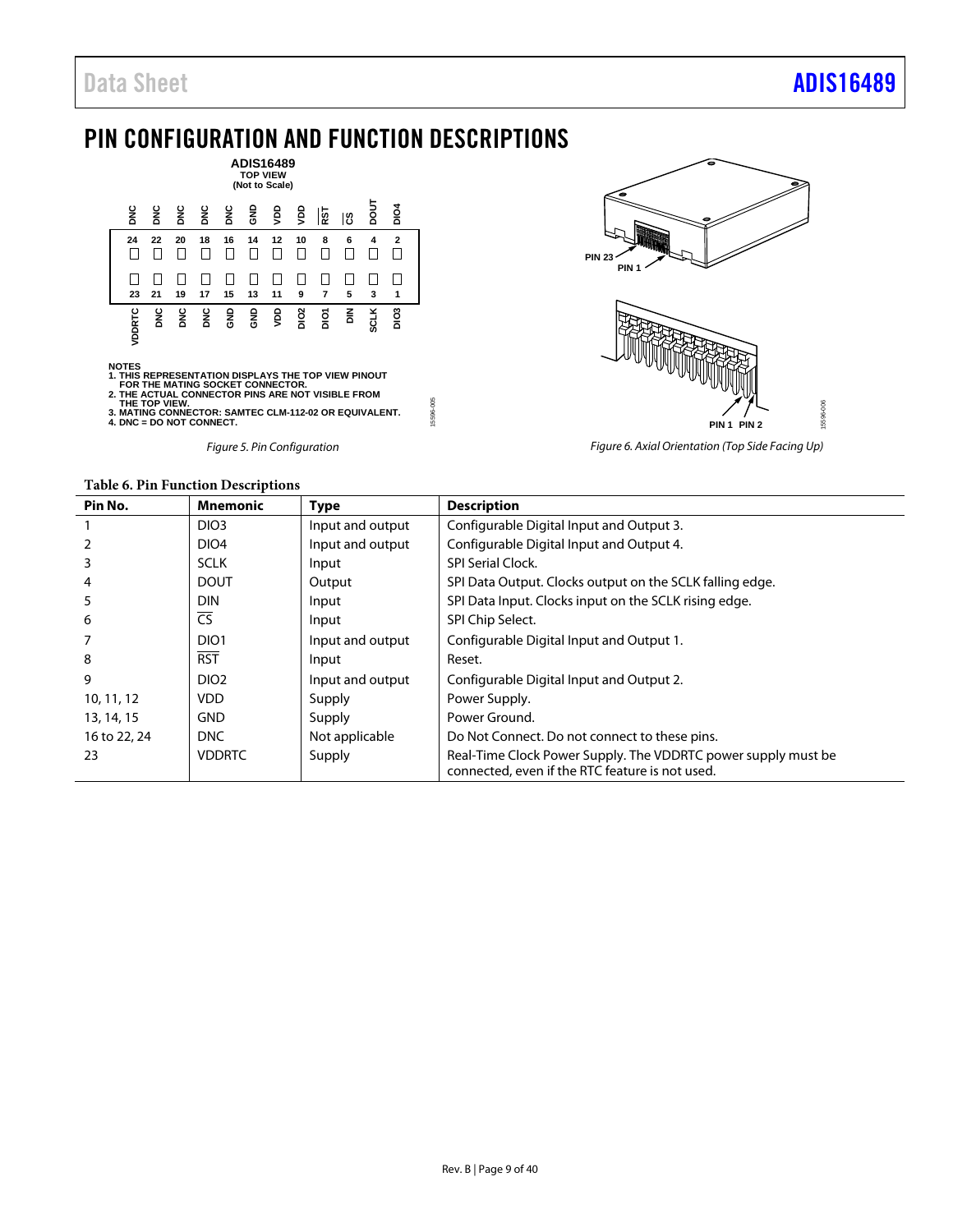**0.00001**

# <span id="page-9-0"></span>TYPICAL PERFORMANCE CHARACTERISTICS



**0.01 0.1 1 10 100 1000 10000**

**–1σ**

15596-008

5596-008

**INTEGRATION PERIOD (Seconds)**

*Figure 8. Accelerometer Allan Variance, Tc* = 25°C





*Figure 10. Gyroscope Scale (Sensitivity) Error vs. Temperature*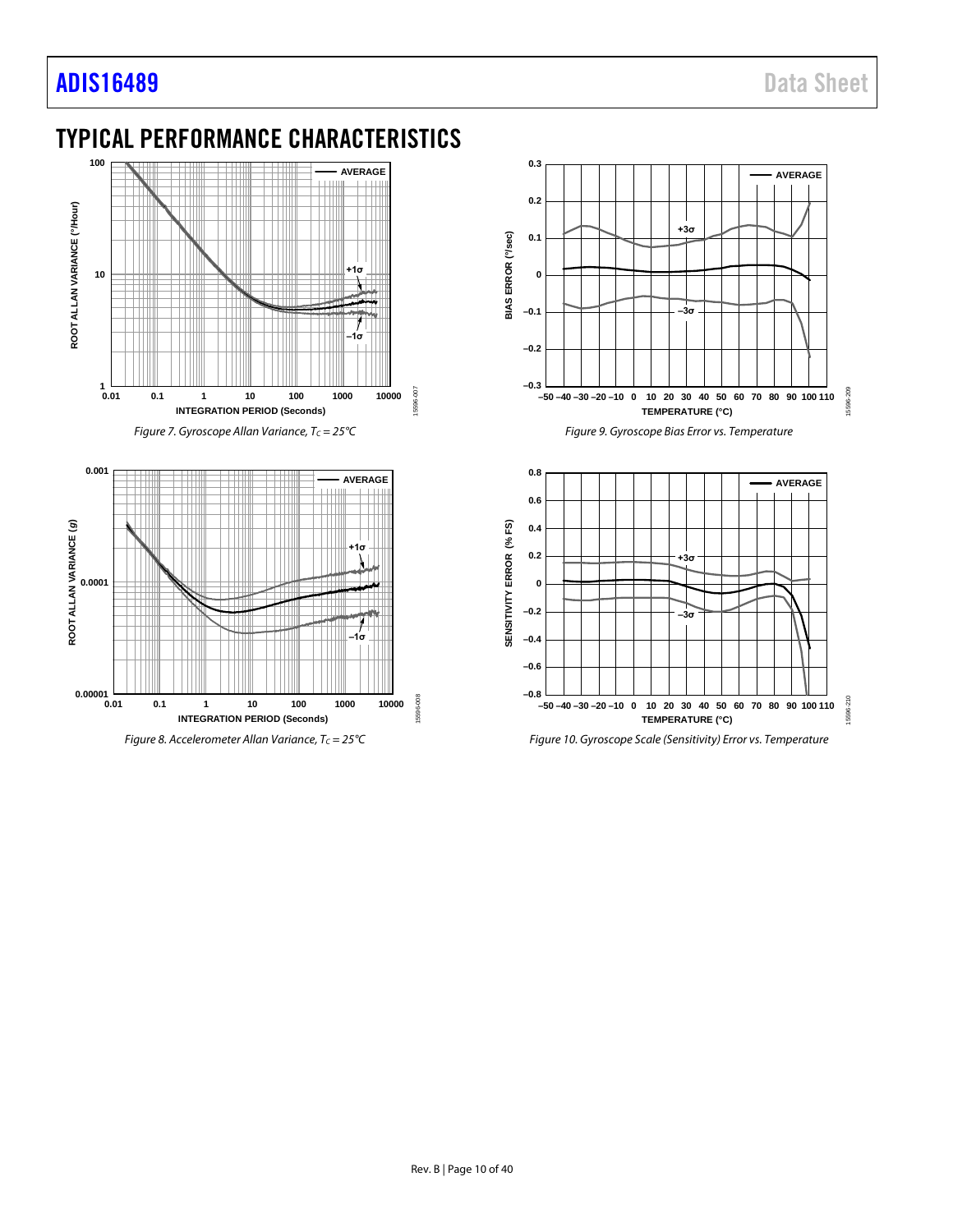# <span id="page-10-0"></span>THEORY OF OPERATION **INTRODUCTION**

<span id="page-10-1"></span>The [ADIS16489](http://www.analog.com/ADIS16489?doc=ADIS16489.pdf) is an autonomous sensor system that starts up on its own when it has a valid power supply. After running through its initialization process, the [ADIS16489](http://www.analog.com/ADIS16489?doc=ADIS16489.pdf) begins sampling, processing, and loading calibrated sensor data into the output registers, which are accessible using the SPI port. The SPI port typically connects to a compatible port on an embedded processor (see [Figure 11\)](#page-10-3). The four SPI signals facilitate synchronous, serial data communication. The factory default configuration provides users with a data ready signal on the DIO2 pin to trigger data acquisition (se[e Figure 31\)](#page-27-2).



*Figure 11. Electrical Connection Diagram*

### <span id="page-10-3"></span>**Table 7. Generic Master Processor Pin Names and Functions**

| <b>Mnemonic</b>          | <b>Function</b>            |
|--------------------------|----------------------------|
| $\overline{\mathsf{ss}}$ | Slave select               |
| <b>SCLK</b>              | Serial clock               |
| <b>MOSI</b>              | Master output, slave input |
| <b>MISO</b>              | Master input, slave output |
| iro                      | Interrupt request          |

Embedded processors typically use control registers to configure their serial ports for communicating with SPI slave devices such as th[e ADIS16489.](http://www.analog.com/ADIS16489?doc=ADIS16489.pdf) [Table 8](#page-10-4) contains a list of settings that describe the SPI protocol of the [ADIS16489.](http://www.analog.com/ADIS16489?doc=ADIS16489.pdf)

<span id="page-10-4"></span>

| Table 8. Generic Master Processor SPI Settings |  |
|------------------------------------------------|--|
|------------------------------------------------|--|

| <b>Processor Setting</b> | <b>Description</b>                        |
|--------------------------|-------------------------------------------|
| Master                   | The ADIS16489 operates as slave           |
| $SCLK \leq 15 MHz$       | Maximum serial clock rate                 |
| SPI Mode 3               | $CPOL = 1$ (polarity), $CPHA = 1$ (phase) |
| <b>MSB First Mode</b>    | Bit sequence                              |
| 16-Bit Mode              | Shift register/data length                |

# <span id="page-10-2"></span>**REGISTER STRUCTURE**

The register structure and SPI port support a simple connection between the [ADIS16489](http://www.analog.com/ADIS16489?doc=ADIS16489.pdf) and an embedded processor platform. The register structure contains both output data and control registers. The output data registers include the latest sensor data, a real-time clock, error flags, alarm flags, and identification data. The control registers include sample rate, filtering, input and output, alarms, calibration, and diagnostic configuration options. All communication between the [ADIS16489](http://www.analog.com/ADIS16489?doc=ADIS16489.pdf) and an external processor involves either reading or writing to one of the user registers.



*Figure 12. Basic Operation*

The register structure uses a paged addressing scheme that contains 13 pages with each page containing 64 register locations. Each register is 16 bits wide and each byte has a unique address within the memory map of that page. The SPI port has access to one page at a time, using the bit sequence in [Figure 13.](#page-11-3) Select the page to activate for SPI access by writing its code to the PAGE\_ID register. Read the PAGE\_ID register to determine which page is currently active. [Table 9](#page-10-5) displays the PAGE\_ID register contents for each page, along with their basic functions. The PAGE\_ID register is located at Address 0x00 on every page.

### <span id="page-10-5"></span>**Table 9. User Register Page Assignments**

| Page           | <b>PAGE ID</b> | <b>Function</b>                                              |
|----------------|----------------|--------------------------------------------------------------|
| 0              | 0x00           | Output data, clock, identification                           |
|                | 0x01           | Reserved                                                     |
| $\overline{2}$ | 0x02           | Calibration                                                  |
| 3              | 0x03           | Control: sample rate, filtering, input and output,<br>alarms |
| 4              | 0x04           | Serial number                                                |
| 5              | 0x05           | FIR Filter Bank A. Coefficient 0 to Coefficient 59           |
| 6              | 0x06           | FIR Filter Bank A, Coefficient 60 to Coefficient 119         |
| 7              | 0x07           | FIR Filter Bank B. Coefficient 0 to Coefficient 59           |
| 8              | 0x08           | FIR Filter Bank B. Coefficient 60 to Coefficient 119         |
| 9              | 0x09           | FIR Filter Bank C, Coefficient 0 to Coefficient 59           |
| 10             | 0x0A           | FIR Filter Bank C. Coefficient 60 to Coefficient 119         |
| 11             | 0x0B           | FIR Filter Bank D, Coefficient 0 to Coefficient 59           |
| 12             | 0x0C           | FIR Filter Bank D, Coefficient 60 to Coefficient 119         |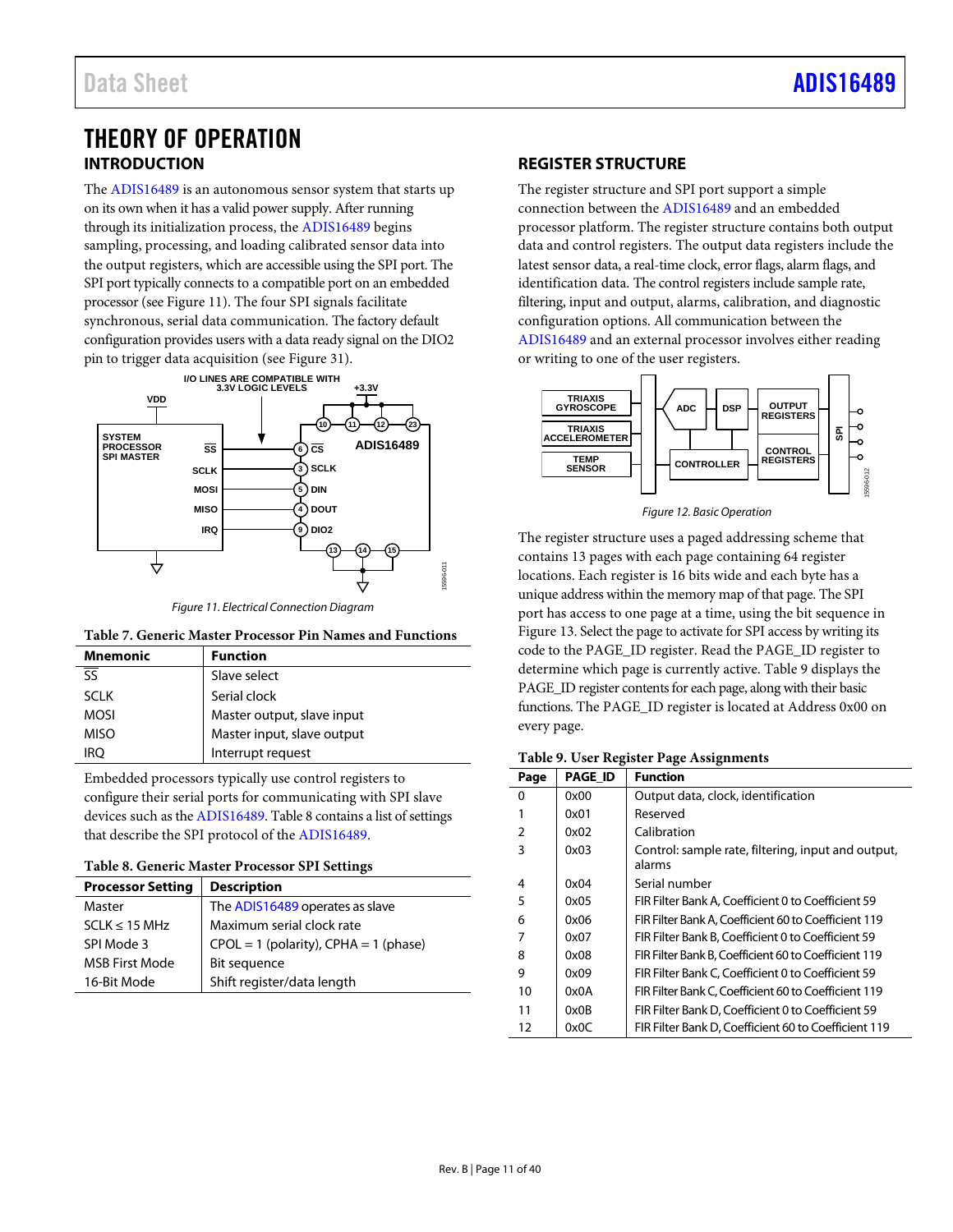15596-013

15596-015



**1. DOUT BITS ARE PRODUCED ONLY WHEN THE PREVIOUS 16-BIT DIN SEQUENCE STARTS WITH R/W = 0. 2. WHEN CS IS HIGH, DOUT IS IN A THREE-STATE, HIGH IMPEDANCE MODE, WHICH ALLOWS MULTIFUNCTIONAL USE OF THE LINE FOR OTHER DEVICES.**

*Figure 13. SPI Communication Bit Sequence*

# <span id="page-11-3"></span><span id="page-11-0"></span>**SPI COMMUNICATION**

Each SPI command and response is 16 bits in length and uses the digital coding fro[m Figure 13.](#page-11-3)

# <span id="page-11-1"></span>**DEVICE CONFIGURATION**

Each register contains 16 bits (two bytes). Bits[7:0] contain the low byte, and Bits[15:8] contain the high byte of each register. Each byte has its own unique address in the user register map (see [Table 10\)](#page-12-1). Update the contents of a register by writing to its low byte first and its high byte second. There are three parts to coding a SPI command (see [Figure 13\)](#page-11-3), which writes a new byte of data to a register: the write bit  $(R/W = 1)$ , the address of the byte, [A6:A0], and the new data for that location, [DC7:DC0]. [Figure 14](#page-11-4) provides a coding example for writing 0xFEDC to the XG\_BIAS\_LOW register (se[e Table 109\)](#page-23-0), assuming the PAGE\_ID register already equals 0x0002.



#### *Figure 14. SPI Sequence for Writing 0xFEDC to XG\_BIAS\_LOW*

#### <span id="page-11-4"></span>*Dual Memory Structure*

Th[e ADIS16489](http://www.analog.com/ADIS16489?doc=ADIS16489.pdf) uses a dual memory structure (se[e Figure 15\)](#page-11-5) in which the SRAM supports real-time operation and the flash memory provides nonvolatile storage. During the start-up process, the operating code, calibration coefficients, and user register settings load from the flash memory into the SRAM to support normal operation. The manual flash update command (GLOB\_CMD[3], se[e Table 151\)](#page-26-3) provides a simple method for saving user register values to the flash memory. Registers with the flash backup feature are indicated by a yes in the flash backup column o[f Table 10.](#page-12-1) This flash backup preserves these settings for automatic recall during the next power-on or reset recovery process.



*Figure 15. SRAM and Flash Memory Diagram*

## <span id="page-11-5"></span><span id="page-11-2"></span>**READING SENSOR DATA**

The 16-bit command code (see [Figure 13\)](#page-11-3) for a read request on the SPI has three parts: the read bit  $(\overline{R}/W = 0)$ , either address of the register, [A6:A0], and eight don't care bits, [DC7:DC0]. A read command produces the registers contents on the DOUT pin, during the following 16-bit communication cycle[. Figure 16](#page-11-6) provides an example that includes two register reads in succession. This example starts with  $DIN = 0x1A00$ , to request the contents of the Z\_GYRO\_OUT register, and follows with 0x1800, to request the contents of the Z\_GYRO\_LOW register (assuming the PROD\_ID register already equals 0x0000). This is an example of full duplex operation in which the [ADIS16489](http://www.analog.com/ADIS16489?doc=ADIS16489.pdf) receives a new request while transmitting the data response from the prior request (see [Figure 16\)](#page-11-6).



<span id="page-11-6"></span>[Figure 17](#page-11-7) provides an example of the four SPI signals when reading the PROD\_ID register (see [Table 93\)](#page-22-2) in a repeating pattern. This pattern is helpful when troubleshooting the SPI interface as it provides a clear expectation for all signals because the register contents involved never change.

<span id="page-11-7"></span>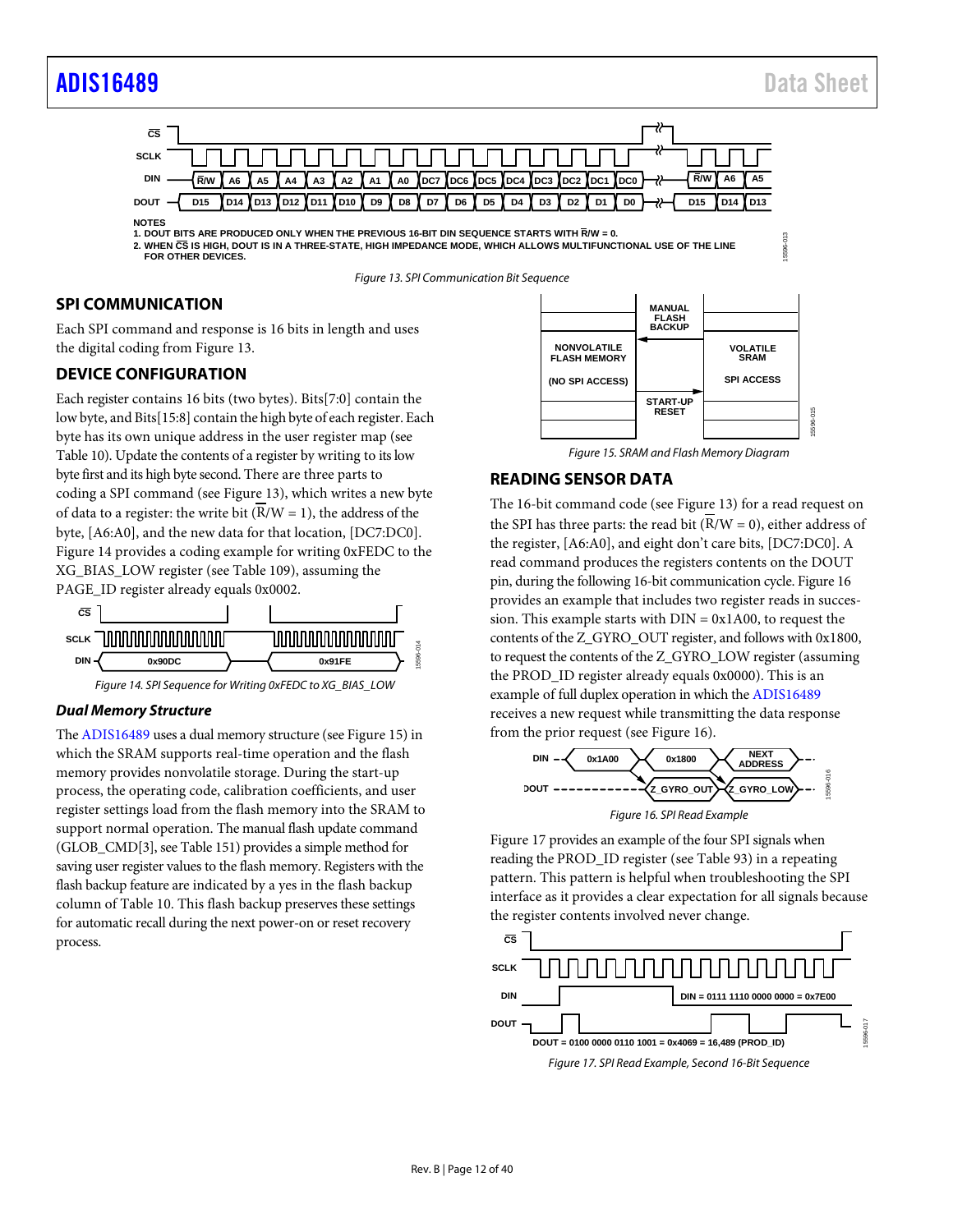# <span id="page-12-0"></span>USER REGISTER MEMORY MAP

<span id="page-12-1"></span>**Table 10. User Register Memory Map (N/A Means Not Applicable)**

| Name<br><b>Backup</b><br>PAGE_ID<br>R/W<br>0x00<br>0x0000<br>Page identifier<br>No<br>0x00, 0x01<br>N/A<br>0x00<br>N/A<br>Reserved<br>Reserved<br>N/A<br>0x02 to 0x05<br>0x00<br>N/A<br>SEQ_CNT<br>R<br>No<br>0x06, 0x07<br>Sample sequence counter<br>R<br>0x00<br>0x0000<br>SYS_E_FLAG<br>No<br>0x08, 0x09<br>Output, system error flags<br>R<br>0x00<br>DIAG_STS<br>No<br>0x0A, 0x0B<br>0x0000<br>Output, self test error flags<br>R<br>0x00<br>0x0000<br>Output, alarm error flags<br>ALM_STS<br>No<br>0x0C, 0x0D<br>R<br>0x00<br>N/A<br>TEMP_OUT<br>No<br>0x0E, 0x0F<br>Output, temperature<br>R<br>No<br>0x00<br>N/A<br>X_GYRO_LOW<br>0x10, 0x11<br>Output, x-axis gyroscope, low word<br>R<br>No<br>0x00<br>N/A<br>X_GYRO_OUT<br>0x12, 0x13<br>Output, x-axis gyroscope, high word<br>N/A<br>R<br>No<br>0x00<br>Y_GYRO_LOW<br>0x14, 0x15<br>Output, y-axis gyroscope, low word<br>R<br>0x00<br>N/A<br>Y_GYRO_OUT<br>No<br>0x16, 0x17<br>Output, y-axis gyroscope, high word<br>N/A<br>R<br>0x00<br>Z_GYRO_LOW<br>No<br>0x18, 0x19<br>Output, z-axis gyroscope, low word<br>N/A<br>R<br>0x00<br>Z_GYRO_OUT<br>No<br>0x1A, 0x1B<br>Output, z-axis gyroscope, high word<br>R<br>0x00<br>0x1C, 0x1D<br>N/A<br>X_ACCL_LOW<br>No<br>Output, x-axis accelerometer, low word<br>R<br>0x00<br>N/A<br>X_ACCL_OUT<br>No<br>0x1E, 0x1F<br>Output, x-axis accelerometer, high word<br>R<br>0x00<br>N/A<br>Y_ACCL_LOW<br>No<br>0x20, 0x21<br>Output, y-axis accelerometer, low word<br>R<br>0x00<br>N/A<br>Y_ACCL_OUT<br>No<br>0x22, 0x23<br>Output, y-axis accelerometer, high word<br>R<br>0x00<br>N/A<br>Z_ACCL_LOW<br>No<br>0x24, 0x25<br>Output, z-axis accelerometer, low word<br>0x00<br>Z_ACCL_OUT<br>R<br>No<br>0x26, 0x27<br>N/A<br>Output, z-axis accelerometer, high word<br>0x00<br>Reserved<br>N/A<br>N/A<br>0x28 to 0x2D<br>N/A<br>Reserved<br>0x00<br><b>BAROM_LOW</b><br>R<br>No<br>0x2E, 0x2F<br>N/A<br>Output, barometer, low word<br>No<br>0x00<br>N/A<br>BAROM_OUT<br>R<br>0x30, 0x31<br>Output, barometer, high word<br>0x00<br>Reserved<br>N/A<br>N/A<br>0x32 to 0x3F<br>N/A<br>Reserved<br>0x00<br>X_DELTANG_LOW<br>R<br>No<br>0x40, 0x41<br>N/A<br>Output, x-axis delta angle, low word<br>0x00<br>N/A<br>X_DELTANG_OUT<br>R<br>No<br>0x42, 0x43<br>Output, x-axis delta angle, high word<br>0x00<br>N/A<br>Y_DELTANG_LOW<br>R<br>No<br>0x44, 0x45<br>Output, y-axis delta angle, low word<br>0x00<br>N/A<br>Y_DELTANG_OUT<br>R<br>No<br>0x46, 0x47<br>Output, y-axis delta angle, high word<br>0x00<br>N/A<br>Z_DELTANG_LOW<br>R<br>No<br>0x48, 0x49<br>Output, z-axis delta angle, low word<br>0x00<br>N/A<br>Output, z-axis delta angle, high word<br>Z_DELTANG_OUT<br>R<br>No<br>0x4A, 0x4B<br>0x00<br>N/A<br>X_DELTVEL_LOW<br>R<br>No<br>0x4C, 0x4D<br>Output, x-axis delta velocity, low word<br>R<br>0x00<br>N/A<br>Output, x-axis delta velocity, high word<br>X_DELTVEL_OUT<br>No<br>0x4E, 0x4F<br>R<br>0x00<br>N/A<br>Y_DELTVEL_LOW<br>No<br>0x50, 0x51<br>Output, y-axis delta velocity, low word<br>R<br>0x00<br>N/A<br>Output, y-axis delta velocity, high word<br>Y_DELTVEL_OUT<br>No<br>0x52, 0x53<br>R<br>N/A<br>Z_DELTVEL_LOW<br>No<br>0x00<br>0x54, 0x55<br>Output, z-axis delta velocity, low word<br>R<br>Z_DELTVEL_OUT<br>0x00<br>0x56, 0x57<br>N/A<br>Output, z-axis delta velocity, high word<br>No<br>N/A<br>N/A<br>0x00<br>0x58 to 0x77<br>N/A<br>Reserved<br>Reserved<br>R/W<br>TIME MS_OUT<br>No<br>0x00<br>0x78, 0x79<br>N/A<br>Real-time clock: minutes/seconds<br>0x00<br>N/A<br>TIME_DH_OUT<br>R/W<br>No<br>0x7A, 0x7B<br>Real-time clock: day/hour<br>R/W<br>0x00<br>N/A<br>Real-time clock: year/month<br>TIME_YM_OUT<br>No<br>0x7C, 0x7D<br>0x00<br>Output, product identification (16,489)<br>PROD_ID<br>R<br>Yes<br>0x7E, 0x7F<br>0x4069<br>N/A<br>N/A<br>0x01<br>N/A<br>Reserved<br>Reserved<br>0x00 to 0x7F<br>R/W<br>0x02<br>0x0000<br>Page identifier<br>PAGE_ID<br>$\operatorname{\mathsf{No}}$<br>0x00, 0x01<br>N/A<br>N/A<br>0x02<br>N/A<br>Reserved<br>Reserved<br>0x02, 0x03<br>R/W<br>Yes<br>0x02<br>0x0000<br>X_GYRO_SCALE<br>0x04, 0x05<br>Calibration, scale, x-axis gyroscope<br>R/W<br>Yes<br>0x02<br>0x0000<br>Y_GYRO_SCALE<br>0x06, 0x07<br>Calibration, scale, y-axis gyroscope<br>Z_GYRO_SCALE<br>0x02<br>0x0000<br>Calibration, scale, z-axis gyroscope<br>R/W<br>Yes<br>0x08, 0x09<br>X_ACCL_SCALE<br>R/W<br>0x02<br>0x0000<br>Calibration, scale, x-axis accelerometer<br>Yes<br>0x0A, 0x0B<br>Y_ACCL_SCALE<br>R/W<br>0x02<br>0x0C, 0x0D<br>0x0000<br>Calibration, scale, y-axis accelerometer<br>Yes<br>Z_ACCL_SCALE<br>R/W<br>0x0000<br>Calibration, scale, z-axis accelerometer<br>Yes<br>0x02<br>0x0E, 0x0F |     | Flash |         |                |                |                             |
|---------------------------------------------------------------------------------------------------------------------------------------------------------------------------------------------------------------------------------------------------------------------------------------------------------------------------------------------------------------------------------------------------------------------------------------------------------------------------------------------------------------------------------------------------------------------------------------------------------------------------------------------------------------------------------------------------------------------------------------------------------------------------------------------------------------------------------------------------------------------------------------------------------------------------------------------------------------------------------------------------------------------------------------------------------------------------------------------------------------------------------------------------------------------------------------------------------------------------------------------------------------------------------------------------------------------------------------------------------------------------------------------------------------------------------------------------------------------------------------------------------------------------------------------------------------------------------------------------------------------------------------------------------------------------------------------------------------------------------------------------------------------------------------------------------------------------------------------------------------------------------------------------------------------------------------------------------------------------------------------------------------------------------------------------------------------------------------------------------------------------------------------------------------------------------------------------------------------------------------------------------------------------------------------------------------------------------------------------------------------------------------------------------------------------------------------------------------------------------------------------------------------------------------------------------------------------------------------------------------------------------------------------------------------------------------------------------------------------------------------------------------------------------------------------------------------------------------------------------------------------------------------------------------------------------------------------------------------------------------------------------------------------------------------------------------------------------------------------------------------------------------------------------------------------------------------------------------------------------------------------------------------------------------------------------------------------------------------------------------------------------------------------------------------------------------------------------------------------------------------------------------------------------------------------------------------------------------------------------------------------------------------------------------------------------------------------------------------------------------------------------------------------------------------------------------------------------------------------------------------------------------------------------------------------------------------------------------------------------------------------------------------------------------------------------------------------------------------------------------------------------------------------------------------------------------------------------------------------------------------------------------------------------------------------------------------------------------------------------------------------------------------------------------------------------------------------------------------------------------------------------------------------------------------------------------------------------------------------------------------------------------------------------------------------------------------|-----|-------|---------|----------------|----------------|-----------------------------|
|                                                                                                                                                                                                                                                                                                                                                                                                                                                                                                                                                                                                                                                                                                                                                                                                                                                                                                                                                                                                                                                                                                                                                                                                                                                                                                                                                                                                                                                                                                                                                                                                                                                                                                                                                                                                                                                                                                                                                                                                                                                                                                                                                                                                                                                                                                                                                                                                                                                                                                                                                                                                                                                                                                                                                                                                                                                                                                                                                                                                                                                                                                                                                                                                                                                                                                                                                                                                                                                                                                                                                                                                                                                                                                                                                                                                                                                                                                                                                                                                                                                                                                                                                                                                                                                                                                                                                                                                                                                                                                                                                                                                                                                                                             | R/W |       | PAGE_ID | <b>Address</b> | <b>Default</b> | <b>Register Description</b> |
|                                                                                                                                                                                                                                                                                                                                                                                                                                                                                                                                                                                                                                                                                                                                                                                                                                                                                                                                                                                                                                                                                                                                                                                                                                                                                                                                                                                                                                                                                                                                                                                                                                                                                                                                                                                                                                                                                                                                                                                                                                                                                                                                                                                                                                                                                                                                                                                                                                                                                                                                                                                                                                                                                                                                                                                                                                                                                                                                                                                                                                                                                                                                                                                                                                                                                                                                                                                                                                                                                                                                                                                                                                                                                                                                                                                                                                                                                                                                                                                                                                                                                                                                                                                                                                                                                                                                                                                                                                                                                                                                                                                                                                                                                             |     |       |         |                |                |                             |
|                                                                                                                                                                                                                                                                                                                                                                                                                                                                                                                                                                                                                                                                                                                                                                                                                                                                                                                                                                                                                                                                                                                                                                                                                                                                                                                                                                                                                                                                                                                                                                                                                                                                                                                                                                                                                                                                                                                                                                                                                                                                                                                                                                                                                                                                                                                                                                                                                                                                                                                                                                                                                                                                                                                                                                                                                                                                                                                                                                                                                                                                                                                                                                                                                                                                                                                                                                                                                                                                                                                                                                                                                                                                                                                                                                                                                                                                                                                                                                                                                                                                                                                                                                                                                                                                                                                                                                                                                                                                                                                                                                                                                                                                                             |     |       |         |                |                |                             |
|                                                                                                                                                                                                                                                                                                                                                                                                                                                                                                                                                                                                                                                                                                                                                                                                                                                                                                                                                                                                                                                                                                                                                                                                                                                                                                                                                                                                                                                                                                                                                                                                                                                                                                                                                                                                                                                                                                                                                                                                                                                                                                                                                                                                                                                                                                                                                                                                                                                                                                                                                                                                                                                                                                                                                                                                                                                                                                                                                                                                                                                                                                                                                                                                                                                                                                                                                                                                                                                                                                                                                                                                                                                                                                                                                                                                                                                                                                                                                                                                                                                                                                                                                                                                                                                                                                                                                                                                                                                                                                                                                                                                                                                                                             |     |       |         |                |                |                             |
|                                                                                                                                                                                                                                                                                                                                                                                                                                                                                                                                                                                                                                                                                                                                                                                                                                                                                                                                                                                                                                                                                                                                                                                                                                                                                                                                                                                                                                                                                                                                                                                                                                                                                                                                                                                                                                                                                                                                                                                                                                                                                                                                                                                                                                                                                                                                                                                                                                                                                                                                                                                                                                                                                                                                                                                                                                                                                                                                                                                                                                                                                                                                                                                                                                                                                                                                                                                                                                                                                                                                                                                                                                                                                                                                                                                                                                                                                                                                                                                                                                                                                                                                                                                                                                                                                                                                                                                                                                                                                                                                                                                                                                                                                             |     |       |         |                |                |                             |
|                                                                                                                                                                                                                                                                                                                                                                                                                                                                                                                                                                                                                                                                                                                                                                                                                                                                                                                                                                                                                                                                                                                                                                                                                                                                                                                                                                                                                                                                                                                                                                                                                                                                                                                                                                                                                                                                                                                                                                                                                                                                                                                                                                                                                                                                                                                                                                                                                                                                                                                                                                                                                                                                                                                                                                                                                                                                                                                                                                                                                                                                                                                                                                                                                                                                                                                                                                                                                                                                                                                                                                                                                                                                                                                                                                                                                                                                                                                                                                                                                                                                                                                                                                                                                                                                                                                                                                                                                                                                                                                                                                                                                                                                                             |     |       |         |                |                |                             |
|                                                                                                                                                                                                                                                                                                                                                                                                                                                                                                                                                                                                                                                                                                                                                                                                                                                                                                                                                                                                                                                                                                                                                                                                                                                                                                                                                                                                                                                                                                                                                                                                                                                                                                                                                                                                                                                                                                                                                                                                                                                                                                                                                                                                                                                                                                                                                                                                                                                                                                                                                                                                                                                                                                                                                                                                                                                                                                                                                                                                                                                                                                                                                                                                                                                                                                                                                                                                                                                                                                                                                                                                                                                                                                                                                                                                                                                                                                                                                                                                                                                                                                                                                                                                                                                                                                                                                                                                                                                                                                                                                                                                                                                                                             |     |       |         |                |                |                             |
|                                                                                                                                                                                                                                                                                                                                                                                                                                                                                                                                                                                                                                                                                                                                                                                                                                                                                                                                                                                                                                                                                                                                                                                                                                                                                                                                                                                                                                                                                                                                                                                                                                                                                                                                                                                                                                                                                                                                                                                                                                                                                                                                                                                                                                                                                                                                                                                                                                                                                                                                                                                                                                                                                                                                                                                                                                                                                                                                                                                                                                                                                                                                                                                                                                                                                                                                                                                                                                                                                                                                                                                                                                                                                                                                                                                                                                                                                                                                                                                                                                                                                                                                                                                                                                                                                                                                                                                                                                                                                                                                                                                                                                                                                             |     |       |         |                |                |                             |
|                                                                                                                                                                                                                                                                                                                                                                                                                                                                                                                                                                                                                                                                                                                                                                                                                                                                                                                                                                                                                                                                                                                                                                                                                                                                                                                                                                                                                                                                                                                                                                                                                                                                                                                                                                                                                                                                                                                                                                                                                                                                                                                                                                                                                                                                                                                                                                                                                                                                                                                                                                                                                                                                                                                                                                                                                                                                                                                                                                                                                                                                                                                                                                                                                                                                                                                                                                                                                                                                                                                                                                                                                                                                                                                                                                                                                                                                                                                                                                                                                                                                                                                                                                                                                                                                                                                                                                                                                                                                                                                                                                                                                                                                                             |     |       |         |                |                |                             |
|                                                                                                                                                                                                                                                                                                                                                                                                                                                                                                                                                                                                                                                                                                                                                                                                                                                                                                                                                                                                                                                                                                                                                                                                                                                                                                                                                                                                                                                                                                                                                                                                                                                                                                                                                                                                                                                                                                                                                                                                                                                                                                                                                                                                                                                                                                                                                                                                                                                                                                                                                                                                                                                                                                                                                                                                                                                                                                                                                                                                                                                                                                                                                                                                                                                                                                                                                                                                                                                                                                                                                                                                                                                                                                                                                                                                                                                                                                                                                                                                                                                                                                                                                                                                                                                                                                                                                                                                                                                                                                                                                                                                                                                                                             |     |       |         |                |                |                             |
|                                                                                                                                                                                                                                                                                                                                                                                                                                                                                                                                                                                                                                                                                                                                                                                                                                                                                                                                                                                                                                                                                                                                                                                                                                                                                                                                                                                                                                                                                                                                                                                                                                                                                                                                                                                                                                                                                                                                                                                                                                                                                                                                                                                                                                                                                                                                                                                                                                                                                                                                                                                                                                                                                                                                                                                                                                                                                                                                                                                                                                                                                                                                                                                                                                                                                                                                                                                                                                                                                                                                                                                                                                                                                                                                                                                                                                                                                                                                                                                                                                                                                                                                                                                                                                                                                                                                                                                                                                                                                                                                                                                                                                                                                             |     |       |         |                |                |                             |
|                                                                                                                                                                                                                                                                                                                                                                                                                                                                                                                                                                                                                                                                                                                                                                                                                                                                                                                                                                                                                                                                                                                                                                                                                                                                                                                                                                                                                                                                                                                                                                                                                                                                                                                                                                                                                                                                                                                                                                                                                                                                                                                                                                                                                                                                                                                                                                                                                                                                                                                                                                                                                                                                                                                                                                                                                                                                                                                                                                                                                                                                                                                                                                                                                                                                                                                                                                                                                                                                                                                                                                                                                                                                                                                                                                                                                                                                                                                                                                                                                                                                                                                                                                                                                                                                                                                                                                                                                                                                                                                                                                                                                                                                                             |     |       |         |                |                |                             |
|                                                                                                                                                                                                                                                                                                                                                                                                                                                                                                                                                                                                                                                                                                                                                                                                                                                                                                                                                                                                                                                                                                                                                                                                                                                                                                                                                                                                                                                                                                                                                                                                                                                                                                                                                                                                                                                                                                                                                                                                                                                                                                                                                                                                                                                                                                                                                                                                                                                                                                                                                                                                                                                                                                                                                                                                                                                                                                                                                                                                                                                                                                                                                                                                                                                                                                                                                                                                                                                                                                                                                                                                                                                                                                                                                                                                                                                                                                                                                                                                                                                                                                                                                                                                                                                                                                                                                                                                                                                                                                                                                                                                                                                                                             |     |       |         |                |                |                             |
|                                                                                                                                                                                                                                                                                                                                                                                                                                                                                                                                                                                                                                                                                                                                                                                                                                                                                                                                                                                                                                                                                                                                                                                                                                                                                                                                                                                                                                                                                                                                                                                                                                                                                                                                                                                                                                                                                                                                                                                                                                                                                                                                                                                                                                                                                                                                                                                                                                                                                                                                                                                                                                                                                                                                                                                                                                                                                                                                                                                                                                                                                                                                                                                                                                                                                                                                                                                                                                                                                                                                                                                                                                                                                                                                                                                                                                                                                                                                                                                                                                                                                                                                                                                                                                                                                                                                                                                                                                                                                                                                                                                                                                                                                             |     |       |         |                |                |                             |
|                                                                                                                                                                                                                                                                                                                                                                                                                                                                                                                                                                                                                                                                                                                                                                                                                                                                                                                                                                                                                                                                                                                                                                                                                                                                                                                                                                                                                                                                                                                                                                                                                                                                                                                                                                                                                                                                                                                                                                                                                                                                                                                                                                                                                                                                                                                                                                                                                                                                                                                                                                                                                                                                                                                                                                                                                                                                                                                                                                                                                                                                                                                                                                                                                                                                                                                                                                                                                                                                                                                                                                                                                                                                                                                                                                                                                                                                                                                                                                                                                                                                                                                                                                                                                                                                                                                                                                                                                                                                                                                                                                                                                                                                                             |     |       |         |                |                |                             |
|                                                                                                                                                                                                                                                                                                                                                                                                                                                                                                                                                                                                                                                                                                                                                                                                                                                                                                                                                                                                                                                                                                                                                                                                                                                                                                                                                                                                                                                                                                                                                                                                                                                                                                                                                                                                                                                                                                                                                                                                                                                                                                                                                                                                                                                                                                                                                                                                                                                                                                                                                                                                                                                                                                                                                                                                                                                                                                                                                                                                                                                                                                                                                                                                                                                                                                                                                                                                                                                                                                                                                                                                                                                                                                                                                                                                                                                                                                                                                                                                                                                                                                                                                                                                                                                                                                                                                                                                                                                                                                                                                                                                                                                                                             |     |       |         |                |                |                             |
|                                                                                                                                                                                                                                                                                                                                                                                                                                                                                                                                                                                                                                                                                                                                                                                                                                                                                                                                                                                                                                                                                                                                                                                                                                                                                                                                                                                                                                                                                                                                                                                                                                                                                                                                                                                                                                                                                                                                                                                                                                                                                                                                                                                                                                                                                                                                                                                                                                                                                                                                                                                                                                                                                                                                                                                                                                                                                                                                                                                                                                                                                                                                                                                                                                                                                                                                                                                                                                                                                                                                                                                                                                                                                                                                                                                                                                                                                                                                                                                                                                                                                                                                                                                                                                                                                                                                                                                                                                                                                                                                                                                                                                                                                             |     |       |         |                |                |                             |
|                                                                                                                                                                                                                                                                                                                                                                                                                                                                                                                                                                                                                                                                                                                                                                                                                                                                                                                                                                                                                                                                                                                                                                                                                                                                                                                                                                                                                                                                                                                                                                                                                                                                                                                                                                                                                                                                                                                                                                                                                                                                                                                                                                                                                                                                                                                                                                                                                                                                                                                                                                                                                                                                                                                                                                                                                                                                                                                                                                                                                                                                                                                                                                                                                                                                                                                                                                                                                                                                                                                                                                                                                                                                                                                                                                                                                                                                                                                                                                                                                                                                                                                                                                                                                                                                                                                                                                                                                                                                                                                                                                                                                                                                                             |     |       |         |                |                |                             |
|                                                                                                                                                                                                                                                                                                                                                                                                                                                                                                                                                                                                                                                                                                                                                                                                                                                                                                                                                                                                                                                                                                                                                                                                                                                                                                                                                                                                                                                                                                                                                                                                                                                                                                                                                                                                                                                                                                                                                                                                                                                                                                                                                                                                                                                                                                                                                                                                                                                                                                                                                                                                                                                                                                                                                                                                                                                                                                                                                                                                                                                                                                                                                                                                                                                                                                                                                                                                                                                                                                                                                                                                                                                                                                                                                                                                                                                                                                                                                                                                                                                                                                                                                                                                                                                                                                                                                                                                                                                                                                                                                                                                                                                                                             |     |       |         |                |                |                             |
|                                                                                                                                                                                                                                                                                                                                                                                                                                                                                                                                                                                                                                                                                                                                                                                                                                                                                                                                                                                                                                                                                                                                                                                                                                                                                                                                                                                                                                                                                                                                                                                                                                                                                                                                                                                                                                                                                                                                                                                                                                                                                                                                                                                                                                                                                                                                                                                                                                                                                                                                                                                                                                                                                                                                                                                                                                                                                                                                                                                                                                                                                                                                                                                                                                                                                                                                                                                                                                                                                                                                                                                                                                                                                                                                                                                                                                                                                                                                                                                                                                                                                                                                                                                                                                                                                                                                                                                                                                                                                                                                                                                                                                                                                             |     |       |         |                |                |                             |
|                                                                                                                                                                                                                                                                                                                                                                                                                                                                                                                                                                                                                                                                                                                                                                                                                                                                                                                                                                                                                                                                                                                                                                                                                                                                                                                                                                                                                                                                                                                                                                                                                                                                                                                                                                                                                                                                                                                                                                                                                                                                                                                                                                                                                                                                                                                                                                                                                                                                                                                                                                                                                                                                                                                                                                                                                                                                                                                                                                                                                                                                                                                                                                                                                                                                                                                                                                                                                                                                                                                                                                                                                                                                                                                                                                                                                                                                                                                                                                                                                                                                                                                                                                                                                                                                                                                                                                                                                                                                                                                                                                                                                                                                                             |     |       |         |                |                |                             |
|                                                                                                                                                                                                                                                                                                                                                                                                                                                                                                                                                                                                                                                                                                                                                                                                                                                                                                                                                                                                                                                                                                                                                                                                                                                                                                                                                                                                                                                                                                                                                                                                                                                                                                                                                                                                                                                                                                                                                                                                                                                                                                                                                                                                                                                                                                                                                                                                                                                                                                                                                                                                                                                                                                                                                                                                                                                                                                                                                                                                                                                                                                                                                                                                                                                                                                                                                                                                                                                                                                                                                                                                                                                                                                                                                                                                                                                                                                                                                                                                                                                                                                                                                                                                                                                                                                                                                                                                                                                                                                                                                                                                                                                                                             |     |       |         |                |                |                             |
|                                                                                                                                                                                                                                                                                                                                                                                                                                                                                                                                                                                                                                                                                                                                                                                                                                                                                                                                                                                                                                                                                                                                                                                                                                                                                                                                                                                                                                                                                                                                                                                                                                                                                                                                                                                                                                                                                                                                                                                                                                                                                                                                                                                                                                                                                                                                                                                                                                                                                                                                                                                                                                                                                                                                                                                                                                                                                                                                                                                                                                                                                                                                                                                                                                                                                                                                                                                                                                                                                                                                                                                                                                                                                                                                                                                                                                                                                                                                                                                                                                                                                                                                                                                                                                                                                                                                                                                                                                                                                                                                                                                                                                                                                             |     |       |         |                |                |                             |
|                                                                                                                                                                                                                                                                                                                                                                                                                                                                                                                                                                                                                                                                                                                                                                                                                                                                                                                                                                                                                                                                                                                                                                                                                                                                                                                                                                                                                                                                                                                                                                                                                                                                                                                                                                                                                                                                                                                                                                                                                                                                                                                                                                                                                                                                                                                                                                                                                                                                                                                                                                                                                                                                                                                                                                                                                                                                                                                                                                                                                                                                                                                                                                                                                                                                                                                                                                                                                                                                                                                                                                                                                                                                                                                                                                                                                                                                                                                                                                                                                                                                                                                                                                                                                                                                                                                                                                                                                                                                                                                                                                                                                                                                                             |     |       |         |                |                |                             |
|                                                                                                                                                                                                                                                                                                                                                                                                                                                                                                                                                                                                                                                                                                                                                                                                                                                                                                                                                                                                                                                                                                                                                                                                                                                                                                                                                                                                                                                                                                                                                                                                                                                                                                                                                                                                                                                                                                                                                                                                                                                                                                                                                                                                                                                                                                                                                                                                                                                                                                                                                                                                                                                                                                                                                                                                                                                                                                                                                                                                                                                                                                                                                                                                                                                                                                                                                                                                                                                                                                                                                                                                                                                                                                                                                                                                                                                                                                                                                                                                                                                                                                                                                                                                                                                                                                                                                                                                                                                                                                                                                                                                                                                                                             |     |       |         |                |                |                             |
|                                                                                                                                                                                                                                                                                                                                                                                                                                                                                                                                                                                                                                                                                                                                                                                                                                                                                                                                                                                                                                                                                                                                                                                                                                                                                                                                                                                                                                                                                                                                                                                                                                                                                                                                                                                                                                                                                                                                                                                                                                                                                                                                                                                                                                                                                                                                                                                                                                                                                                                                                                                                                                                                                                                                                                                                                                                                                                                                                                                                                                                                                                                                                                                                                                                                                                                                                                                                                                                                                                                                                                                                                                                                                                                                                                                                                                                                                                                                                                                                                                                                                                                                                                                                                                                                                                                                                                                                                                                                                                                                                                                                                                                                                             |     |       |         |                |                |                             |
|                                                                                                                                                                                                                                                                                                                                                                                                                                                                                                                                                                                                                                                                                                                                                                                                                                                                                                                                                                                                                                                                                                                                                                                                                                                                                                                                                                                                                                                                                                                                                                                                                                                                                                                                                                                                                                                                                                                                                                                                                                                                                                                                                                                                                                                                                                                                                                                                                                                                                                                                                                                                                                                                                                                                                                                                                                                                                                                                                                                                                                                                                                                                                                                                                                                                                                                                                                                                                                                                                                                                                                                                                                                                                                                                                                                                                                                                                                                                                                                                                                                                                                                                                                                                                                                                                                                                                                                                                                                                                                                                                                                                                                                                                             |     |       |         |                |                |                             |
|                                                                                                                                                                                                                                                                                                                                                                                                                                                                                                                                                                                                                                                                                                                                                                                                                                                                                                                                                                                                                                                                                                                                                                                                                                                                                                                                                                                                                                                                                                                                                                                                                                                                                                                                                                                                                                                                                                                                                                                                                                                                                                                                                                                                                                                                                                                                                                                                                                                                                                                                                                                                                                                                                                                                                                                                                                                                                                                                                                                                                                                                                                                                                                                                                                                                                                                                                                                                                                                                                                                                                                                                                                                                                                                                                                                                                                                                                                                                                                                                                                                                                                                                                                                                                                                                                                                                                                                                                                                                                                                                                                                                                                                                                             |     |       |         |                |                |                             |
|                                                                                                                                                                                                                                                                                                                                                                                                                                                                                                                                                                                                                                                                                                                                                                                                                                                                                                                                                                                                                                                                                                                                                                                                                                                                                                                                                                                                                                                                                                                                                                                                                                                                                                                                                                                                                                                                                                                                                                                                                                                                                                                                                                                                                                                                                                                                                                                                                                                                                                                                                                                                                                                                                                                                                                                                                                                                                                                                                                                                                                                                                                                                                                                                                                                                                                                                                                                                                                                                                                                                                                                                                                                                                                                                                                                                                                                                                                                                                                                                                                                                                                                                                                                                                                                                                                                                                                                                                                                                                                                                                                                                                                                                                             |     |       |         |                |                |                             |
|                                                                                                                                                                                                                                                                                                                                                                                                                                                                                                                                                                                                                                                                                                                                                                                                                                                                                                                                                                                                                                                                                                                                                                                                                                                                                                                                                                                                                                                                                                                                                                                                                                                                                                                                                                                                                                                                                                                                                                                                                                                                                                                                                                                                                                                                                                                                                                                                                                                                                                                                                                                                                                                                                                                                                                                                                                                                                                                                                                                                                                                                                                                                                                                                                                                                                                                                                                                                                                                                                                                                                                                                                                                                                                                                                                                                                                                                                                                                                                                                                                                                                                                                                                                                                                                                                                                                                                                                                                                                                                                                                                                                                                                                                             |     |       |         |                |                |                             |
|                                                                                                                                                                                                                                                                                                                                                                                                                                                                                                                                                                                                                                                                                                                                                                                                                                                                                                                                                                                                                                                                                                                                                                                                                                                                                                                                                                                                                                                                                                                                                                                                                                                                                                                                                                                                                                                                                                                                                                                                                                                                                                                                                                                                                                                                                                                                                                                                                                                                                                                                                                                                                                                                                                                                                                                                                                                                                                                                                                                                                                                                                                                                                                                                                                                                                                                                                                                                                                                                                                                                                                                                                                                                                                                                                                                                                                                                                                                                                                                                                                                                                                                                                                                                                                                                                                                                                                                                                                                                                                                                                                                                                                                                                             |     |       |         |                |                |                             |
|                                                                                                                                                                                                                                                                                                                                                                                                                                                                                                                                                                                                                                                                                                                                                                                                                                                                                                                                                                                                                                                                                                                                                                                                                                                                                                                                                                                                                                                                                                                                                                                                                                                                                                                                                                                                                                                                                                                                                                                                                                                                                                                                                                                                                                                                                                                                                                                                                                                                                                                                                                                                                                                                                                                                                                                                                                                                                                                                                                                                                                                                                                                                                                                                                                                                                                                                                                                                                                                                                                                                                                                                                                                                                                                                                                                                                                                                                                                                                                                                                                                                                                                                                                                                                                                                                                                                                                                                                                                                                                                                                                                                                                                                                             |     |       |         |                |                |                             |
|                                                                                                                                                                                                                                                                                                                                                                                                                                                                                                                                                                                                                                                                                                                                                                                                                                                                                                                                                                                                                                                                                                                                                                                                                                                                                                                                                                                                                                                                                                                                                                                                                                                                                                                                                                                                                                                                                                                                                                                                                                                                                                                                                                                                                                                                                                                                                                                                                                                                                                                                                                                                                                                                                                                                                                                                                                                                                                                                                                                                                                                                                                                                                                                                                                                                                                                                                                                                                                                                                                                                                                                                                                                                                                                                                                                                                                                                                                                                                                                                                                                                                                                                                                                                                                                                                                                                                                                                                                                                                                                                                                                                                                                                                             |     |       |         |                |                |                             |
|                                                                                                                                                                                                                                                                                                                                                                                                                                                                                                                                                                                                                                                                                                                                                                                                                                                                                                                                                                                                                                                                                                                                                                                                                                                                                                                                                                                                                                                                                                                                                                                                                                                                                                                                                                                                                                                                                                                                                                                                                                                                                                                                                                                                                                                                                                                                                                                                                                                                                                                                                                                                                                                                                                                                                                                                                                                                                                                                                                                                                                                                                                                                                                                                                                                                                                                                                                                                                                                                                                                                                                                                                                                                                                                                                                                                                                                                                                                                                                                                                                                                                                                                                                                                                                                                                                                                                                                                                                                                                                                                                                                                                                                                                             |     |       |         |                |                |                             |
|                                                                                                                                                                                                                                                                                                                                                                                                                                                                                                                                                                                                                                                                                                                                                                                                                                                                                                                                                                                                                                                                                                                                                                                                                                                                                                                                                                                                                                                                                                                                                                                                                                                                                                                                                                                                                                                                                                                                                                                                                                                                                                                                                                                                                                                                                                                                                                                                                                                                                                                                                                                                                                                                                                                                                                                                                                                                                                                                                                                                                                                                                                                                                                                                                                                                                                                                                                                                                                                                                                                                                                                                                                                                                                                                                                                                                                                                                                                                                                                                                                                                                                                                                                                                                                                                                                                                                                                                                                                                                                                                                                                                                                                                                             |     |       |         |                |                |                             |
|                                                                                                                                                                                                                                                                                                                                                                                                                                                                                                                                                                                                                                                                                                                                                                                                                                                                                                                                                                                                                                                                                                                                                                                                                                                                                                                                                                                                                                                                                                                                                                                                                                                                                                                                                                                                                                                                                                                                                                                                                                                                                                                                                                                                                                                                                                                                                                                                                                                                                                                                                                                                                                                                                                                                                                                                                                                                                                                                                                                                                                                                                                                                                                                                                                                                                                                                                                                                                                                                                                                                                                                                                                                                                                                                                                                                                                                                                                                                                                                                                                                                                                                                                                                                                                                                                                                                                                                                                                                                                                                                                                                                                                                                                             |     |       |         |                |                |                             |
|                                                                                                                                                                                                                                                                                                                                                                                                                                                                                                                                                                                                                                                                                                                                                                                                                                                                                                                                                                                                                                                                                                                                                                                                                                                                                                                                                                                                                                                                                                                                                                                                                                                                                                                                                                                                                                                                                                                                                                                                                                                                                                                                                                                                                                                                                                                                                                                                                                                                                                                                                                                                                                                                                                                                                                                                                                                                                                                                                                                                                                                                                                                                                                                                                                                                                                                                                                                                                                                                                                                                                                                                                                                                                                                                                                                                                                                                                                                                                                                                                                                                                                                                                                                                                                                                                                                                                                                                                                                                                                                                                                                                                                                                                             |     |       |         |                |                |                             |
|                                                                                                                                                                                                                                                                                                                                                                                                                                                                                                                                                                                                                                                                                                                                                                                                                                                                                                                                                                                                                                                                                                                                                                                                                                                                                                                                                                                                                                                                                                                                                                                                                                                                                                                                                                                                                                                                                                                                                                                                                                                                                                                                                                                                                                                                                                                                                                                                                                                                                                                                                                                                                                                                                                                                                                                                                                                                                                                                                                                                                                                                                                                                                                                                                                                                                                                                                                                                                                                                                                                                                                                                                                                                                                                                                                                                                                                                                                                                                                                                                                                                                                                                                                                                                                                                                                                                                                                                                                                                                                                                                                                                                                                                                             |     |       |         |                |                |                             |
|                                                                                                                                                                                                                                                                                                                                                                                                                                                                                                                                                                                                                                                                                                                                                                                                                                                                                                                                                                                                                                                                                                                                                                                                                                                                                                                                                                                                                                                                                                                                                                                                                                                                                                                                                                                                                                                                                                                                                                                                                                                                                                                                                                                                                                                                                                                                                                                                                                                                                                                                                                                                                                                                                                                                                                                                                                                                                                                                                                                                                                                                                                                                                                                                                                                                                                                                                                                                                                                                                                                                                                                                                                                                                                                                                                                                                                                                                                                                                                                                                                                                                                                                                                                                                                                                                                                                                                                                                                                                                                                                                                                                                                                                                             |     |       |         |                |                |                             |
|                                                                                                                                                                                                                                                                                                                                                                                                                                                                                                                                                                                                                                                                                                                                                                                                                                                                                                                                                                                                                                                                                                                                                                                                                                                                                                                                                                                                                                                                                                                                                                                                                                                                                                                                                                                                                                                                                                                                                                                                                                                                                                                                                                                                                                                                                                                                                                                                                                                                                                                                                                                                                                                                                                                                                                                                                                                                                                                                                                                                                                                                                                                                                                                                                                                                                                                                                                                                                                                                                                                                                                                                                                                                                                                                                                                                                                                                                                                                                                                                                                                                                                                                                                                                                                                                                                                                                                                                                                                                                                                                                                                                                                                                                             |     |       |         |                |                |                             |
|                                                                                                                                                                                                                                                                                                                                                                                                                                                                                                                                                                                                                                                                                                                                                                                                                                                                                                                                                                                                                                                                                                                                                                                                                                                                                                                                                                                                                                                                                                                                                                                                                                                                                                                                                                                                                                                                                                                                                                                                                                                                                                                                                                                                                                                                                                                                                                                                                                                                                                                                                                                                                                                                                                                                                                                                                                                                                                                                                                                                                                                                                                                                                                                                                                                                                                                                                                                                                                                                                                                                                                                                                                                                                                                                                                                                                                                                                                                                                                                                                                                                                                                                                                                                                                                                                                                                                                                                                                                                                                                                                                                                                                                                                             |     |       |         |                |                |                             |
|                                                                                                                                                                                                                                                                                                                                                                                                                                                                                                                                                                                                                                                                                                                                                                                                                                                                                                                                                                                                                                                                                                                                                                                                                                                                                                                                                                                                                                                                                                                                                                                                                                                                                                                                                                                                                                                                                                                                                                                                                                                                                                                                                                                                                                                                                                                                                                                                                                                                                                                                                                                                                                                                                                                                                                                                                                                                                                                                                                                                                                                                                                                                                                                                                                                                                                                                                                                                                                                                                                                                                                                                                                                                                                                                                                                                                                                                                                                                                                                                                                                                                                                                                                                                                                                                                                                                                                                                                                                                                                                                                                                                                                                                                             |     |       |         |                |                |                             |
|                                                                                                                                                                                                                                                                                                                                                                                                                                                                                                                                                                                                                                                                                                                                                                                                                                                                                                                                                                                                                                                                                                                                                                                                                                                                                                                                                                                                                                                                                                                                                                                                                                                                                                                                                                                                                                                                                                                                                                                                                                                                                                                                                                                                                                                                                                                                                                                                                                                                                                                                                                                                                                                                                                                                                                                                                                                                                                                                                                                                                                                                                                                                                                                                                                                                                                                                                                                                                                                                                                                                                                                                                                                                                                                                                                                                                                                                                                                                                                                                                                                                                                                                                                                                                                                                                                                                                                                                                                                                                                                                                                                                                                                                                             |     |       |         |                |                |                             |
|                                                                                                                                                                                                                                                                                                                                                                                                                                                                                                                                                                                                                                                                                                                                                                                                                                                                                                                                                                                                                                                                                                                                                                                                                                                                                                                                                                                                                                                                                                                                                                                                                                                                                                                                                                                                                                                                                                                                                                                                                                                                                                                                                                                                                                                                                                                                                                                                                                                                                                                                                                                                                                                                                                                                                                                                                                                                                                                                                                                                                                                                                                                                                                                                                                                                                                                                                                                                                                                                                                                                                                                                                                                                                                                                                                                                                                                                                                                                                                                                                                                                                                                                                                                                                                                                                                                                                                                                                                                                                                                                                                                                                                                                                             |     |       |         |                |                |                             |
|                                                                                                                                                                                                                                                                                                                                                                                                                                                                                                                                                                                                                                                                                                                                                                                                                                                                                                                                                                                                                                                                                                                                                                                                                                                                                                                                                                                                                                                                                                                                                                                                                                                                                                                                                                                                                                                                                                                                                                                                                                                                                                                                                                                                                                                                                                                                                                                                                                                                                                                                                                                                                                                                                                                                                                                                                                                                                                                                                                                                                                                                                                                                                                                                                                                                                                                                                                                                                                                                                                                                                                                                                                                                                                                                                                                                                                                                                                                                                                                                                                                                                                                                                                                                                                                                                                                                                                                                                                                                                                                                                                                                                                                                                             |     |       |         |                |                |                             |
|                                                                                                                                                                                                                                                                                                                                                                                                                                                                                                                                                                                                                                                                                                                                                                                                                                                                                                                                                                                                                                                                                                                                                                                                                                                                                                                                                                                                                                                                                                                                                                                                                                                                                                                                                                                                                                                                                                                                                                                                                                                                                                                                                                                                                                                                                                                                                                                                                                                                                                                                                                                                                                                                                                                                                                                                                                                                                                                                                                                                                                                                                                                                                                                                                                                                                                                                                                                                                                                                                                                                                                                                                                                                                                                                                                                                                                                                                                                                                                                                                                                                                                                                                                                                                                                                                                                                                                                                                                                                                                                                                                                                                                                                                             |     |       |         |                |                |                             |
|                                                                                                                                                                                                                                                                                                                                                                                                                                                                                                                                                                                                                                                                                                                                                                                                                                                                                                                                                                                                                                                                                                                                                                                                                                                                                                                                                                                                                                                                                                                                                                                                                                                                                                                                                                                                                                                                                                                                                                                                                                                                                                                                                                                                                                                                                                                                                                                                                                                                                                                                                                                                                                                                                                                                                                                                                                                                                                                                                                                                                                                                                                                                                                                                                                                                                                                                                                                                                                                                                                                                                                                                                                                                                                                                                                                                                                                                                                                                                                                                                                                                                                                                                                                                                                                                                                                                                                                                                                                                                                                                                                                                                                                                                             |     |       |         |                |                |                             |
|                                                                                                                                                                                                                                                                                                                                                                                                                                                                                                                                                                                                                                                                                                                                                                                                                                                                                                                                                                                                                                                                                                                                                                                                                                                                                                                                                                                                                                                                                                                                                                                                                                                                                                                                                                                                                                                                                                                                                                                                                                                                                                                                                                                                                                                                                                                                                                                                                                                                                                                                                                                                                                                                                                                                                                                                                                                                                                                                                                                                                                                                                                                                                                                                                                                                                                                                                                                                                                                                                                                                                                                                                                                                                                                                                                                                                                                                                                                                                                                                                                                                                                                                                                                                                                                                                                                                                                                                                                                                                                                                                                                                                                                                                             |     |       |         |                |                |                             |
|                                                                                                                                                                                                                                                                                                                                                                                                                                                                                                                                                                                                                                                                                                                                                                                                                                                                                                                                                                                                                                                                                                                                                                                                                                                                                                                                                                                                                                                                                                                                                                                                                                                                                                                                                                                                                                                                                                                                                                                                                                                                                                                                                                                                                                                                                                                                                                                                                                                                                                                                                                                                                                                                                                                                                                                                                                                                                                                                                                                                                                                                                                                                                                                                                                                                                                                                                                                                                                                                                                                                                                                                                                                                                                                                                                                                                                                                                                                                                                                                                                                                                                                                                                                                                                                                                                                                                                                                                                                                                                                                                                                                                                                                                             |     |       |         |                |                |                             |
|                                                                                                                                                                                                                                                                                                                                                                                                                                                                                                                                                                                                                                                                                                                                                                                                                                                                                                                                                                                                                                                                                                                                                                                                                                                                                                                                                                                                                                                                                                                                                                                                                                                                                                                                                                                                                                                                                                                                                                                                                                                                                                                                                                                                                                                                                                                                                                                                                                                                                                                                                                                                                                                                                                                                                                                                                                                                                                                                                                                                                                                                                                                                                                                                                                                                                                                                                                                                                                                                                                                                                                                                                                                                                                                                                                                                                                                                                                                                                                                                                                                                                                                                                                                                                                                                                                                                                                                                                                                                                                                                                                                                                                                                                             |     |       |         |                |                |                             |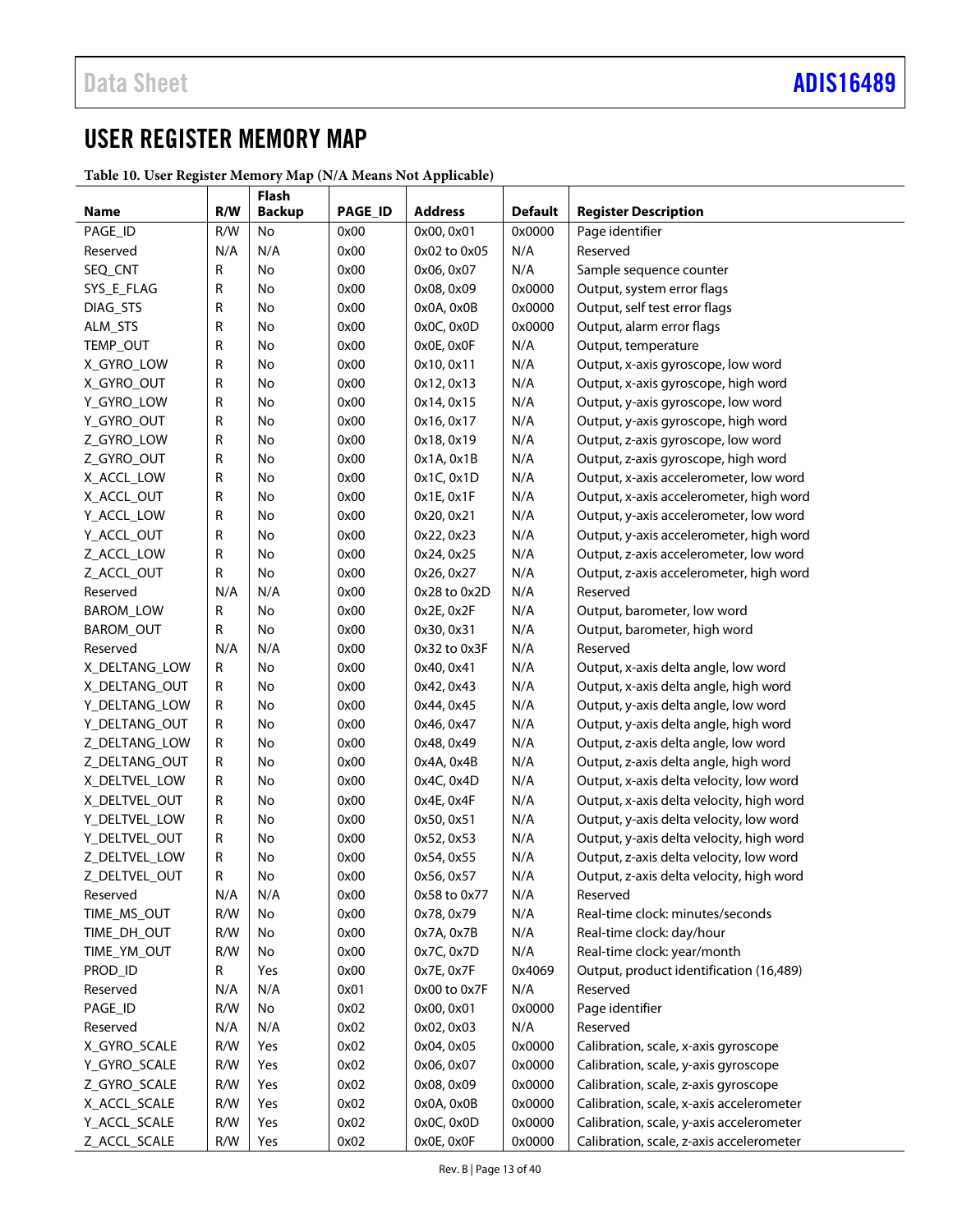|               |     | Flash         |                |                |                     |                                                       |
|---------------|-----|---------------|----------------|----------------|---------------------|-------------------------------------------------------|
| <b>Name</b>   | R/W | <b>Backup</b> | <b>PAGE ID</b> | <b>Address</b> | <b>Default</b>      | <b>Register Description</b>                           |
| XG_BIAS_LOW   | R/W | Yes           | 0x02           | 0x10, 0x11     | 0x0000              | Calibration, offset, gyroscope, x-axis, low word      |
| XG_BIAS_HIGH  | R/W | Yes           | 0x02           | 0x12, 0x13     | 0x0000              | Calibration, offset, gyroscope, x-axis, high word     |
| YG_BIAS_LOW   | R/W | Yes           | 0x02           | 0x14, 0x15     | 0x0000              | Calibration, offset, gyroscope, y-axis, low word      |
| YG_BIAS_HIGH  | R/W | Yes           | 0x02           | 0x16, 0x17     | 0x0000              | Calibration, offset, gyroscope, y-axis, high word     |
| ZG_BIAS_LOW   | R/W | Yes           | 0x02           | 0x18, 0x19     | 0x0000              | Calibration, offset, gyroscope, z-axis, low word      |
| ZG_BIAS_HIGH  | R/W | Yes           | 0x02           | 0x1A, 0x1B     | 0x0000              | Calibration, offset, gyroscope, z-axis, high word     |
| XA_BIAS_LOW   | R/W | Yes           | 0x02           | 0x1C, 0x1D     | 0x0000              | Calibration, offset, accelerometer, x-axis, low word  |
| XA_BIAS_HIGH  | R/W | Yes           | 0x02           | 0x1E, 0x1F     | 0x0000              | Calibration, offset, accelerometer, x-axis, high word |
| YA_BIAS_LOW   | R/W | Yes           | 0x02           | 0x20, 0x21     | 0x0000              | Calibration, offset, accelerometer, y-axis, low word  |
| YA_BIAS_HIGH  | R/W | Yes           | 0x02           | 0x22, 0x23     | 0x0000              | Calibration, offset, accelerometer, y-axis, high word |
| ZA_BIAS_LOW   | R/W | Yes           | 0x02           | 0x24, 0x25     | 0x0000              | Calibration, offset, accelerometer, z-axis, low word  |
| ZA_BIAS_HIGH  | R/W | Yes           | 0x02           | 0x26, 0x27     | 0x0000              | Calibration, offset, accelerometer, z-axis, high word |
| Reserved      | N/A | N/A           | 0x02           | 0x28 to 0x73   | 0x0000              | Reserved                                              |
| BR_BIAS_LOW   | R/W | Yes           | 0x02           | 0x40, 0x41     | 0x0000              | Calibration, offset, barometer, low word              |
| BR_BIAS_HIGH  | R/W | Yes           | 0x02           | 0x42, 0x43     | 0x0000              | Calibration, offset, barometer, high word             |
| Reserved      | N/A | N/A           | 0x02           | 0x28 to 0x73   | 0x0000              | Reserved                                              |
| USER_SCR_1    | R/W | Yes           | 0x02           | 0x74, 0x75     | 0x0000              | User Scratch Register 1                               |
| USER_SCR_2    | R/W | Yes           | 0x02           | 0x76, 0x77     | 0x0000              | User Scratch Register 2                               |
| USER_SCR_3    | R/W | Yes           | 0x02           | 0x78, 0x79     | 0x0000              | User Scratch Register 3                               |
| USER_SCR_4    | R/W | Yes           | 0x02           | 0x7A, 0x7B     | 0x0000              | User Scratch Register 4                               |
| FLSHCNT_LOW   | R   | Yes           | 0x02           | 0x7C, 0x7D     | N/A                 | Diagnostic, flash memory count, low word              |
| FLSHCNT_HIGH  | R   | Yes           | 0x02           | 0x7E, 0x7F     | N/A                 | Diagnostic, flash memory count, high word             |
| PAGE_ID       | R/W | No            | 0x03           | 0x00, 0x01     | 0x0000              | Page identifier                                       |
| GLOB_CMD      | W   | No            | 0x03           | 0x02, 0x03     | N/A                 | Control, global commands                              |
| Reserved      | N/A | N/A           | 0x03           | 0x04, 0x05     | N/A                 | Reserved                                              |
| FNCTIO_CTRL   | R/W | Yes           | 0x03           | 0x06, 0x07     | 0x000D              | Control, I/O pins, functional definitions             |
| GPIO_CTRL     | R/W | Yes           | 0x03           | 0x08, 0x09     | 0x00X0 <sup>1</sup> | Control, I/O pins, general purpose                    |
| <b>CONFIG</b> | R/W | Yes           | 0x03           | 0x0A, 0x0B     | 0x00C0              | Control, clock, and miscellaneous correction          |
| DEC_RATE      | R/W | Yes           | 0x03           | 0x0C, 0x0D     | 0x0000              | Control, output sample rate decimation                |
| NULL_CNFG     | R/W | Yes           | 0x03           | 0x0E, 0x0F     | 0x070A              | Control, automatic bias correction configuration      |
| SLP_CNT       | W   | No            | 0x03           | 0x10, 0x11     | N/A                 | Control, power-down/sleep mode                        |
| Reserved      | N/A | N/A           | 0x03           | 0x12 to 0x15   | N/A                 | Reserved                                              |
| FILTR_BNK_0   | R/W | Yes           | 0x03           | 0x16, 0x17     | 0x0000              | Filter selection                                      |
| FILTR_BNK_1   | R/W | Yes           | 0x03           | 0x18, 0x19     | 0x0000              | Filter selection                                      |
| Reserved      | N/A | N/A           | 0x03           | 0x1A to 0x1F   | N/A                 | Reserved                                              |
| ALM_CNFG_0    | R/W | Yes           | 0x03           | 0x20, 0x21     | 0x0000              | Alarm configuration                                   |
| ALM_CNFG_1    | R/W | Yes           | 0x03           | 0x22, 0x23     | 0x0000              | Alarm configuration                                   |
| ALM_CNFG_2    | R/W | Yes           | 0x03           | 0x24, 0x25     | 0x0000              | Alarm configuration                                   |
| Reserved      | N/A | N/A           | 0x03           | 0x26, 0x27     | N/A                 | Reserved                                              |
| XG_ALM_MAGN   | R/W | Yes           | 0x03           | 0x28, 0x29     | 0x0000              | Alarm configuration, x-axis gyroscope                 |
| YG_ALM_MAGN   | R/W | Yes           | 0x03           | 0x2A, 0x2B     | 0x0000              | Alarm configuration, y-axis gyroscope                 |
| ZG_ALM_MAGN   | R/W | Yes           | 0x03           | 0x2C, 0x2D     | 0x0000              | Alarm configuration, z-axis gyroscope                 |
| XA_ALM_MAGN   | R/W | Yes           | 0x03           | 0x2E, 0x2F     | 0x0000              | Alarm configuration, x-axis accelerometer             |
| YA_ALM_MAGN   | R/W | Yes           | 0x03           | 0x30, 0x31     | 0x0000              | Alarm configuration, y-axis accelerometer             |
| ZA_ALM_MAGN   | R/W | Yes           | 0x03           | 0x32, 0x33     | 0x0000              | Alarm configuration, z-axis accelerometer             |
| Reserved      | N/A | N/A           | 0x03           | 0x34 to 0x39   | N/A                 | Reserved                                              |
| BR_ALM_MAGN   | R/W | Yes           | 0x03           | 0x3A, 0x3B     | 0x0000              | Alarm configuration, barometer                        |
| Reserved      | N/A | N/A           | 0x03           | 0x3C to 0x77   | N/A                 | Reserved                                              |
| FIRM_REV      | R   | Yes           | 0x03           | 0x78, 0x79     | N/A                 | Firmware revision                                     |
| FIRM_DM       | R   | Yes           | 0x03           | 0x7A, 0x7B     | N/A                 | Firmware programming date: day/month                  |
| FIRM_Y        | R   | Yes           | 0x03           | 0x7C, 0x7D     | N/A                 | Firmware programming date: year                       |
| Reserved      | N/A | N/A           | 0x03           | 0x7E, 0x7F     | N/A                 | Reserved                                              |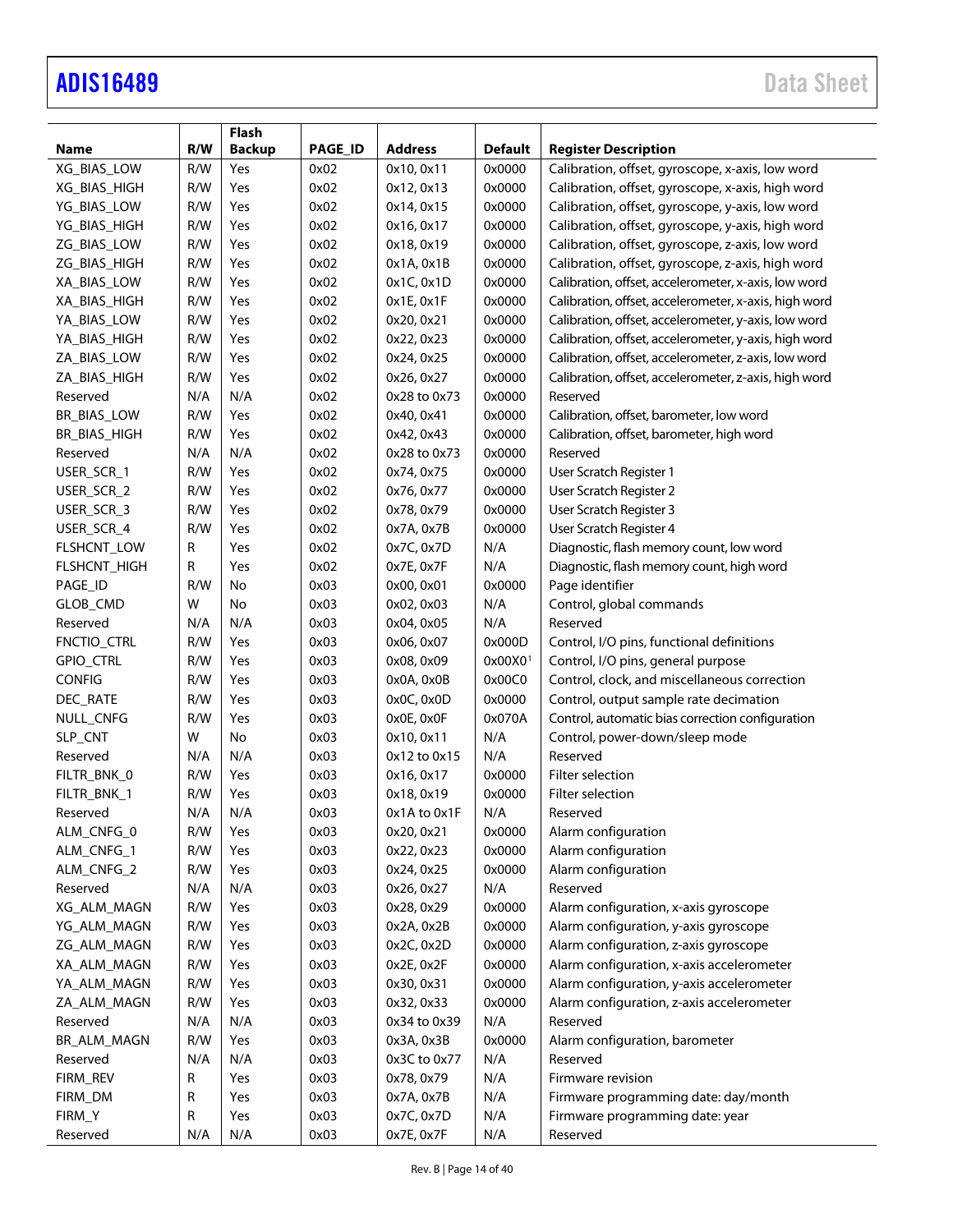# Data Sheet **[ADIS16489](https://www.analog.com/ADIS16489?doc=ADIS16489.pdf)**

|               |     | Flash         |                |                |                |                                                           |
|---------------|-----|---------------|----------------|----------------|----------------|-----------------------------------------------------------|
| <b>Name</b>   | R/W | <b>Backup</b> | <b>PAGE ID</b> | <b>Address</b> | <b>Default</b> | <b>Register Description</b>                               |
| PAGE_ID       | R/W | No            | 0x04           | 0x00, 0x01     | 0x0000         | Page identifier                                           |
| Reserved      | N/A | N/A           | 0x04           | 0x02 to 0x1F   | N/A            | Reserved                                                  |
| PART_ID1      | R   | N/A           | 0x04           | 0x20, 0x21     | N/A            | Part Identification 1                                     |
| PART_ID2      | R   | N/A           | 0x04           | 0x22, 0x23     | N/A            | Part Identification 2                                     |
| PART_ID3      | R   | N/A           | 0x04           | 0x24, 0x25     | N/A            | Part Identification 3                                     |
| PART_ID4      | R   | N/A           | 0x04           | 0x26, 0x27     | N/A            | Part Identification 4                                     |
| Reserved      | N/A | N/A           | 0x04           | 0x28 to 0x7F   | N/A            | Reserved                                                  |
| PAGE_ID       | R/W | <b>No</b>     | 0x05           | 0x00, 0x01     | 0x0000         | Page identifier                                           |
| Reserved      | N/A | N/A           | 0x05           | 0x02 to 0x07   | N/A            | Reserved                                                  |
| FIR COEF Axxx | R/W | Yes           | 0x05           | 0x08 to 0x7F   | N/A            | FIR Filter Bank A: Coefficient 0 through Coefficient 59   |
| PAGE_ID       | R/W | <b>No</b>     | 0x06           | 0x00, 0x01     | 0x0000         | Page identifier                                           |
| Reserved      | N/A | N/A           | 0x06           | 0x02 to 0x07   | N/A            | Reserved                                                  |
| FIR COEF Axxx | R/W | Yes           | 0x06           | 0x08 to 0x7F   | N/A            | FIR Filter Bank A: Coefficient 60 through Coefficient 119 |
| PAGE_ID       | R/W | <b>No</b>     | 0x07           | 0x00, 0x01     | 0x0000         | Page identifier                                           |
| Reserved      | N/A | N/A           | 0x07           | 0x02 to 0x07   | N/A            | Reserved                                                  |
| FIR_COEF_Bxxx | R/W | Yes           | 0x07           | 0x08 to 0x7F   | N/A            | FIR Filter Bank B: Coefficient 0 through Coefficient 59   |
| PAGE_ID       | R/W | <b>No</b>     | 0x08           | 0x00, 0x01     | 0x0000         | Page identifier                                           |
| Reserved      | N/A | N/A           | 0x08           | 0x02 to 0x07   | N/A            | Reserved                                                  |
| FIR COEF Bxxx | R/W | Yes           | 0x08           | 0x08 to 0x7F   | N/A            | FIR Filter Bank B: Coefficient 60 through Coefficient 119 |
| PAGE_ID       | R/W | No            | 0x09           | 0x00, 0x01     | 0x0000         | Page identifier                                           |
| Reserved      | N/A | N/A           | 0x09           | 0x02 to 0x07   | N/A            | Reserved                                                  |
| FIR_COEF_Cxxx | R/W | Yes           | 0x09           | 0x08 to 0x7F   | N/A            | FIR Filter Bank C: Coefficient 0 through Coefficient 59   |
| PAGE_ID       | R/W | No            | 0x0A           | 0x00, 0x01     | 0x0000         | Page identifier                                           |
| Reserved      | N/A | N/A           | 0x0A           | 0x02 to 0x07   | N/A            | Reserved                                                  |
| FIR_COEF_Cxxx | R/W | Yes           | 0x0A           | 0x08 to 0x7F   | N/A            | FIR Filter Bank C: Coefficient 60 through Coefficient 119 |
| PAGE_ID       | R/W | <b>No</b>     | 0x0B           | 0x00, 0x01     | 0x0000         | Page identifier                                           |
| Reserved      | N/A | N/A           | 0x0B           | 0x02 to 0x07   | N/A            | Reserved                                                  |
| FIR_COEF_Dxxx | R/W | Yes           | 0x0B           | 0x08 to 0x7F   | N/A            | FIR Filter Bank D: Coefficient 0 through Coefficient 59   |
| PAGE_ID       | R/W | No            | 0x0C           | 0x00, 0x01     | 0x0000         | Page identifier                                           |
| Reserved      | N/A | N/A           | 0x0C           | 0x02 to 0x07   | N/A            | Reserved                                                  |
| FIR_COEF_Dxxx | R/W | Yes           | 0x0C           | 0x08 to 0x7F   | N/A            | FIR Filter Bank D: Coefficient 60 through Coefficient 119 |

<sup>1</sup> The GPIO\_CTRL[7:4] bits reflect the logic levels on the DIOx lines and do not have a default setting.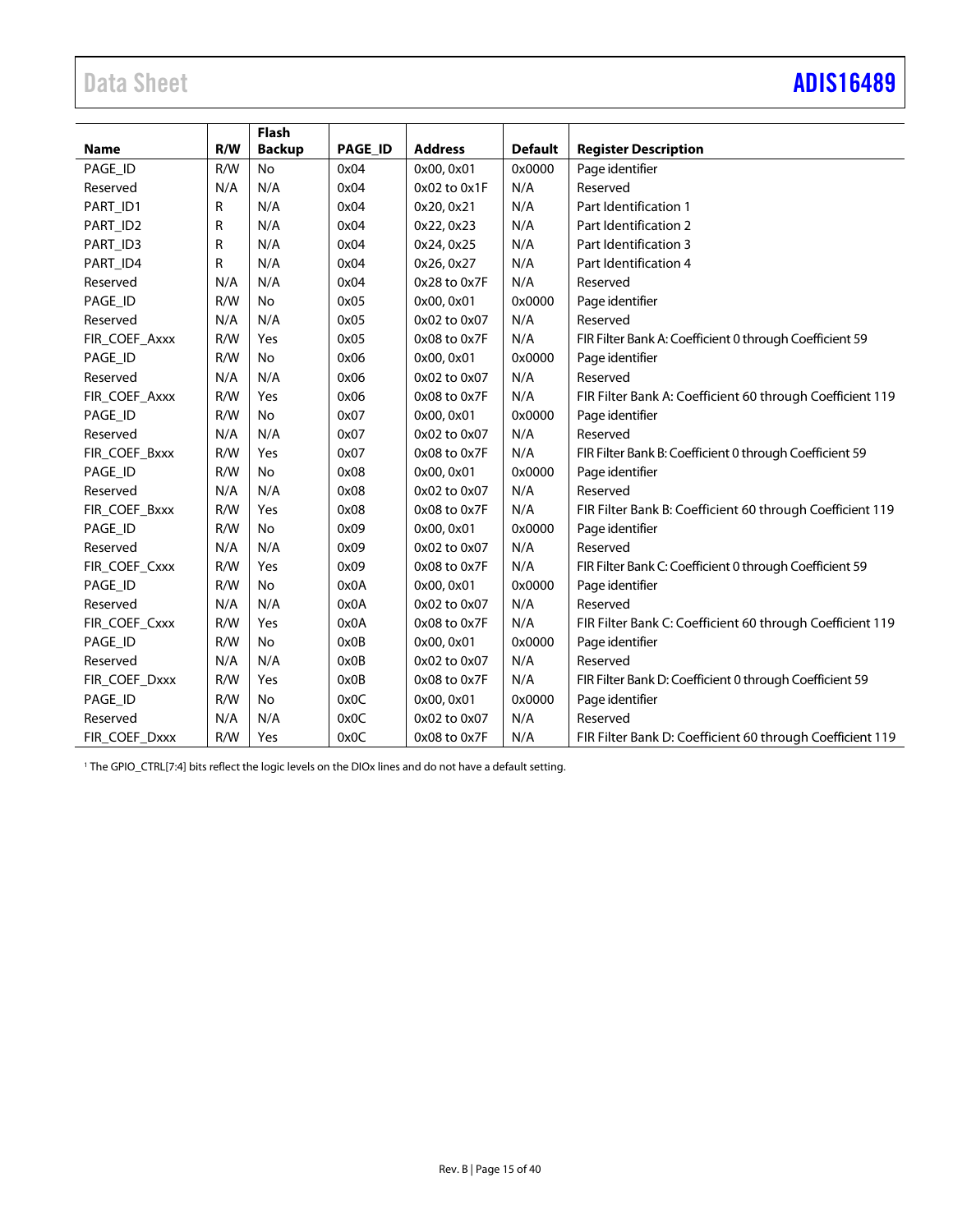# <span id="page-15-1"></span><span id="page-15-0"></span>USER REGISTER DEFINTIONS **PAGE 0 (PAGE\_ID)**

#### <span id="page-15-5"></span>**Table 11. PAGE\_ID Register Definition**

| Page                              |                    |  |     | Addresses   Default   Access   Flash Backup |  |  |
|-----------------------------------|--------------------|--|-----|---------------------------------------------|--|--|
| 0x00                              | $0x00.0x01$ 0x0000 |  | R/W | No                                          |  |  |
| Table 12. PAGE ID Bit Definitions |                    |  |     |                                             |  |  |

<span id="page-15-6"></span>

| <b>Bits</b> | <b>Description</b>                   |
|-------------|--------------------------------------|
| [15:0]      | Page number, binary numerical format |

The contents in the PAGE\_ID register (se[e Table 11](#page-15-5) an[d Table 12\)](#page-15-6) contain the current page setting, and provide a control for selecting another page for SPI access. For example, set DIN = 0x8002 to select Page 2 for SPI-based user access. See [Table 10](#page-12-1) for the page assignments associated with each user accessible register.

# <span id="page-15-2"></span>**SAMPLE SEQUENCE COUNTER (SEQ\_CNT)**

When using the internal sampling clock, the barometer output data registers (BAROM\_LOW and BAROM\_OUT, se[e Table 53](#page-18-1) an[d Table 55\)](#page-19-2) update at a rate of 51.25 SPS. When using the external clock, the barometers update at a rate that is 1/48th of the input clock frequency. Therefore, the update rates for the barometer does not change with the DEC\_RATE register settings. SYS\_E\_FLAG[9] (see [Table 16\)](#page-15-7) offers a new data indicator bit that indicates new, unread data is in the barometer output data registers. The SEQ\_CNT register provides a counter function to help determine when there is new data in the barometer registers. When  $SEQ_CNT = 0x0001$ , there is new data in the barometer output registers. When beginning a continuous read loop, read SEQ\_CNT, then subtract this value from the maximum value of the range (depends on DEC\_RATE setting; se[e Table 14\)](#page-15-8) to predict the number of internal sample cycles until the next sample update in the barometer output data registers.

### **Table 13. SEQ\_CNT Register Definition**

|      | Page   Addresses   Default |                                                             | Access   Flash Backup |
|------|----------------------------|-------------------------------------------------------------|-----------------------|
| 0x00 |                            | $\sqrt{0x06}$ , 0x07 $\sqrt{00x}$ Not applicable $\sqrt{R}$ | No                    |

### <span id="page-15-8"></span>**Table 14. SEQ\_CNT Bit Definitions**

| <b>Bits</b> | <b>Description</b>                             |
|-------------|------------------------------------------------|
| [15:7]      | Don't care                                     |
| [6:0]       | Binary counter: range = 1 to 48/(DEC_RATE + 1) |

# <span id="page-15-3"></span>**STATUS/ERROR FLAG INDICATORS (SYS\_E\_FLAG)**

The SYS\_E\_FLAG register (se[e Table 15](#page-15-9) an[d Table 16\)](#page-15-7) provides various error flags. Reading this register causes all of its bits to return to 0, with the exception of Bit 7. If an error condition persists, its flag (bit) automatically returns to an alarm value of 1.

<span id="page-15-9"></span>

|  |  | Table 15. SYS_E_FLAG Register Definition |
|--|--|------------------------------------------|
|--|--|------------------------------------------|

|      |                                             |  | Page   Addresses   Default   Access   Flash Backup |
|------|---------------------------------------------|--|----------------------------------------------------|
| 0x00 | $\vert$ 0x08, 0x09 $\vert$ 0x0000 $\vert$ R |  | l No                                               |

<span id="page-15-7"></span>

|  | Table 16. SYS E FLAG Bit Definitions |  |
|--|--------------------------------------|--|
|  |                                      |  |

| <b>Bits</b> | <b>Description</b>                                                                                                                                                                                                                                                                        |
|-------------|-------------------------------------------------------------------------------------------------------------------------------------------------------------------------------------------------------------------------------------------------------------------------------------------|
| 15          | Watch dog timer flag. A 1 indicates that the ADIS16489<br>automatically reset itself to clear an issue.                                                                                                                                                                                   |
| [14:13]     | Not used.                                                                                                                                                                                                                                                                                 |
| 12          | Gyroscope saturation. A 1 indicates that the rate of<br>rotation on one axis is equal to or greater than<br>$\pm$ 480°/sec ( $\pm$ 1 % tolerance).                                                                                                                                        |
| [11:10]     | Not used.                                                                                                                                                                                                                                                                                 |
| 9           | Barometer sample update. A 1 indicates that<br>BAROM_OUT (see Table 55) and BAROM_LOW (see<br>Table 53) registers contain new data.                                                                                                                                                       |
| 8           | Not used.                                                                                                                                                                                                                                                                                 |
| 7           | Processing overrun. A 1 indicates the occurrence of a<br>processing overrun. Initiate a reset to recover. Replace<br>the ADIS16489 if this error persists. One possible cause<br>of a processing overrun error is the VDDRTC pin not<br>being connected to a 3.3 V power supply.          |
| 6           | Flash memory failure. A 1 indicates that the most<br>recent flash memory test (GLOB_CMD[2], see Table 151)<br>failed. Repeat test and replace the ADIS16489 if this<br>error persists.                                                                                                    |
| 5           | Sensor failure. A 1 indicates the failure of at least one of<br>the self-test processes: continuous or on demand. Run<br>the ODST (GLOB_CMD, Bit 1, see Table 151) when the<br>unit is in not in motion. Replace the ADIS16489 if the<br>error persists.                                  |
| 4           | Overrange. A 1 indicates that the digital magnitude of<br>at least one sensor has reached 99% of its maximum<br>value. Initiate a reset to recover and replace the<br>ADIS16489 if this error persists.                                                                                   |
| 3           | SPI communication error. A 1 indicates that the total<br>number of SCLK cycles is not equal to an integer multiple<br>of 16. Repeat the previous communication sequence to<br>recover. Persistence in this error may indicate a weakness<br>in the SPI service from the master processor. |
| [2:1]       | Not used.                                                                                                                                                                                                                                                                                 |
| 0           | Alarm status flag. A 1 indicates that one of the user-<br>programmable alarms is active. See the ALM_STS<br>register for an indication of which alarm is active.                                                                                                                          |

# <span id="page-15-4"></span>**SELF TEST ERROR FLAGS (DIAG\_STS)**

#### <span id="page-15-10"></span>**Table 17. DIAG\_STS Register Definition**

|      |                     |            | Page   Addresses   Default   Access   Flash Backup |
|------|---------------------|------------|----------------------------------------------------|
| 0x00 | $\alpha$ OxOA, OxOB | $0x0000$ R | No                                                 |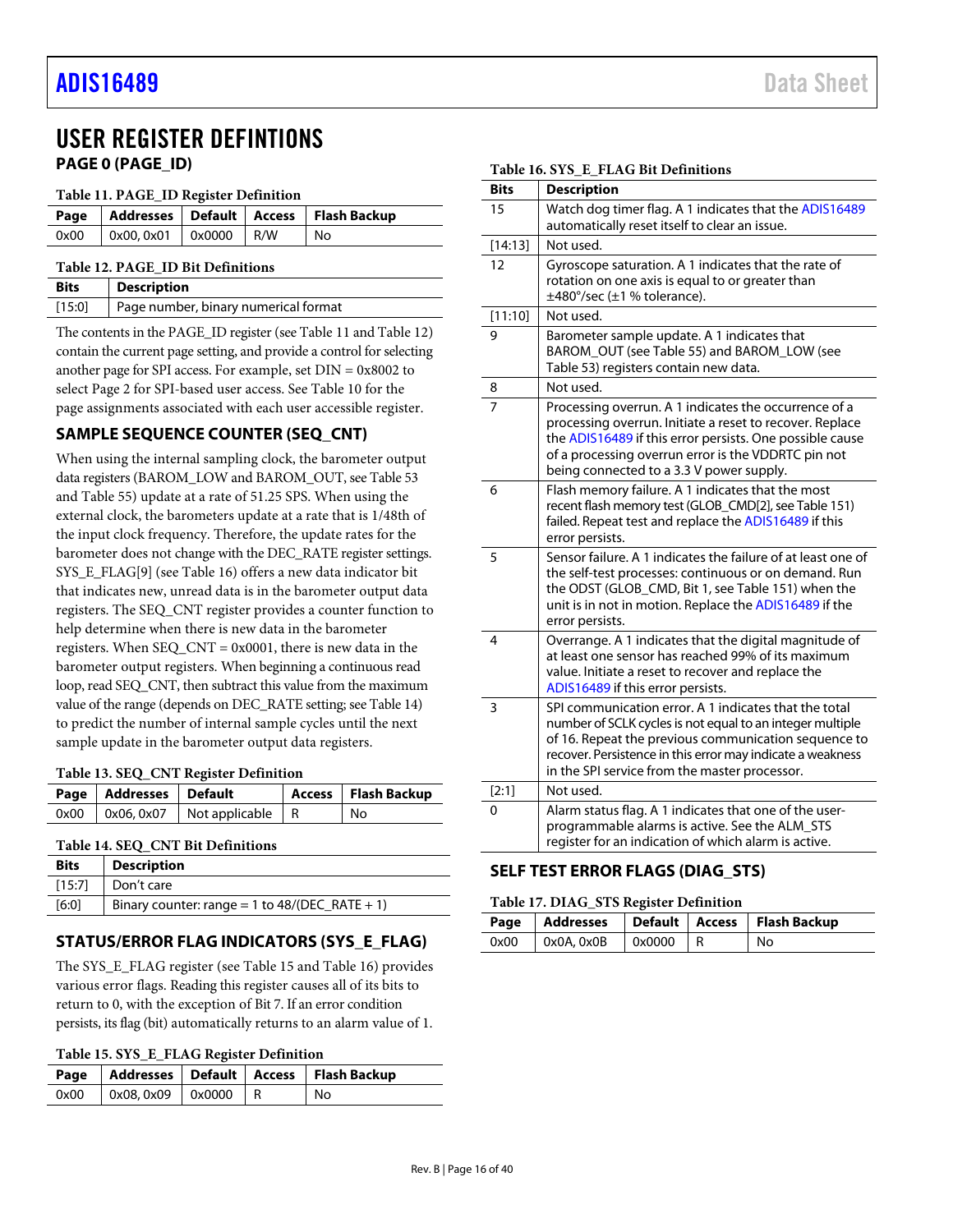### <span id="page-16-3"></span>**Table 18. DIAG\_STS Bit Definitions**

| <b>Bits</b>   | <b>Description</b>                                        |
|---------------|-----------------------------------------------------------|
| [15:12]       | Not used                                                  |
| 11            | Self test failure, barometer (1 = failure)                |
| [10:6]        | Not used                                                  |
| 5             | ODST failure, z-axis accelerometer (1 = failure)          |
| 4             | ODST failure, y-axis accelerometer $(1 = \text{failure})$ |
| 3             | ODST failure, x-axis accelerometer $(1 = \text{failure})$ |
| $\mathcal{P}$ | ODST failure, z-axis gyroscope $(1 = \text{failure})$     |
|               | ODST failure, y-axis gyroscope (1 = failure)              |
|               | Self test failure, x-axis gyroscope (1 = failure)         |

SYS\_E\_FLAG[5] (se[e Table 16\)](#page-15-7) contains the pass and fail result  $(0 = pass)$  for on demand self test (ODST) operations, whereas the DIAG\_STS register (see [Table 17](#page-15-10) and [Table 18\)](#page-16-3) contains pass and fail flags  $(0 = p$ ass) for each inertial sensor. Reading the DIAG\_STS register causes all of its bits to restore to 0. The bits in DIAG\_STS return to 1 if the error conditions persists.

# <span id="page-16-0"></span>**ALARM ERROR FLAGS (ALM\_STS)**

#### <span id="page-16-4"></span>**Table 19. ALM\_STS Register Definition**

|      |                 |            | Page   Addresses   Default   Access   Flash Backup |
|------|-----------------|------------|----------------------------------------------------|
| 0x00 | $0x0C$ , $0x0D$ | $0x0000$ R | No                                                 |

#### <span id="page-16-5"></span>**Table 20. ALM\_STS Bit Definitions**

| <b>Bits</b> | <b>Description</b>                                      |
|-------------|---------------------------------------------------------|
| [15:12]     | Not used                                                |
| 11          | Barometer alarm flag $(1 =$ alarm is active)            |
| [10:6]      | Not used                                                |
| 5           | Z-axis accelerometer alarm flag $(1 =$ alarm is active) |
| 4           | Y-axis accelerometer alarm flag $(1 =$ alarm is active) |
| 3           | X-axis accelerometer alarm flag $(1 =$ alarm is active) |
| 2           | Z-axis gyroscope alarm flag $(1 =$ alarm is active)     |
|             | Y-axis gyroscope alarm flag $(1 =$ alarm is active)     |
|             | X-axis gyroscope alarm flag $(1 =$ alarm is active)     |

The ALM\_STS register (se[e Table 19](#page-16-4) and [Table 20\)](#page-16-5) contains the error flags for the alarm settings in the ALM\_CNFG\_0 (see [Table 170\)](#page-31-0) and ALM\_CNFG\_1 (se[e Table 172\)](#page-31-1) registers. Reading the ALM\_STS register causes all bits to restore to 0. If the alarm condition is persistent, its bit restores to a 1 in the next sample cycle.

# <span id="page-16-1"></span>**INTERNAL TEMPERATURE (TEMP\_OUT)**

#### <span id="page-16-6"></span>**Table 21. TEMP\_OUT Register Definition**

| Page   Addresses   Default |                                          | Access   Flash Backup |
|----------------------------|------------------------------------------|-----------------------|
|                            | $0x00$   0x0E, 0x0F   Not applicable   R | No                    |

#### <span id="page-16-7"></span>**Table 22. TEMP\_OUT Bit Definitions**

| <b>Bits</b> | <b>Description</b>                                                               |
|-------------|----------------------------------------------------------------------------------|
| [15:0]      | Temperature data; twos complement, 0.00565°C per LSB,<br>$25^{\circ}$ C = 0x0000 |

The TEMP\_OUT register (se[e Table 21](#page-16-6) and [Table 22\)](#page-16-7) provides a coarse measurement of the temperature inside of the [ADIS16489.](http://www.analog.com/ADIS16489?doc=ADIS16489.pdf) This data is most useful for monitoring relative changes that influence the temperature inside of th[e ADIS16489.](http://www.analog.com/ADIS16489?doc=ADIS16489.pdf) 

| Table 23. TEMP_OUT Data Format Examples |  |  |  |  |
|-----------------------------------------|--|--|--|--|
|-----------------------------------------|--|--|--|--|

| Temperature (°C) | <b>Decimal</b> | Hex    | <b>Binary</b>       |
|------------------|----------------|--------|---------------------|
| $+85$            | $+10,619$      | 0x297B | 0010 1001 0111 1011 |
| $+25 + 0.0113$   | $+2$           | 0x0002 | 0000 0000 0000 0010 |
| $+25 + 0.00565$  | $+1$           | 0x0001 | 0000 0000 0000 0001 |
| $+25$            | $\Omega$       | 0x0000 | 0000 0000 0000 0000 |
| $+25 - 0.00565$  | $-1$           | 0xFFFF | 1111 1111 1111 1111 |
| $+25 - 0.0113$   | $-2$           | 0xFFFE | 1111 1111 1111 1110 |
| $-40$            | $-11,504$      | 0xD310 | 1101 0011 0001 0000 |

# <span id="page-16-2"></span>**GYROSCOPE DATA**

The gyroscopes in th[e ADIS16489](http://www.analog.com/ADIS16489?doc=ADIS16489.pdf) measure the angular rate of rotation around three orthogonal axes (x, y, and z)[. Figure 18](#page-16-8) illustrates the orientation of each gyroscope axis, along with the direction of rotation that produces a positive response in each of their measurements.



*Figure 18. Gyroscope Axis and Polarity Assignments*

<span id="page-16-8"></span>Each gyroscope has two output data registers[. Figure 19](#page-16-9) illustrates how these two registers combine to support a 32-bit, twos complement data format for the x-axis gyroscope measurements. This format also applies to the y- and z-axes as well.



*Figure 19. Gyroscope Output Data Structure*

### <span id="page-16-9"></span>*X-Axis Gyroscope (X\_GYRO\_LOW, X\_GYRO\_OUT)*

#### <span id="page-16-10"></span>**Table 24. X\_GYRO\_LOW Register Definition**

| Page   Addresses   Default |                                            | Access   Flash Backup |
|----------------------------|--------------------------------------------|-----------------------|
|                            | $0x00$   $0x10, 0x11$   Not applicable   R | No                    |

#### <span id="page-16-11"></span>**Table 25. X\_GYRO\_LOW Bit Definitions**

| <b>Bits</b> | Description                     |
|-------------|---------------------------------|
| $[15:0]$    | X-axis gyroscope data; low word |

#### <span id="page-16-12"></span>**Table 26. X\_GYRO\_OUT Register Definition**

<span id="page-16-13"></span>

| Page   Addresses   Default |                                            | Access   Flash Backup |
|----------------------------|--------------------------------------------|-----------------------|
|                            | $0x00$   $0x12, 0x13$   Not applicable   R | No                    |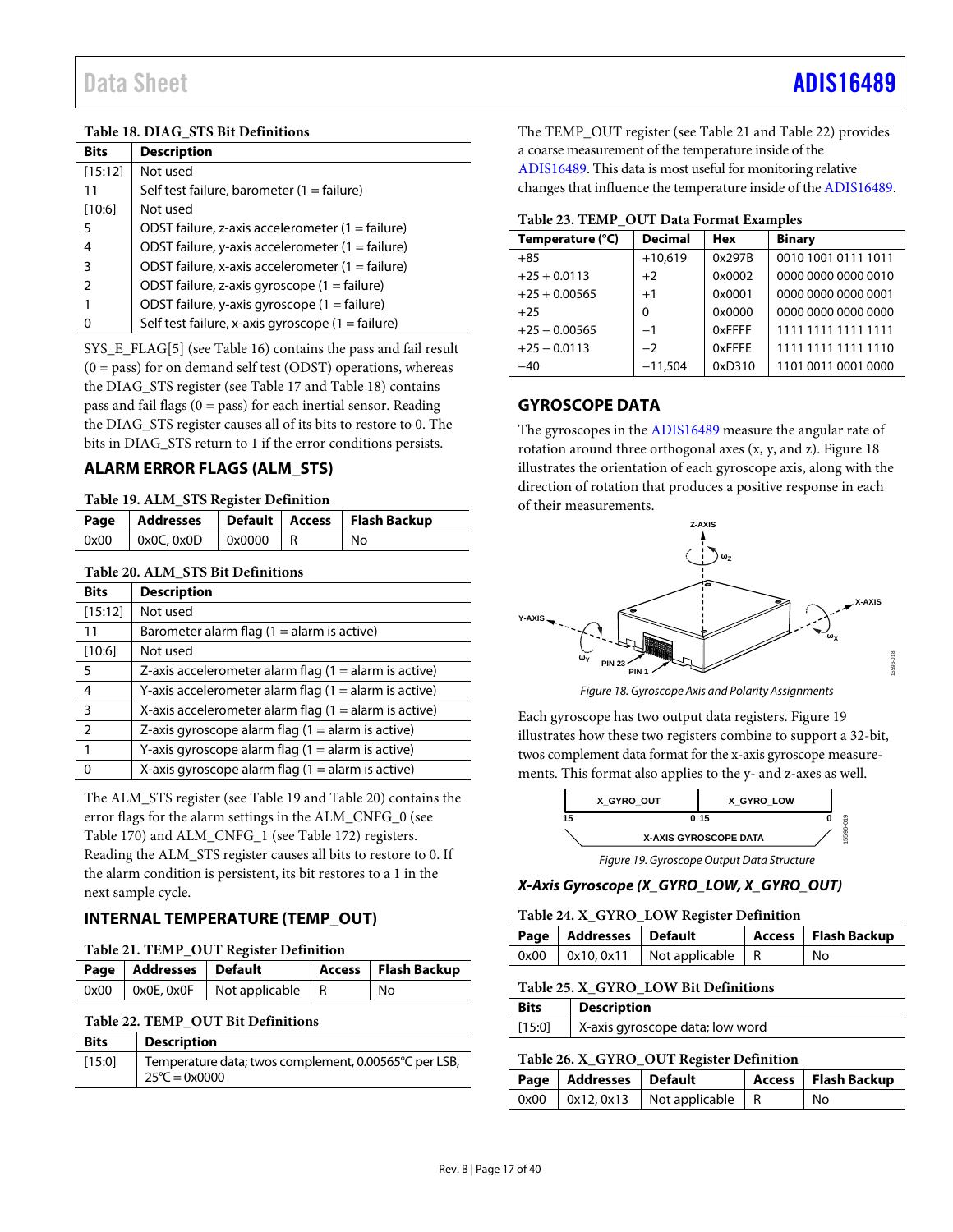#### **Table 27. X\_GYRO\_OUT Bit Definitions**

| <b>Bits</b> | <b>Description</b>                                                                                             |
|-------------|----------------------------------------------------------------------------------------------------------------|
| [15:0]      | X-axis gyroscope data; high word; twos complement,<br>$\pm$ 450°/sec range; 0°/sec = 0x0000, 1 LSB = 0.02°/sec |

The X\_GYRO\_LOW (se[e Table 24](#page-16-10) an[d Table 25\)](#page-16-11) and X\_GYRO\_ OUT (se[e Table 26](#page-16-12) and

[Table](#page-16-13) 27) registers contain the gyroscope data for the x-axis.

### *Y-Axis Gyroscope (Y\_GYRO\_LOW, Y\_GYRO\_OUT)*

<span id="page-17-1"></span>

| Page   Addresses   Default |                                            | Access   Flash Backup |
|----------------------------|--------------------------------------------|-----------------------|
|                            | $0x00$   $0x14, 0x15$   Not applicable   R | No                    |

#### <span id="page-17-2"></span>**Table 29. Y\_GYRO\_LOW Bit Definitions**

| <b>Bits</b> | <b>Description</b>              |
|-------------|---------------------------------|
| $[15:0]$    | Y-axis gyroscope data; low word |

#### <span id="page-17-3"></span>**Table 30. Y\_GYRO\_OUT Register Definition**

| Page   Addresses   Default |                                            | Access Flash Backup |
|----------------------------|--------------------------------------------|---------------------|
|                            | $0x00$   $0x16, 0x17$   Not applicable   R | No                  |

#### <span id="page-17-4"></span>**Table 31. Y\_GYRO\_OUT Bit Definitions**

| <b>Bits</b> | Description                                                                                                    |
|-------------|----------------------------------------------------------------------------------------------------------------|
| [15:0]      | Y-axis gyroscope data; high word; twos complement,<br>$\pm$ 450°/sec range; 0°/sec = 0x0000, 1 LSB = 0.02°/sec |

The Y\_GYRO\_LOW (se[e Table 28](#page-17-1) an[d Table 29\)](#page-17-2) and Y\_GYRO\_ OUT (se[e Table 30](#page-17-3) an[d Table 31\)](#page-17-4) registers contain the gyroscope data for the y-axis.

# *Z-Axis Gyroscope (Z\_GYRO\_LOW, Z\_GYRO\_OUT)*

#### <span id="page-17-5"></span>**Table 32. Z\_GYRO\_LOW Register Definition**

| Page   Addresses   Default |                                            | Access   Flash Backup |
|----------------------------|--------------------------------------------|-----------------------|
|                            | $0x00$   $0x18, 0x19$   Not applicable   R | No                    |

#### <span id="page-17-6"></span>**Table 33. Z\_GYRO\_LOW Bit Definitions**

| <b>Bits</b> | <b>Description</b>                                |  |
|-------------|---------------------------------------------------|--|
| [15:0]      | Z-axis gyroscope data; additional resolution bits |  |

#### <span id="page-17-7"></span>**Table 34. Z\_GYRO\_OUT Register Definition**

| Page   Addresses   Default |                                            | Access   Flash Backup |
|----------------------------|--------------------------------------------|-----------------------|
|                            | $0x00$   $0x1A, 0x1B$   Not applicable   R | ' No                  |

# <span id="page-17-8"></span>**Table 35. Z\_GYRO\_OUT Bit Definitions**

| <b>Bits</b> | <b>Description</b>                                                                                             |
|-------------|----------------------------------------------------------------------------------------------------------------|
| [15:0]      | Z-axis gyroscope data; high word; twos complement,<br>$\pm$ 450°/sec range; 0°/sec = 0x0000, 1 LSB = 0.02°/sec |

The Z\_GYRO\_LOW (se[e Table 32](#page-17-5) an[d Table 33\)](#page-17-6) and Z\_GYRO\_ OUT (se[e Table 34](#page-17-7) an[d Table 35\)](#page-17-8) registers contain the gyroscope data for the z-axis.

### *Gyroscope Resolution*

[Table 36](#page-17-9) an[d Table 37](#page-17-10) offer various numerical examples that demonstrate the format of the angular rate (gyroscopes) data in both 16-bit and 32-bit formats.

| <b>Rotation Rate</b> |                |        |                     |
|----------------------|----------------|--------|---------------------|
| (°/sec)              | <b>Decimal</b> | Hex    | <b>Binary</b>       |
| $+450$               | $+22,500$      | 0x57E4 | 0101 0111 1110 0100 |
| $+0.04$              | $+2$           | 0x0002 | 0000 0000 0000 0010 |
| $+0.02$              | $+1$           | 0x0001 | 0000 0000 0000 0001 |
| 0                    | $\Omega$       | 0x0000 | 0000 0000 0000 0000 |
| $-0.02$              | $-1$           | 0xFFFF | 1111 1111 1111 1111 |
| $-0.04$              | $-2$           | 0xFFFE | 1111 1111 1111 1110 |
| $-450$               | $-22.500$      | 0xA81C | 1010 1000 0001 1100 |

#### <span id="page-17-9"></span>**Table 36. 16-Bit Gyroscope Data Format Examples**

<span id="page-17-10"></span>

| <b>Rotation Rate (°/sec)</b> | <b>Decimal</b>   | <b>Hex</b> |
|------------------------------|------------------|------------|
| $+450$                       | +1,474,560,000   | 0x57F40000 |
| $+0.02/2^{15}$               | $+2$             | 0x00000002 |
| $+0.02/2^{16}$               | $+1$             | 0x00000001 |
| 0                            | 0                | 0x00000    |
| $-0.02/2^{16}$               | $-1$             | OxFFFFFFFF |
| $-0.02/2^{15}$               | $-2$             | OxFFFFFFFF |
| $-450$                       | $-1,474,560,000$ | 0x73600000 |

# <span id="page-17-0"></span>**ACCELERATION DATA**

The accelerometers in the [ADIS16489](http://www.analog.com/ADIS16489?doc=ADIS16489.pdf) measure both dynamic and static (response to gravity) acceleration along three orthogonal axes (x, y, and z)[. Figure 20](#page-17-11) illustrates the orientation of each accelerometer axis, along with the direction of acceleration that produces a positive response in each of their measurements.



*Figure 20. Accelerometer Axis and Polarity Assignments*

<span id="page-17-11"></span>Each accelerometer has two output data registers. [Figure 21](#page-17-12) illustrates how these two registers combine to support a 32-bit, twos complement data format for the x-axis accelerometer measurements. This format also applies to the y- and z-axes as well.



<span id="page-17-12"></span>*Figure 21. Accelerometer Output Data Structure*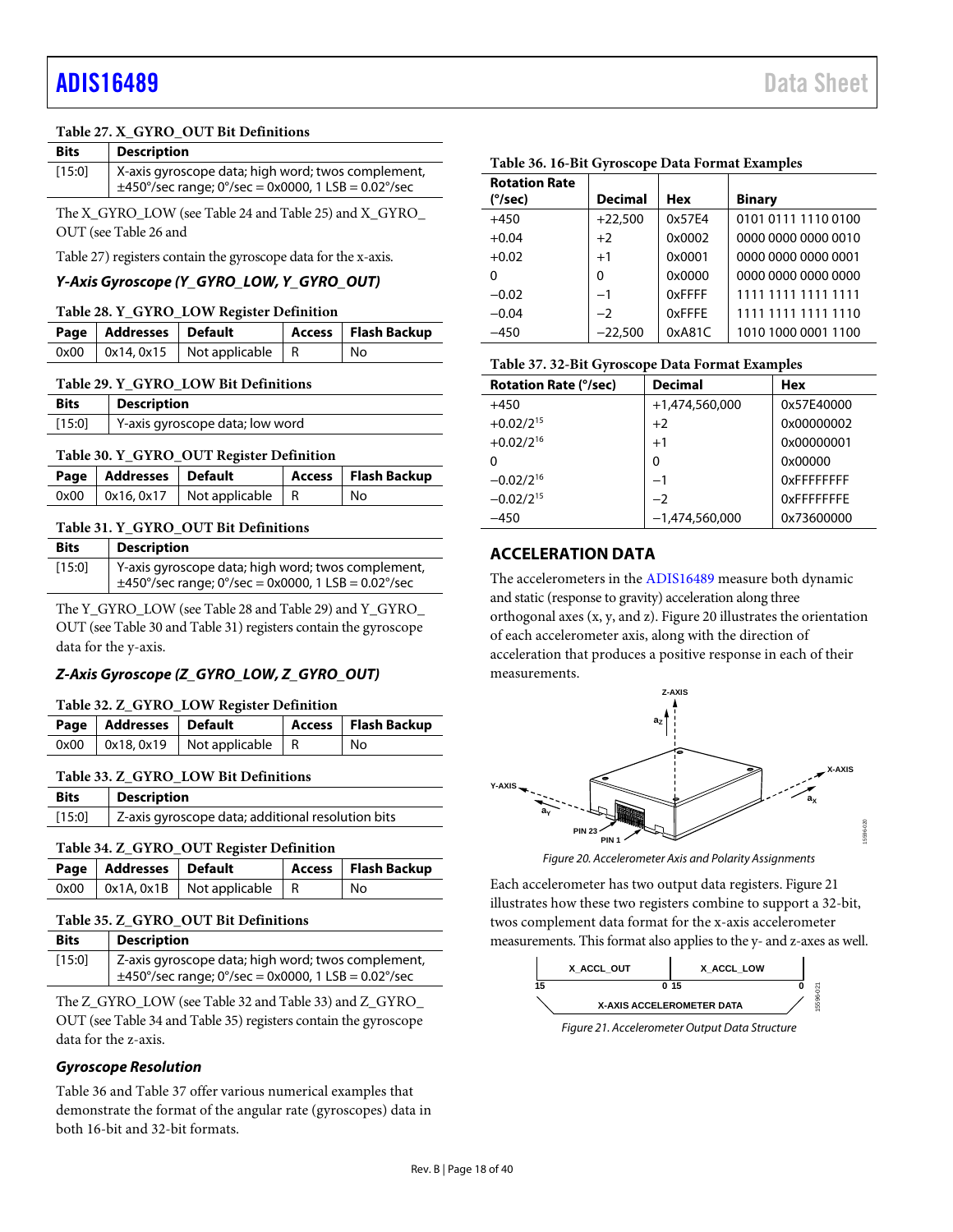### *X-Axis Accelerometer (X\_ACCL\_LOW, X\_ACCL\_OUT)*

<span id="page-18-2"></span>

| Page   Addresses   Default |                                            | Access   Flash Backup |
|----------------------------|--------------------------------------------|-----------------------|
|                            | $0x00$   $0x1C, 0x1D$   Not applicable   R | l No                  |

#### <span id="page-18-3"></span>**Table 39. X\_ACCL\_LOW Bit Definitions**

| <b>Bits</b> Description                            |
|----------------------------------------------------|
| [15:0] $\vert$ X-axis accelerometer data; low word |

#### <span id="page-18-4"></span>**Table 40. X\_ACCL\_OUT Register Definition**

| Page   Addresses   Default |                                               | Access   Flash Backup |
|----------------------------|-----------------------------------------------|-----------------------|
|                            | $0x00$   $0x1E$ , $0x1F$   Not applicable   R | No                    |

#### <span id="page-18-5"></span>**Table 41. X\_ACCL\_OUT Definitions**

| <b>Bits</b> | <b>Description</b>                                         |
|-------------|------------------------------------------------------------|
| [15:0]      | X-axis accelerometer data, high word; twos                 |
|             | complement, $\pm 18$ g range; 0 g = 0x0000, 1 LSB = 0.8 mg |

The X\_ACCL\_LOW (se[e Table 38](#page-18-2) an[d Table 39\)](#page-18-3) and X\_ACCL\_ OUT (se[e Table 40](#page-18-4) an[d Table 41\)](#page-18-5) registers contain the accelerometer data for the x-axis.

## *Y-Axis Accelerometer (Y\_ACCL\_LOW, Y\_ACCL\_OUT)*

#### <span id="page-18-6"></span>**Table 42. Y\_ACCL\_LOW Register Definition**

| Page   Addresses   Default |                                            | Access   Flash Backup |
|----------------------------|--------------------------------------------|-----------------------|
|                            | $0x00$   $0x20, 0x21$   Not applicable   R | No                    |

#### <span id="page-18-7"></span>**Table 43. Y\_ACCL\_LOW Bit Definitions**

| [15:0] Y-axis accelerometer data; low word | Bits | <b>Description</b> |
|--------------------------------------------|------|--------------------|
|                                            |      |                    |

#### <span id="page-18-8"></span>**Table 44. Y\_ACCL\_OUT Register Definition**

| Page   Addresses   Default |                                            | Access   Flash Backup |
|----------------------------|--------------------------------------------|-----------------------|
|                            | $0x00$   $0x22, 0x23$   Not applicable   R | No                    |

# <span id="page-18-9"></span>**Table 45. Y\_ACCL\_OUT Bit Definitions**

| <b>Bits</b> | <b>Description</b>                             |
|-------------|------------------------------------------------|
| [15:0]      | Y-axis accelerometer data; twos complement,    |
|             | $\pm 18$ g range, 0 g = 0x0000, 1 LSB = 0.8 mg |

The Y\_ACCL\_LOW (se[e Table 42](#page-18-6) and [Table 43\)](#page-18-7) and Y\_ACCL\_ OUT (se[e Table 44](#page-18-8) an[d Table 45\)](#page-18-9) registers contain the accelerometer data for the x-axis.

### *Z-Axis Accelerometer (Z\_ACCL\_LOW, Z\_ACCL\_OUT)*

#### <span id="page-18-10"></span>**Table 46. Z\_ACCL\_LOW Register Definition**

| Page   Addresses   Default |                                            | Access   Flash Backup |
|----------------------------|--------------------------------------------|-----------------------|
|                            | $0x00$   $0x24, 0x25$   Not applicable   R | l No                  |

#### <span id="page-18-11"></span>**Table 47. Z\_ACCL\_LOW Bit Definitions**

| Bits | <b>Description</b> |
|------|--------------------|
|------|--------------------|

[15:0] Z-axis accelerometer data; low word

### <span id="page-18-12"></span>**Table 48. Z\_ACCL\_OUT Register Definition**

| Page   Addresses   Default |                                            | Access   Flash Backup |
|----------------------------|--------------------------------------------|-----------------------|
|                            | $0x00$   $0x26, 0x27$   Not applicable   R | No                    |

# <span id="page-18-13"></span>**Table 49. Z\_ACCL\_OUT Bit Definitions**

| <b>Bits</b> | <b>Description</b>                                                                                              |
|-------------|-----------------------------------------------------------------------------------------------------------------|
|             | [15:0] Z-axis accelerometer data, high word; twos<br>complement, $\pm 18$ g range; 0 g = 0x0000, 1 LSB = 0.8 mg |
|             |                                                                                                                 |

The Z\_ACCL\_LOW (se[e Table 46](#page-18-10) an[d Table 47\)](#page-18-11) and Z\_ACCL\_ OUT (se[e Table 48](#page-18-12) an[d Table 49\)](#page-18-13) registers contain the accelerometer data for the z-axis.

#### *Accelerometer Resolution*

[Table 50](#page-18-14) an[d Table 51](#page-18-15) offer various numerical examples that demonstrate the format of the linear acceleration data in both 16-bit and 32-bit formats.

<span id="page-18-14"></span>

| Table 50. 16-Bit Accelerometer Data Format Examples |  |  |  |  |
|-----------------------------------------------------|--|--|--|--|
|-----------------------------------------------------|--|--|--|--|

| <b>Acceleration</b> | <b>Decimal</b> | <b>Hex</b> | <b>Binary</b>       |
|---------------------|----------------|------------|---------------------|
| $+18q$              | $+20,000$      | 0x4E20     | 0100 1110 0010 0000 |
| $+1.6$ mg           | $+2$           | 0x0002     | 0000 0000 0000 0010 |
| $+0.8$ mg           | $+1$           | 0x0001     | 0000 0000 0000 0001 |
| 0 <sub>mg</sub>     | 0              | 0x0000     | 0000 0000 0000 0000 |
| $-0.8$ mg           | $-1$           | 0xFFFF     | 1111 1111 1111 1111 |
| $-1.6$ mg           | $-2$           | 0xFFFE     | 1111 1111 1111 1110 |
| $-18q$              | $-20,000$      | 0xB1E0     | 1011 0001 1110 0000 |

#### <span id="page-18-15"></span>**Table 51. 32-Bit Accelerometer Data Format Examples**

| Acceleration (q) | <b>Decimal</b>   | Hex               |
|------------------|------------------|-------------------|
| $+18$            | +1,310,720,000   | 0x4E200000        |
| $+0.0008/2^{15}$ | $+2$             | 0x00000002        |
| $+0.0008/2^{16}$ | $+1$             | 0x00000001        |
| 0                | 0                | 0x00000000        |
| $-0.0008/2^{16}$ | $-1$             | <b>OXFFFFFFFF</b> |
| $-0.0008/2^{15}$ | $-2$             | <b>OXFFFFFFFF</b> |
| $-18$            | $-1,310,720,000$ | 0xB1E00000        |

### <span id="page-18-0"></span>**BAROMETER DATA**

The barometer measures the atmospheric pressure. The barometer has two output data registers: BAROM\_LOW and BAROM\_OUT[. Figure 22](#page-18-16) illustrates how these two registers combine to support 32-bit, twos complement data format for the pressure measurements.



*Figure 22. Barometer Output Data Structure*

#### <span id="page-18-16"></span>*Barometer (BAROM\_LOW, BAROM\_OUT)*

#### <span id="page-18-17"></span>**Table 52. BAROM\_LOW Register Definition**

| Page   Addresses   Default |                                               | Access   Flash Backup |
|----------------------------|-----------------------------------------------|-----------------------|
|                            | $0x00$   $0x2E$ , $0x2F$   Not applicable   R | l No                  |

#### <span id="page-18-1"></span>**Table 53. BAROM\_LOW Bit Definitions**

| <b>Bits</b> | <b>Description</b>       |
|-------------|--------------------------|
| [15:0]      | Barometer data: low word |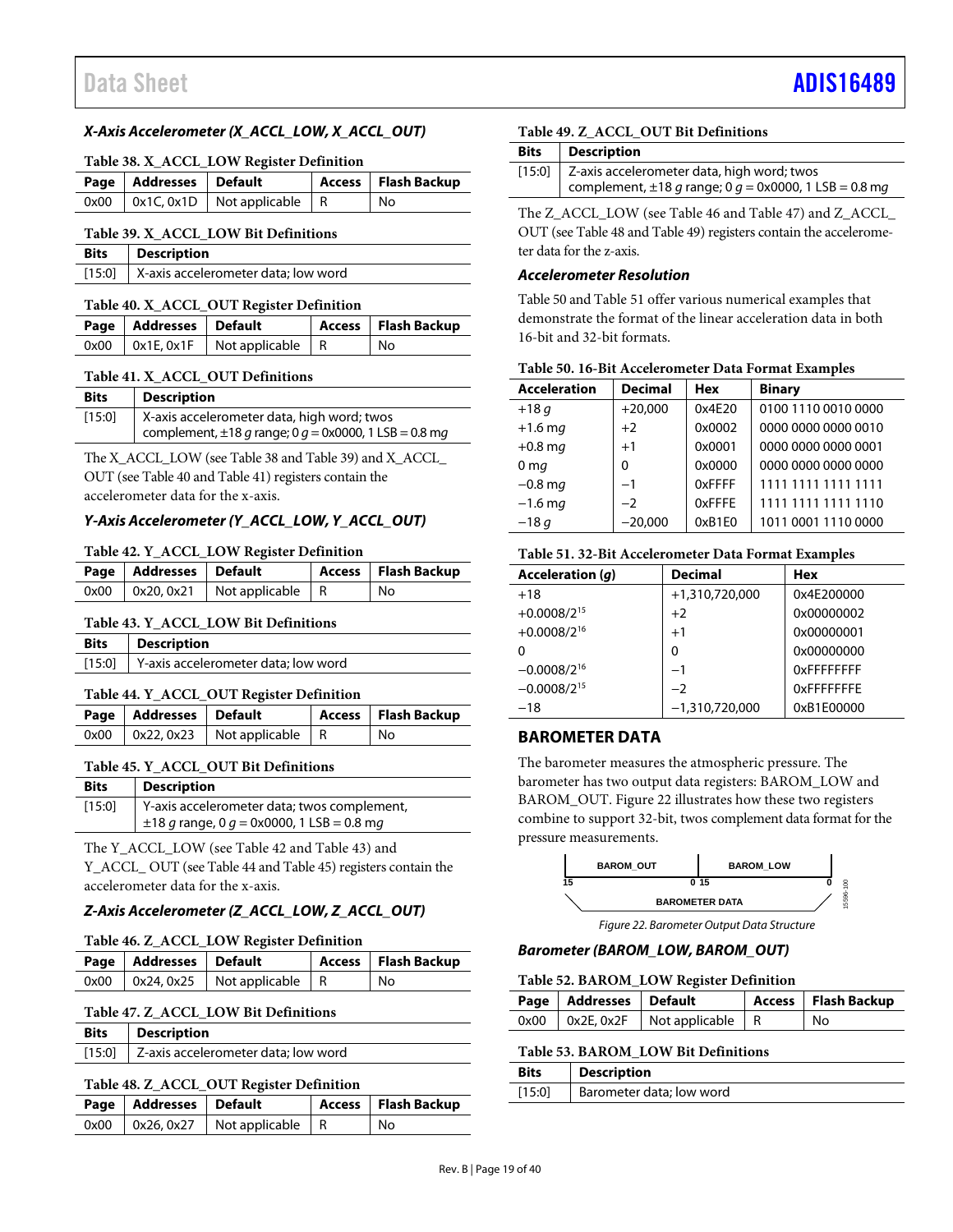<span id="page-19-3"></span>

| Table 54. BAROM_OUT Register Definition |                            |                                            |  |                       |
|-----------------------------------------|----------------------------|--------------------------------------------|--|-----------------------|
|                                         | Page   Addresses   Default |                                            |  | Access   Flash Backup |
|                                         |                            | $0x00$   $0x30, 0x31$   Not applicable   R |  | No                    |

#### <span id="page-19-2"></span>**Table 55. BAROM\_OUT Bit Definitions**

| <b>Bits</b> | <b>Description</b>                                                                                      |
|-------------|---------------------------------------------------------------------------------------------------------|
| [15:0]      | Barometer data; high word; twos complement, $\pm 1.31$<br>range; 0 bar = $0x0000$ , 1 LSB = $40\mu$ bar |

The BAROM\_LOW (se[e Table 52](#page-18-17) an[d Table 53\)](#page-18-1) and BAROM\_ OUT (se[e Table 54](#page-19-3) an[d Table 55\)](#page-19-2) registers contain the barometer data.

## *Barometer Resolution*

[Table 56](#page-19-4) an[d Table 57](#page-19-5) offer various numerical examples that demonstrate the format of the pressure (barometer) data in both 16-bit and 32-bit formats.

#### <span id="page-19-4"></span>**Table 56. 16-Bit Barometer Data Format Examples**

| <b>Pressure</b> | <b>Decimal</b> | <b>Hex</b> | <b>Binary</b>       |
|-----------------|----------------|------------|---------------------|
| $+1.31068$ bar  | $+32767$       | 0x3FFF     | 0111 1111 1111 1111 |
| $+80$ µbar      | $+2$           | 0x0002     | 0000 0000 0000 0010 |
| $+40$ µbar      | $+1$           | 0x0001     | 0000 0000 0000 0001 |
| 0               | $\Omega$       | 0x0000     | 0000 0000 0000 0000 |
| $-40$ µbar      | $-1$           | 0xFFFF     | 1111 1111 1111 1111 |
| $-80$ µbar      | $-2$           | 0xFFFE     | 1111 1111 1111 1110 |
| $-1.31072$      | $-32768$       | 0x4000     | 1000 0000 0000 0000 |

### <span id="page-19-5"></span>**Table 57. 32-Bit Barometer Data Format Examples**

| <b>Pressure</b>                 | <b>Decimal</b> | <b>Hex</b>        |
|---------------------------------|----------------|-------------------|
| $+1.31068$ bar                  | +4.294.967.295 | 0x3FFFFFFFF       |
| +80 $\mu$ bar ÷ 2 <sup>16</sup> | $+2$           | 0x00000002        |
| +40 $\mu$ bar ÷ 2 <sup>16</sup> | $+1$           | 0x00000001        |
| O                               | 0              | 0x00000000        |
| $-40$ µbar ÷ 2 <sup>16</sup>    | $-1$           | <b>OXFFFFFFFF</b> |
| $-80$ µbar ÷ 2 <sup>16</sup>    | $-2$           | OxFFFFFFFF        |
| $-1.31072$                      | -4.294.967.296 | 0x40000000        |

# <span id="page-19-1"></span><span id="page-19-0"></span>**DELTA ANGLES**

In addition to the angular rate of rotation (gyroscope) measurements around each axis (x, y, and z), th[e ADIS16489](http://www.analog.com/ADIS16489?doc=ADIS16489.pdf) also provides delta angle measurements that represent a computation of angular displacement between each sample update.



*Figure 23. Delta Angle Axis and Polarity Assignments*

The delta angle outputs represent an integration of the gyroscope measurements and use the following formula for all three axes (x-axis displayed):

$$
\Delta \theta_{x,nD} = \frac{1}{2f_S} \times \sum_{d=0}^{D-1} \left( \omega_{x,nD+d} + \omega_{x,nD+d-1} \right)
$$

where:

*D* is the decimation rate = DEC\_RATE + 1 (se[e Table 159\)](#page-29-2). *fs* is the sample rate.

*d* is the incremental variable in the summation formula.

 $\omega_x$  is the x-axis rate of rotation (gyroscope).

*n* is the sample time, prior to the decimation filter.

When using the internal sample clock, fs is equal to 2460 SPS. When using the external clock option,  $f_s$  is equal to the frequency of the external clock. The external clock frequency must be at least 700 Hz to prevent overflow in the delta angle data registers at high rotation rates.

Each axis of the delta angle measurements has two output data registers[. Figure 24](#page-19-6) illustrates how these two registers combine to support a 32-bit, twos complement data format for the x-axis delta angle measurements. This format also applies to the yand x-axes as well.



*Figure 24. Delta Angle Output Data Structure*

### <span id="page-19-6"></span>*X-Axis Delta Angle (X\_DELTANG\_LOW, X\_DELTANG\_OUT)*

#### <span id="page-19-7"></span>**Table 58. X\_DELTANG\_LOW Register Definitions**

| Page   Addresses   Default |                                            | Access   Flash Backup |
|----------------------------|--------------------------------------------|-----------------------|
|                            | $0x00$   $0x40, 0x41$   Not applicable   R | ' No                  |

#### <span id="page-19-8"></span>**Table 59. X\_DELTANG\_LOW Bit Definitions**

| <b>Bits</b> | <b>Description</b>                |
|-------------|-----------------------------------|
| [15:0]      | X-axis delta angle data; low word |

#### <span id="page-19-9"></span>**Table 60. X\_DELTANG\_OUT Register Definitions**

| Page   Addresses   Default |                                            | Access   Flash Backup |
|----------------------------|--------------------------------------------|-----------------------|
|                            | $0x00$   $0x42, 0x43$   Not applicable   R | l No                  |

### <span id="page-19-10"></span>**Table 61. X\_DELTANG\_OUT Bit Definitions**

| Bits | <b>Description</b>                                                            |
|------|-------------------------------------------------------------------------------|
|      | [15:0]   X-axis delta angle data; twos complement, ±720° range,               |
|      | $0^\circ$ = 0x0000, 1 LSB = 720 $\degree$ /2 <sup>15</sup> = ~0.022 $\degree$ |

The X\_DELTANG\_LOW (se[e Table 58](#page-19-7) an[d Table 59\)](#page-19-8) and X\_DELTANG\_OUT (se[e Table 60](#page-19-9) and [Table](#page-19-10) 61) registers contain the delta angle data for the x-axis.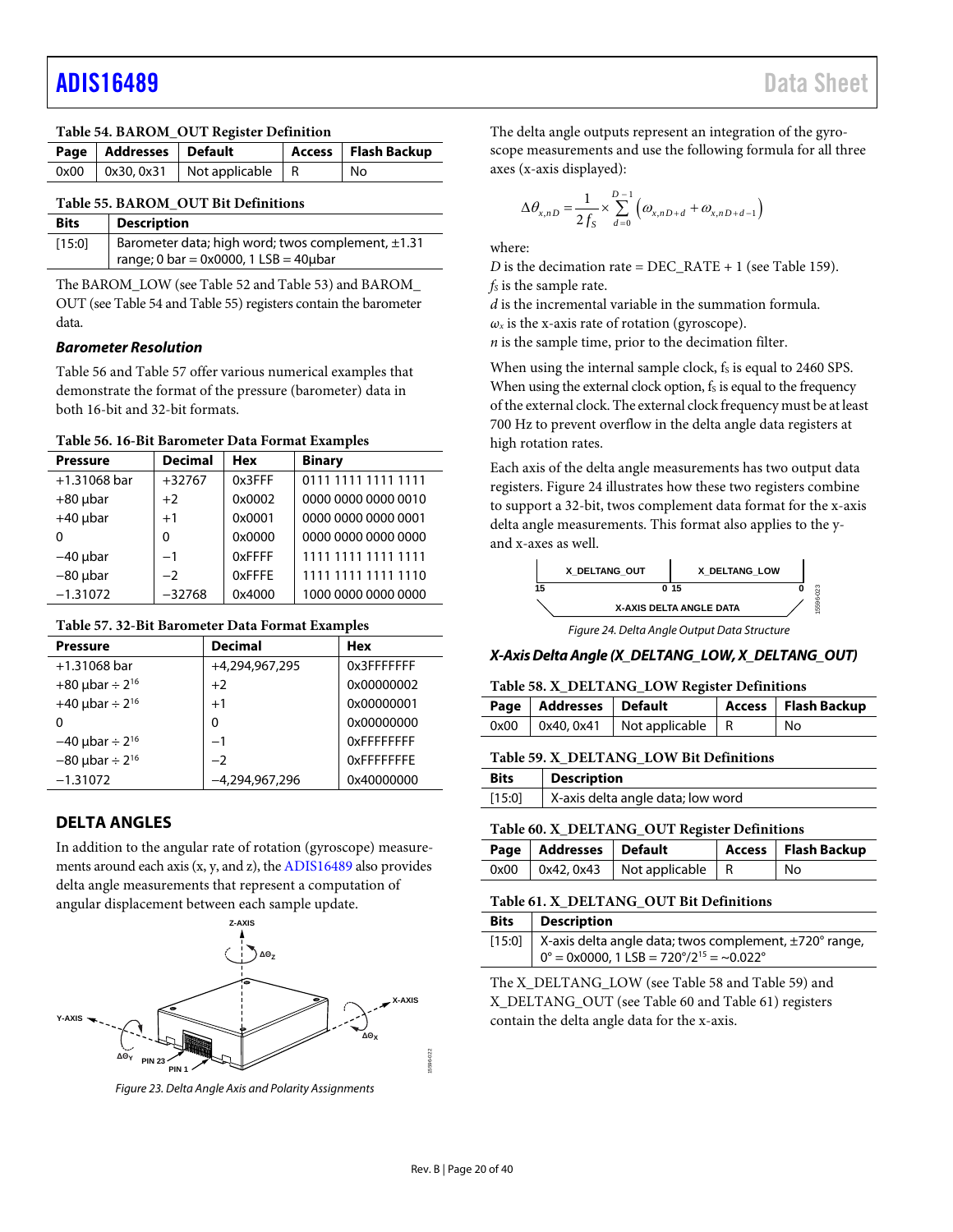# Data Sheet And a sheet Albert Advanced [ADIS16489](https://www.analog.com/ADIS16489?doc=ADIS16489.pdf) ADIS16489

### *Y-Axis Delta Angle (Y\_DELTANG\_LOW, Y\_DELTANG\_OUT)*

#### <span id="page-20-1"></span>**Table 62. Y\_DELTANG\_LOW Register Definitions**

| Page   Addresses   Default |                                          | Access   Flash Backup |
|----------------------------|------------------------------------------|-----------------------|
|                            | $0x00$   0x44, 0x45   Not applicable   R | l No                  |

#### <span id="page-20-2"></span>**Table 63. Y\_DELTANG\_LOW Bit Definitions**

| <b>Bits</b> | <b>Description</b>                |
|-------------|-----------------------------------|
| [15:0]      | Y-axis delta angle data; low word |

#### <span id="page-20-3"></span>**Table 64. Y\_DELTANG\_OUT Register Definitions**

| Page   Addresses   Default |                                          | Access   Flash Backup |
|----------------------------|------------------------------------------|-----------------------|
|                            | $0x00$   0x46, 0x47   Not applicable   R | l No                  |

#### <span id="page-20-4"></span>**Table 65. Y\_DELTANG\_OUT Bit Definitions**

| <b>Bits</b> | Description                                                                                                                 |
|-------------|-----------------------------------------------------------------------------------------------------------------------------|
|             | [15:0]   Y-axis delta angle data; twos complement,<br>$\pm$ 720° range, 0° = 0x0000, 1 LSB = 720°/2 <sup>15</sup> = ~0.022° |

The Y\_DELTANG\_LOW (see [Table 62](#page-20-1) an[d Table 63\)](#page-20-2) and Y\_DELTANG\_OUT (se[e Table 64](#page-20-3) an[d Table 65\)](#page-20-4) registers contain the delta angle data for the y-axis.

## *Z-Axis Delta Angle (Z\_DELTANG\_LOW, Z\_DELTANG\_OUT)*

#### <span id="page-20-5"></span>**Table 66. Z\_DELTANG\_LOW Register Definitions**

| Page   Addresses   Default |                                          | Access   Flash Backup |
|----------------------------|------------------------------------------|-----------------------|
|                            | $0x00$   0x48, 0x49   Not applicable   R | No                    |

#### <span id="page-20-6"></span>**Table 67. Z\_DELTANG\_LOW Bit Definitions**

| <b>Bits</b> | Description                       |
|-------------|-----------------------------------|
| $[15:0]$    | Z-axis delta angle data; low word |

#### <span id="page-20-7"></span>**Table 68. Z\_DELTANG\_OUT Register Definitions**

| Page   Addresses   Default |                                          | Access   Flash Backup |
|----------------------------|------------------------------------------|-----------------------|
|                            | $0x00$   0x4A, 0x4B   Not applicable   R | i No                  |

### <span id="page-20-8"></span>**Table 69. Z\_DELTANG\_OUT Bit Definitions**

| <b>Bits</b> | Description                                                           |
|-------------|-----------------------------------------------------------------------|
|             | [15:0] Z-axis delta angle data; twos complement,                      |
|             | $\pm$ 720° range, 0° = 0x0000, 1 LSB = 720°/2 <sup>15</sup> = ~0.022° |

The Z\_DELTANG\_LOW (se[e Table 66](#page-20-5) and [Table 67\)](#page-20-6) and Z\_DELTANG\_OUT (see [Table 68](#page-20-7) an[d Table 69\)](#page-20-8) registers contain the delta angle data for the z-axis.

### *Delta Angle Resolution*

[Table 70](#page-20-9) an[d Table 71](#page-20-10) offers various numerical examples that demonstrate the format of the delta-angle data in 16-bit and 32-bit formats.

<span id="page-20-9"></span>

| Table 70. 16-Bit Delta Angle Data Format Examples |  |  |  |
|---------------------------------------------------|--|--|--|
|---------------------------------------------------|--|--|--|

| Delta Angle (°)                   | <b>Decimal</b> | <b>Hex</b> | <b>Binary</b>       |
|-----------------------------------|----------------|------------|---------------------|
| $+720 \times (2^{15} - 1)/2^{15}$ | $+32,767$      | 0x7FFF     | 0111 1111 1110 1111 |
| $+720/2^{14}$                     | $+2$           | 0x0002     | 0000 0000 0000 0010 |
| $+720/2^{15}$                     | $+1$           | 0x0001     | 0000 0000 0000 0001 |
| $\Omega$                          | $\Omega$       | 0x0000     | 0000 0000 0000 0000 |
| $-720/2^{15}$                     | $-1$           | 0xFFFF     | 1111 1111 1111 1111 |
| $-720/2^{14}$                     | $-2$           | 0xFFFE     | 1111 1111 1111 1110 |
| $-720$                            | $-32,768$      | 0x8000     | 1000 0000 0000 0000 |

<span id="page-20-10"></span>

| Table 71. 32-Bit Delta Angle Data Format Examples |  |
|---------------------------------------------------|--|
|---------------------------------------------------|--|

| Delta Angle (°)                   | Decimal          | Hex               |
|-----------------------------------|------------------|-------------------|
| $+720 \times (2^{31} - 1)/2^{31}$ | $+2,147,483,647$ | 0x7FFFFFFF        |
| $+720/2^{30}$                     | $+2$             | 0x00000002        |
| $+720/2^{31}$                     | $+1$             | 0x00000001        |
| 0                                 | 0                | 0x00000000        |
| $-720/2^{31}$                     | $-1$             | <b>OXFFFFFFFF</b> |
| $-720/2^{30}$                     | $-2$             | <b>OXFFFFFFFF</b> |
| $-720$                            | $-2,147,483,648$ | 0x80000000        |

## <span id="page-20-0"></span>**DELTA VELOCITY**

In addition to the linear acceleration measurements along each axis (x, y, and z), the [ADIS16489](http://www.analog.com/ADIS16489?doc=ADIS16489.pdf) also provides delta velocity measurements that represent a computation of linear velocity change between each sample update.



*Figure 25. Delta Velocity Axis and Polarity Assignments*

The delta velocity outputs represent an integration of the acceleration measurements and use the following formula for all

three axes (x-axis displayed):

$$
\Delta V_{x,nD} = \frac{1}{2 f_S} \times \sum_{d=0}^{D-1} \left( a_{x,nD+d} + a_{x,nD+d-1} \right)
$$

where:

*D* is the decimation rate =  $DEC_RATE + 1$  (se[e Table 159\)](#page-29-2). *fs* is the sample rate.

*d* is the incremental variable in the summation formula.

*ax* is the x-axis acceleration (accelerometer).

*n* is the sample time, prior to the decimation filter.

When using the internal sample clock, fs is equal to 2460 SPS. When using the external clock option,  $f_s$  is equal to the frequency of the external clock. The frequency external of the clock must be at least 700 Hz to prevent overflow in the delta velocity data registers at high acceleration levels.

Each axis of the delta velocity measurements has two output data registers[. Figure 26](#page-20-11) illustrates how these two registers combine to support 32-bit, twos complement data format, for the x-axis delta velocity measurements. This format also applies to the y- and z-axes as well.

<span id="page-20-11"></span>

*Figure 26. Delta Angle Output Data Structure*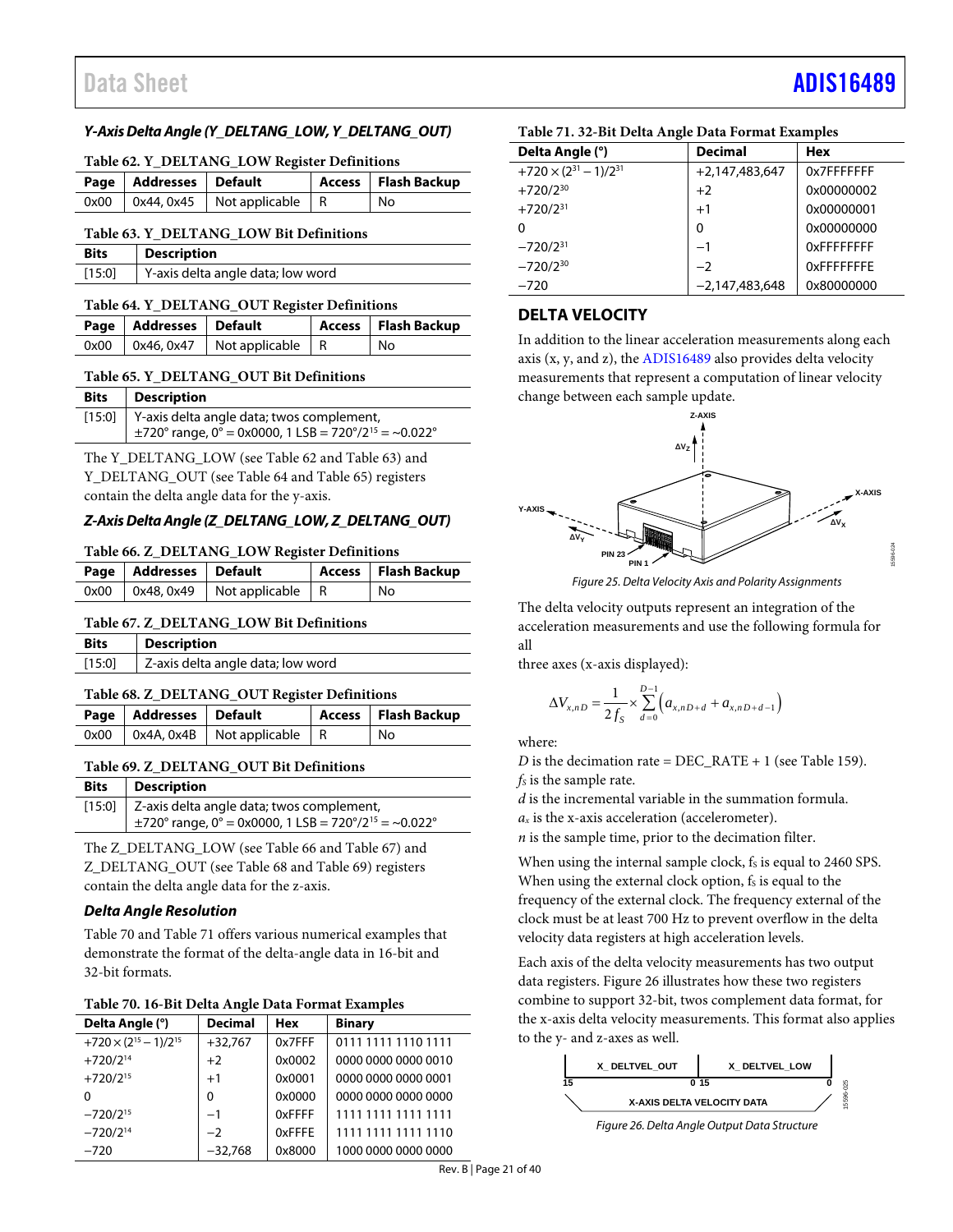### *X-Axis Delta Velocity (X\_DELTVEL\_LOW, X\_DELTVEL\_OUT)*

#### <span id="page-21-1"></span>**Table 72. X\_DELTVEL\_LOW Register Definitions**

| Page   Addresses   Default |                                               | Access   Flash Backup |
|----------------------------|-----------------------------------------------|-----------------------|
|                            | $0x00$   $0x4C$ , $0x4D$   Not applicable   R | No                    |

#### <span id="page-21-2"></span>**Table 73. X\_DELTVEL\_LOW Bit Definitions**

| <b>Bits</b> | <b>Description</b>                |
|-------------|-----------------------------------|
| [15:0]      | X-axis delta angle data; low word |

#### <span id="page-21-3"></span>**Table 74. X\_DELTVEL\_OUT Register Definitions**

| Page   Addresses   Default |                                               | Access   Flash Backup |
|----------------------------|-----------------------------------------------|-----------------------|
|                            | $0x00$   $0x4E$ , $0x4F$   Not applicable   R | No                    |

#### <span id="page-21-4"></span>**Table 75. X\_DELTVEL\_OUT Bit Definitions**

| <b>Bits</b> | <b>Description</b>                                         |
|-------------|------------------------------------------------------------|
|             | [15:0]   X-axis delta velocity data; twos complement,      |
|             | $\pm$ 200 m/sec range, 0 m/sec = 0x0000; 1 LSB = 200 m/sec |
|             | $\div$ 2 <sup>15</sup> = ~6.104 mm/sec                     |

The X\_DELTVEL\_LOW (see [Table 72](#page-21-1) an[d Table 73\)](#page-21-2) and X\_DELTVEL\_OUT (se[e Table 74](#page-21-3) an[d Table](#page-21-4) 75) registers contain the delta velocity data for the x-axis.

### *Y-Axis Delta Velocity (Y\_DELTVEL\_LOW, Y\_DELTVEL\_OUT)*

#### <span id="page-21-5"></span>**Table 76. Y\_DELTVEL\_LOW Register Definitions**

| Page   Addresses   Default |                                          | Access   Flash Backup |
|----------------------------|------------------------------------------|-----------------------|
|                            | $0x00$   0x50, 0x51   Not applicable   R | l No                  |

### <span id="page-21-6"></span>**Table 77. Y\_DELTVEL\_LOW Bit Definitions**

| <b>Bits</b> | <b>Description</b>                   |
|-------------|--------------------------------------|
| [15:0]      | Y-axis delta velocity data; low word |

#### <span id="page-21-7"></span>**Table 78. Y\_DELTVEL\_OUT Register Definitions**

| Page   Addresses   Default |                                            | Access   Flash Backup |
|----------------------------|--------------------------------------------|-----------------------|
|                            | $0x00$   $0x52, 0x53$   Not applicable   R | No                    |

#### <span id="page-21-8"></span>**Table 79. Y\_DELTVEL\_OUT Bit Definitions**

| <b>Bits</b>   Description                                                                                                                              |
|--------------------------------------------------------------------------------------------------------------------------------------------------------|
| [15:0] Y-axis delta velocity data; twos complement, $\pm$ 50 m/sec<br>range, 0 m/sec = 0x0000; 1 LSB = 50 m/sec $\div 2^{15}$ =<br>$\sim$ 1.526 mm/sec |

The Y\_DELTVEL\_LOW (see [Table 76](#page-21-5) and [Table 77\)](#page-21-6) and Y\_DELTVEL\_OUT (see [Table 78](#page-21-7) an[d Table 79\)](#page-21-8) registers contain the delta velocity data for the y-axis.

### *Z-Axis Delta Velocity (Z\_DELTVEL\_LOW, Z\_DELTVEL\_OUT)*

# <span id="page-21-9"></span>**Table 80. Z\_DELTVEL\_LOW Register Definitions**

| Page   Addresses   Default |                                            | Access   Flash Backup |
|----------------------------|--------------------------------------------|-----------------------|
|                            | $0x00$   $0x54, 0x55$   Not applicable   R | l No                  |

# <span id="page-21-10"></span>**Table 81. Z\_DELTVEL\_LOW Bit Definitions**

| <b>Bits</b> | <b>Description</b>                |
|-------------|-----------------------------------|
| [15:0]      | Z-axis delta angle data; low word |

# <span id="page-21-11"></span>**Table 82. Z\_DELTANG\_OUT Register Definitions**

| Page   Addresses   Default |                                          | Access   Flash Backup |
|----------------------------|------------------------------------------|-----------------------|
|                            | $0x00$   0x56, 0x57   Not applicable   R | l No                  |

# <span id="page-21-12"></span>**Table 83. Z\_DELTVEL\_OUT Bit Definitions**

### **Bits Description**

| [15:0]   Z-axis delta velocity data; twos complement, ±200 m/sec<br>range, 0 m/sec = 0x0000; 1 LSB = 200 m/sec $\div 2^{15}$ = ~6.104<br>mm/sec |
|-------------------------------------------------------------------------------------------------------------------------------------------------|
|                                                                                                                                                 |

The Z\_DELTVEL\_LOW (se[e Table 80](#page-21-9) and [Table 81\)](#page-21-10) and Z\_DELTVEL\_OUT (see [Table 82](#page-21-11) and [Table 83\)](#page-21-12) registers contain the delta velocity data for the z-axis.

# *Delta Velocity Resolution*

[Table 84](#page-21-13) an[d Table 85](#page-21-14) offer various numerical examples that demonstrate the format of the delta velocity data in both 16-bit and 32-bit formats.

## <span id="page-21-13"></span>**Table 84. 16-Bit Delta Velocity Data Format Examples**

| <b>Velocity (m/sec)</b>           | <b>Decimal</b> | <b>Hex</b> | <b>Binary</b>       |
|-----------------------------------|----------------|------------|---------------------|
| $+200 \times (2^{15} - 1)/2^{15}$ | $+32,767$      | 0x7FFF     | 0111 1111 1110 1111 |
| $+200/2^{14}$                     | $+2$           | 0x0002     | 0000 0000 0000 0010 |
| $+200/2^{15}$                     | $+1$           | 0x0001     | 0000 0000 0000 0001 |
| O                                 | $\Omega$       | 0x0000     | 0000 0000 0000 0000 |
| $-200/2^{15}$                     | $-1$           | 0xFFFF     | 1111 1111 1111 1111 |
| $-200/2^{14}$                     | $-2$           | 0xFFFE     | 1111 1111 1111 1110 |
| $-200$                            | $-32,768$      | 0x8000     | 1000 0000 0000 0000 |
|                                   |                |            |                     |

### <span id="page-21-14"></span>**Table 85. 32-Bit Delta Velocity Data Format Examples**

| <b>Velocity (m/sec)</b>           | <b>Decimal</b>   | Hex               |
|-----------------------------------|------------------|-------------------|
| $+200 \times (2^{31} - 1)/2^{31}$ | $+2,147,483,647$ | 0x7FFFFFFF        |
| $+200/2^{30}$                     | $+2$             | 0x00000002        |
| $+200/2^{31}$                     | $+1$             | 0x00000001        |
| 0                                 | $\Omega$         | 0x00000000        |
| $-200/2^{31}$                     | $-1$             | OxFFFFFFFF        |
| $-200/2^{30}$                     | $-2$             | <b>OXFFFFFFFF</b> |
| $-200$                            | $-2,147,483,648$ | 0x80000000        |

# <span id="page-21-0"></span>**REAL-TIME CLOCK**

The VDDRTC power supply pin (se[e Table 6,](#page-8-1) Pin 23) provides a separate supply for the real-time clock (RTC) function. Connecting the VDDTC pin to its own 3.3 V supply enables the RTC to keep track of time, even when the main supply (VDD) is off.

Configure the RTC function by selecting one of two modes in CONFIG[0] (se[e Table 157\)](#page-28-2). The real-time clock data is available in the TIME\_MS\_OUT register (se[e Table 87\)](#page-22-3), TIME\_DH\_OUT register (se[e Table 89\)](#page-22-4), and TIME\_YM\_OUT register (see [Table](#page-22-5) 91). When using the elapsed timer mode, the time data registers start at 0x0000 when the device starts up (or resets) and begin keeping time in a manner that is similar to a stopwatch.

When using the clock/calendar mode, write the current time to the real-time registers in the following sequence: seconds (TIME\_ MS\_OUT[5:0]), minutes (TIME\_ MS\_OUT[13:8]), hours (TIME\_DH\_OUT[5:0]), day (TIME\_DH\_OUT[12:8]), month (TIME\_YM\_OUT[3:0]), and year (TIME\_YM\_OUT[14:8]).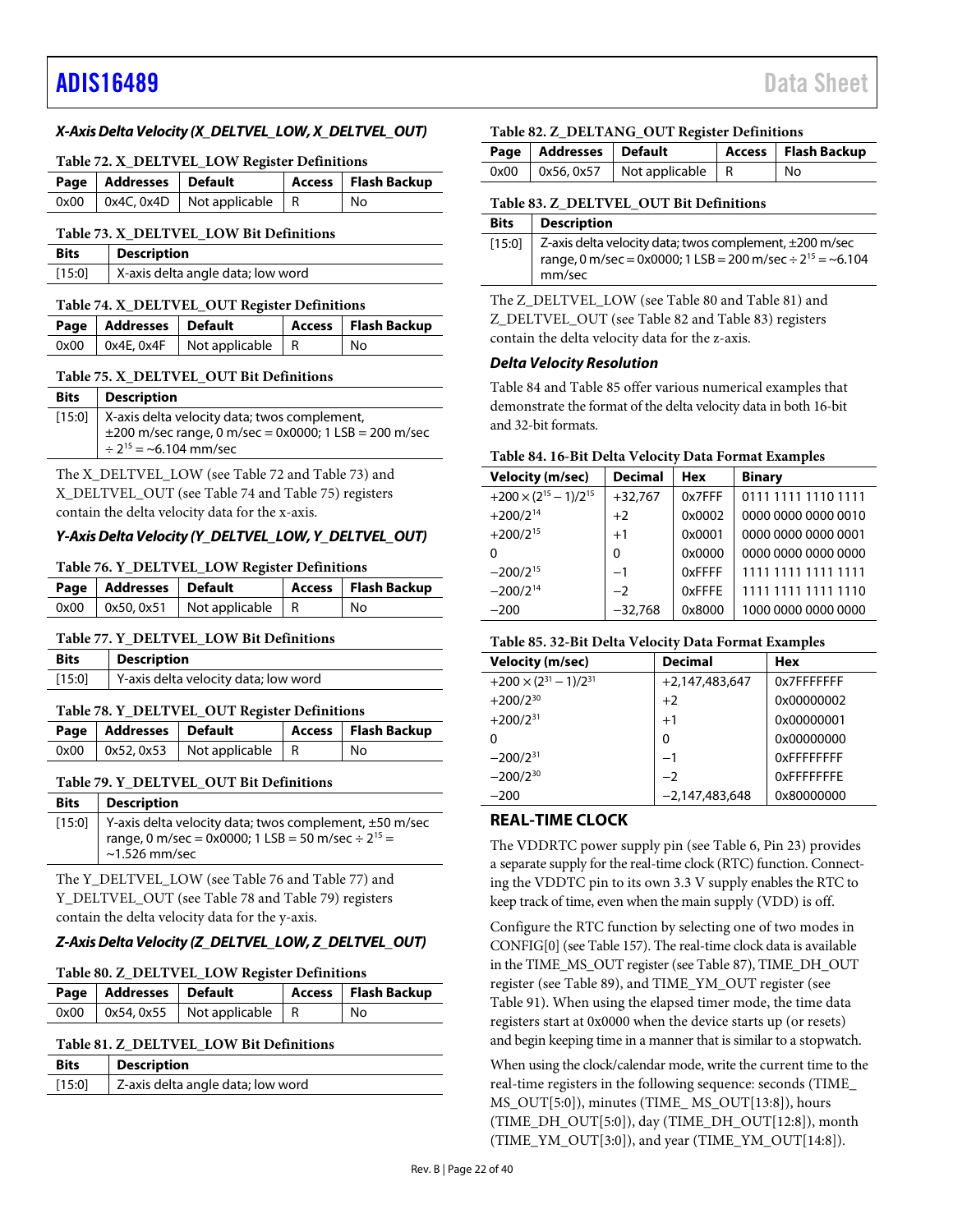The updates to the timer become active only after a write to the TIME\_YM\_OUT[14:8] byte is complete.

The real-time clock registers reflect the newly updated values only after the next seconds tick of the clock that follows the write to TIME\_YM\_OUT[14:8] (year). Writing to

TIME\_YM\_OUT[14:8] activates all timing values; therefore, always write to this location last when updating the timer, even if the year information does not require updating.

Write the current time to each time data register after setting  $CONFIG[0] = 1 (DIN = 0x8003, DIN = 0x8AC1, DIN = 0x8AC1)$ 0x8B00). This sequence preserves the factory default for other bits in the CONFIG register. After configuring the CONFIG register, set GLOB\_CMD[3] = 1 (DIN = 0x8003, DIN = 0x8204,  $DIN = 0x8300$  to back up these settings in flash, and use a separate 3.3 V source to supply power to the VDDRTC function. While only VDDRTC needs to have power for time tracking, access to the time data in the TIME\_xx\_OUT registers requires normal operation (VDD =  $3.3$  V and full startup).

### *Real-Time Clock: Minutes/Seconds (TIME\_MS\_OUT)*

#### **Table 86. TIME\_MS\_OUT Register Definitions**

| Page   Addresses   Default |                                              | Access   Flash Backup |
|----------------------------|----------------------------------------------|-----------------------|
|                            | $0x00$   $0x78, 0x79$   Not applicable   R/W | No                    |

#### <span id="page-22-3"></span>**Table 87. TIME\_MS\_OUT Bit Definitions**

| <b>Bits</b> | <b>Description</b>                      |
|-------------|-----------------------------------------|
| [15:14]     | Not used                                |
| [13:8]      | Minutes, binary data, range $= 0$ to 59 |
| [7:6]       | Not used                                |
| [5:0]       | Seconds, binary data, range $= 0$ to 59 |

#### *Real-Time Clock: Days/Hours (TIME\_DH\_OUT)*

#### **Table 88. TIME\_DH\_OUT Register Definitions**

| Page   Addresses   Default |                                                 | Access   Flash Backup |
|----------------------------|-------------------------------------------------|-----------------------|
|                            | $0x00$   $0x7A$ , $0x7B$   Not applicable   R/W | No                    |

#### <span id="page-22-4"></span>**Table 89. TIME\_DH\_OUT Bit Definitions**

| <b>Bits</b> | <b>Description</b>                    |
|-------------|---------------------------------------|
| [15:13]     | Not used                              |
| [12:8]      | Day, binary data, range $= 1$ to 31   |
| [7:6]       | Not used                              |
| [5:0]       | Hours, binary data, range $= 0$ to 23 |

#### *Real-Time Clock: Years/Months (TIME\_YM\_OUT)*

#### **Table 90. TIME\_YM\_OUT Register Definitions**

| Page   Addresses   Default |                                                 | Access   Flash Backup |
|----------------------------|-------------------------------------------------|-----------------------|
|                            | $0x00$   $0x7C$ , $0x7D$   Not applicable   R/W | l No                  |

#### <span id="page-22-5"></span>**Table 91. TIME\_YM\_OUT Bit Definitions**

| <b>Bits</b> | <b>Description</b>                                          |
|-------------|-------------------------------------------------------------|
| $[15]$      | Not used                                                    |
| [14:8]      | Year, binary data, range $= 0$ to 99, relative to 2000 A.D. |
| [7:4]       | Not used                                                    |
| [3:0]       | Month, binary data, range $=$ 1 to 12                       |
|             | - 1<br>$\sim$                                               |

#### *Product Identification ( PROD\_ID)*

#### <span id="page-22-6"></span>**Table 92. PROD\_ID Register Definitions**

|                                      |  | Page   Addresses   Default   Access   Flash Backup |
|--------------------------------------|--|----------------------------------------------------|
| $0x00$   $0x7E, 0x7F$   $0x4069$   R |  | Yes                                                |

#### <span id="page-22-2"></span>**Table 93. PROD\_ID Bit Definitions**

| <b>Bits</b> | Description                       |
|-------------|-----------------------------------|
| [15:0]      | Product identification = $0x4069$ |

The PROD\_ID register (se[e Table 92](#page-22-6) an[d Table 93\)](#page-22-2) contains the numerical portion of the part number (16489). Se[e Figure 17](#page-11-7) for an example of how to use a looping read of this register to validate the integrity of the communication.

### <span id="page-22-0"></span>**PAGE 2 (PAGE\_ID)**

#### <span id="page-22-7"></span>**Table 94. PAGE\_ID Register Definition**

|  |                                        |  | Page   Addresses   Default   Access   Flash Backup |
|--|----------------------------------------|--|----------------------------------------------------|
|  | $0x02$   $0x00, 0x01$   $0x0000$   R/W |  | No                                                 |

#### <span id="page-22-8"></span>**Table 95. PAGE\_ID Bit Assignments**

| <b>Bits</b> | <b>Description</b>                   |
|-------------|--------------------------------------|
| $[15:0]$    | Page number, binary numerical format |
|             |                                      |

The contents in the PAGE\_ID register (se[e Table 94](#page-22-7) an[d Table 95\)](#page-22-8) contain the current page setting, and provide a control for selecting another page for SPI access. For example, set DIN = 0x8002 to select Page 2 for SPI-based user access. See [Table 10](#page-12-1) for the page assignments associated with each user accessible register.

# <span id="page-22-1"></span>**CALIBRATION**

The signal chain of each inertial sensor (accelerometers, gyroscopes) includes application of unique correction formulas, which come from extensive characterization of bias, sensitivity, alignment, and response to linear acceleration (gyroscopes) over a temperature range of −40°C to +85°C for every single [ADIS16489.](http://www.analog.com/ADIS16489?doc=ADIS16489.pdf) These correction formulas are not accessible, but users do have the opportunity to adjust bias and scale factor, for each sensor individually, through user accessible registers. These correction factors follow immediately after the factory derived correction formulas in the signal chain, which processes at a rate of 2460 Hz when using the internal sample clock (see  $f_s$  i[n Figure 33\)](#page-29-3).

### *Calibration, Gyroscope Scale (X\_GYRO\_SCALE)*

#### <span id="page-22-9"></span>**Table 96. X\_GYRO\_SCALE Register Definitions**

|  |                                  |  |  | Page   Addresses   Default   Access   Flash Backup |  |
|--|----------------------------------|--|--|----------------------------------------------------|--|
|  | 0x02   0x04, 0x05   0x0000   R/W |  |  | Yes                                                |  |

#### <span id="page-22-10"></span>**Table 97. X\_GYRO\_SCALE Bit Definitions**

| <b>Bits</b> | Description                                                                                                                      |
|-------------|----------------------------------------------------------------------------------------------------------------------------------|
|             | [15:0] X-axis gyroscope scale correction; twos complement,<br>$0x0000 =$ unity gain, $1$ LSB = $1 \div 2^{15} = \sim 0.003052\%$ |

The X\_GYRO\_SCALE register (se[e Table 96](#page-22-9) an[d Table 97\)](#page-22-10) provides users with the opportunity to adjust the scale factor for the x-axis gyroscopes. Se[e Figure 27](#page-23-1) for an illustration of how this scale factor influences the x-axis gyroscope data.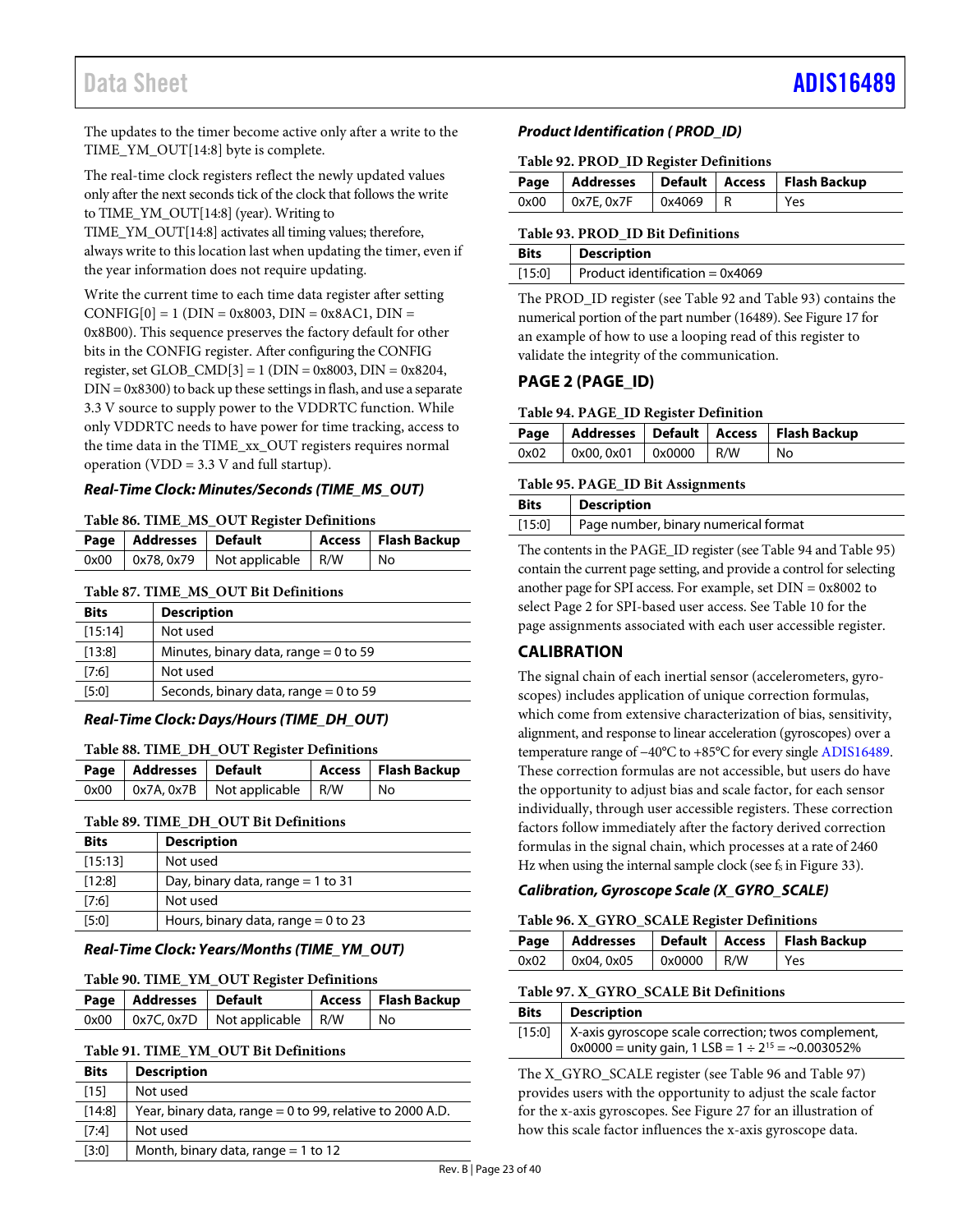

*Figure 27. User Calibration Signal Path, Gyroscopes*

#### <span id="page-23-2"></span><span id="page-23-1"></span>*Calibration, Gyroscope Scale (Y\_GYRO\_SCALE)*

#### **Table 98. Y\_GYRO\_SCALE Register Definitions**

|                   |              | Page   Addresses   Default   Access   Flash Backup |
|-------------------|--------------|----------------------------------------------------|
| $0x02$ 0x06, 0x07 | $0x0000$ R/W | l Yes                                              |

#### <span id="page-23-3"></span>**Table 99. Y\_GYRO\_SCALE Bit Definitions**

| <b>Bits</b> | Description                                                                                                                  |
|-------------|------------------------------------------------------------------------------------------------------------------------------|
|             | [15:0]   Y-axis gyroscope scale correction; twos complement,<br>$0x0000 =$ unity gain, 1 LSB = $1 \div 2^{15} = -0.003052\%$ |

The Y\_GYRO\_SCALE register (see [Table 98](#page-23-2) an[d Table 99\)](#page-23-3) allows users to adjust the scale factor for the y-axis gyroscopes. This register influences the y-axis gyroscope measurements in the same manner that X\_GYRO\_SCALE influences the x-axis gyroscope measurements (se[e Figure 27\)](#page-23-1).

#### *Calibration, Gyroscope Scale (Z\_GYRO\_SCALE)*

#### <span id="page-23-4"></span>**Table 100. Z\_GYRO\_SCALE Register Definitions**

|                                    |  | Page   Addresses   Default   Access   Flash Backup |
|------------------------------------|--|----------------------------------------------------|
| $0x02$ $0x08, 0x09$ $0x0000$ $R/W$ |  | Yes                                                |

#### <span id="page-23-5"></span>**Table 101. Z\_GYRO\_SCALE Bit Definitions**

| <b>Bits</b> | <b>Description</b>                                                          |
|-------------|-----------------------------------------------------------------------------|
|             | [15:0]   Z-axis gyroscope scale correction; twos complement,                |
|             | $\frac{1}{2}$ 0x0000 = unity gain, 1 LSB = 1 ÷ 2 <sup>15</sup> = ~0.003052% |

The Z\_GYRO\_SCALE register (see [Table 100](#page-23-4) an[d Table 101\)](#page-23-5) allows users to adjust the scale factor for the z-axis gyroscopes. This register influences the z-axis gyroscope measurements in the same manner that X\_GYRO\_SCALE influences the x-axis gyroscope measurements (se[e Figure 27\)](#page-23-1).

#### *Calibration, Accelerometer Scale (X\_ACCL\_SCALE)*

#### <span id="page-23-6"></span>**Table 102. X\_ACCL\_SCALE Register Definitions**

|                                        |  | Page   Addresses   Default   Access   Flash Backup |
|----------------------------------------|--|----------------------------------------------------|
| $0x02$   $0x0A, 0x0B$   $0x0000$   R/W |  | Yes                                                |

#### <span id="page-23-7"></span>**Table 103. X\_ACCL\_SCALE Bit Definitions**

| <b>Bits</b>   Description                                             |
|-----------------------------------------------------------------------|
| [15:0]   X-axis accelerometer scale correction; twos complement,      |
| $\vert$ 0x0000 = unity gain, 1 LSB = 1 ÷ 2 <sup>15</sup> = ~0.003052% |

The X\_ACCL\_SCALE register (see [Table 102](#page-23-6) an[d Table 103\)](#page-23-7) allows users to adjust the scale factor for the x-axis accelerometers. Se[e Figure 28](#page-23-8) for an illustration of how this scale factor influences the x-axis accelerometer data.



*Figure 28. User Calibration Signal Path, Accelerometers*

#### <span id="page-23-9"></span><span id="page-23-8"></span>*Calibration, Accelerometer Scale (Y\_ACCL\_SCALE)*

| Table 104. Y_ACCL_SCALE Register Definitions |                                               |  |  |                                                    |  |
|----------------------------------------------|-----------------------------------------------|--|--|----------------------------------------------------|--|
|                                              |                                               |  |  | Page   Addresses   Default   Access   Flash Backup |  |
| 0x02                                         | $\vert$ 0x0C, 0x0D $\vert$ 0x0000 $\vert$ R/W |  |  | l Yes                                              |  |

#### <span id="page-23-10"></span>**Table 105. Y\_ACCL\_SCALE Bit Definitions**

| <b>Bits</b>   Description                                             |
|-----------------------------------------------------------------------|
| [15:0] Y-axis accelerometer scale correction; twos complement,        |
| $\vert$ 0x0000 = unity gain, 1 LSB = 1 ÷ 2 <sup>15</sup> = ~0.003052% |

The Y\_ACCL\_SCALE register (se[e Table 104](#page-23-9) an[d Table 105\)](#page-23-10) allows users to adjust the scale factor for the y-axis accelerometers. This register influences the y-axis accelerometer measurements in the same manner that the X\_ACCL\_SCALE influences the x-axis accelerometer measurements (see [Figure 28\)](#page-23-8).

#### *Calibration, Accelerometer Scale (Z\_ACCL\_SCALE)*

#### <span id="page-23-11"></span>**Table 106. Z\_ACCL\_SCALE Register Definitions**

|      |                 |              | Page   Addresses   Default   Access   Flash Backup |
|------|-----------------|--------------|----------------------------------------------------|
| 0x02 | $0x0E$ , $0x0F$ | $0x0000$ R/W | Yes                                                |

#### <span id="page-23-12"></span>**Table 107. Z\_ACCL\_SCALE Bit Definitions**

| <b>Bits</b> Description                                          |
|------------------------------------------------------------------|
| $[15:0]$ Z-axis accelerometer scale correction; twos complement, |
| 0x0000 = unity gain, 1 LSB = $1 \div 2^{15} = -0.003052\%$       |

The Z\_ACCL\_SCALE register (se[e Table 106](#page-23-11) and [Table 107\)](#page-23-12) allows users to adjust the scale factor for the z-axis accelerometers. This register influences the z-axis accelerometer measurements in the same manner that the X\_ACCL\_SCALE influences the x-axis accelerometer measurements (se[e Figure 28\)](#page-23-8).

#### *Calibration, Gyroscope Bias (XG\_BIAS\_LOW, XG\_BIAS\_HIGH)*

#### <span id="page-23-13"></span>**Table 108. XG\_BIAS\_LOW Register Definitions**

|  |                   |                            | Page   Addresses   Default   Access   Flash Backup |
|--|-------------------|----------------------------|----------------------------------------------------|
|  | $0x02$ 0x10, 0x11 | $\sqrt{0 \times 0000}$ R/W | l Yes                                              |

#### <span id="page-23-0"></span>**Table 109. XG\_BIAS\_LOW Bit Definitions**

| <b>Bits</b> | <b>Description</b>                           |
|-------------|----------------------------------------------|
| $[15:0]$    | X-axis gyroscope offset correction, low word |

#### <span id="page-23-14"></span>**Table 110. XG\_BIAS\_HIGH Register Definitions**

|      |            |                     | Page   Addresses   Default   Access   Flash Backup |
|------|------------|---------------------|----------------------------------------------------|
| 0x02 | 0x12, 0x13 | $0 \times 0000$ R/W | Yes                                                |

#### <span id="page-23-15"></span>**Table 111. XG\_BIAS\_HIGH Bit Definitions**

| <b>Bits</b> | <b>Description</b>                                                                                                                |
|-------------|-----------------------------------------------------------------------------------------------------------------------------------|
|             | [15:0]   X-axis gyroscope offset correction, high word twos<br>complement, $0^{\circ}/sec = 0x0000$ , 1 LSB = 0.02 $^{\circ}/sec$ |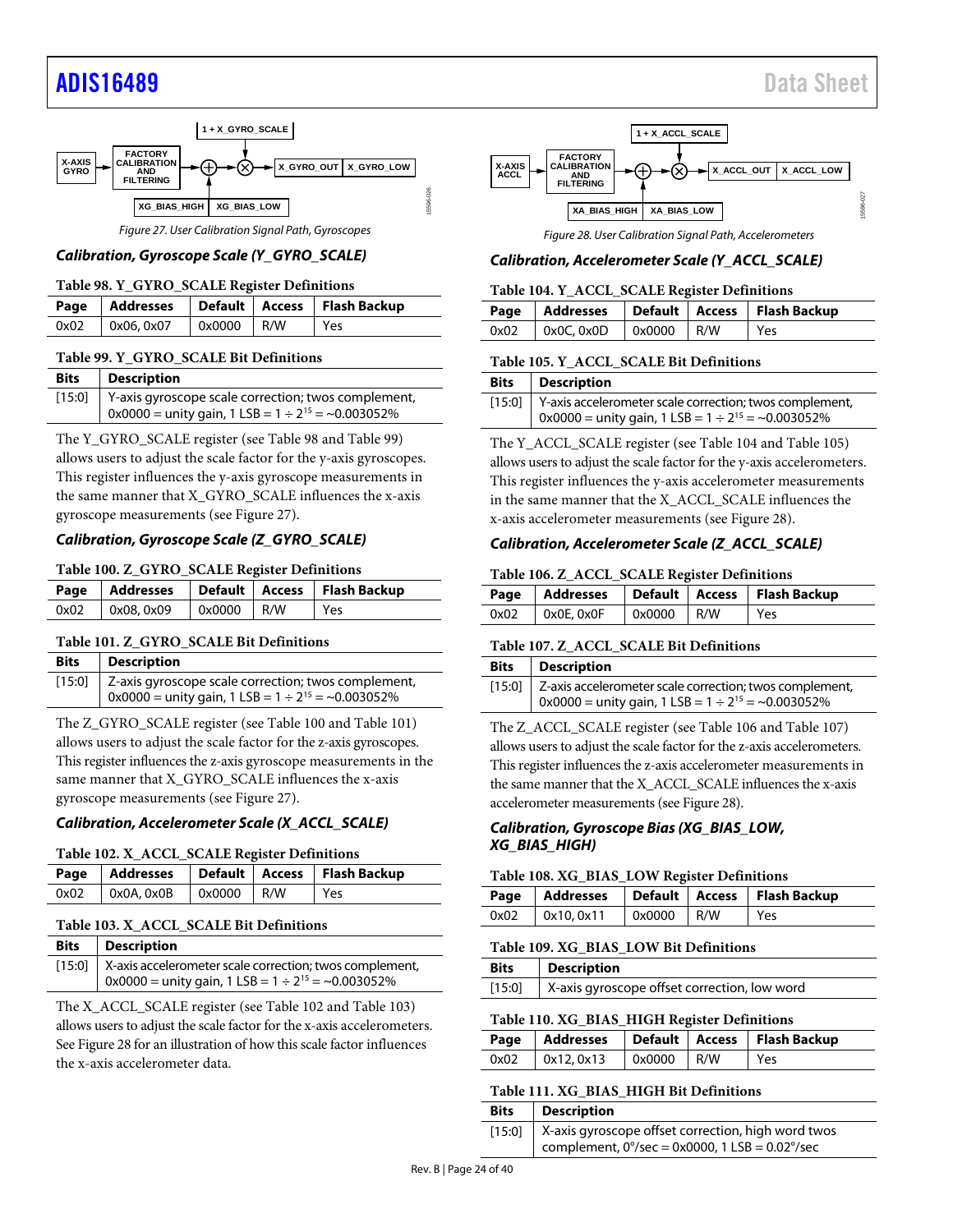The XG\_BIAS\_LOW (see [Table 108](#page-23-13) and [Table 109\)](#page-23-0) and XG\_ BIAS\_HIGH (se[e Table 110](#page-23-14) an[d Table 111\)](#page-23-15) registers combine to allow users to adjust the bias of the x-axis gyroscopes[. Table 36](#page-17-9) an[d Table 37](#page-17-10) offer numerous examples of this data format, in both 16-bit and 32-bit formats. Se[e Figure 27](#page-23-1) for an illustration of how these two registers combine and influence the x-axis gyroscope measurements.

#### *Calibration, Gyroscope Bias (YG\_BIAS\_LOW, YG\_BIAS\_HIGH)*

#### <span id="page-24-0"></span>**Table 112. YG\_BIAS\_LOW Register Definitions**

|      |            |                                 |  | Page   Addresses   Default   Access   Flash Backup |  |  |
|------|------------|---------------------------------|--|----------------------------------------------------|--|--|
| 0x02 | 0x14, 0x15 | $\sqrt{\frac{6}{x}}$ 0x0000 R/W |  | Yes                                                |  |  |

#### <span id="page-24-1"></span>**Table 113. YG\_BIAS\_LOW Bit Definitions**

| <b>Bits</b>   Description                           |
|-----------------------------------------------------|
| [15:0] Y-axis gyroscope offset correction, low word |
|                                                     |

#### <span id="page-24-2"></span>**Table 114. YG\_BIAS\_HIGH Register Definitions**

|      |           |                                 | Page   Addresses   Default   Access   Flash Backup |
|------|-----------|---------------------------------|----------------------------------------------------|
| 0x02 | 0x16.0x17 | $\sqrt{\frac{6}{x}}$ 0x0000 R/W | Yes                                                |

#### <span id="page-24-3"></span>**Table 115. YG\_BIAS\_HIGH Bit Definitions**

| <b>Bits</b> | <b>Description</b>                                                 |
|-------------|--------------------------------------------------------------------|
|             | [15:0] Y-axis gyroscope offset correction, high word; twos         |
|             | complement, $0^{\circ}/sec = 0x0000$ , 1 LSB = 0.02 $^{\circ}/sec$ |

The YG\_BIAS\_LOW (see [Table 112](#page-24-0) and [Table 113\)](#page-24-1) and YG\_ BIAS\_HIGH (se[e Table 114](#page-24-2) an[d Table 115\)](#page-24-3) registers combine to allow users to adjust the bias of the y-axis gyroscopes[. Table 36](#page-17-9) an[d Table 37](#page-17-10) offer numerous examples of this data format, in both 16-bit and 32-bit formats. Se[e Figure 27](#page-23-1) for an illustration of how these two registers combine and influence the y-axis gyroscope measurements.

#### *Calibration, Gyroscope Bias (ZG\_BIAS\_LOW, ZG\_BIAS\_HIGH)*

#### <span id="page-24-4"></span>**Table 116. ZG\_BIAS\_LOW Register Definitions**

|      |            |              | Page   Addresses   Default   Access   Flash Backup |
|------|------------|--------------|----------------------------------------------------|
| 0x02 | 0x18, 0x19 | $0x0000$ R/W | Yes                                                |

#### <span id="page-24-5"></span>**Table 117. ZG\_BIAS\_LOW Bit Definitions**

| <b>Bits</b> Description                             |
|-----------------------------------------------------|
| [15:0] Z-axis gyroscope offset correction, low word |

#### <span id="page-24-6"></span>**Table 118. ZG\_BIAS\_HIGH Register Definitions**

|      |                                               |  | Page   Addresses   Default   Access   Flash Backup |
|------|-----------------------------------------------|--|----------------------------------------------------|
| 0x02 | $\vert$ 0x1A, 0x1B $\vert$ 0x0000 $\vert$ R/W |  | l Yes                                              |

#### <span id="page-24-7"></span>**Table 119. ZG\_BIAS\_HIGH Bit Definitions**

| <b>Bits</b> | <b>Description</b>                                                 |
|-------------|--------------------------------------------------------------------|
|             | [15:0]   Z-axis gyroscope offset correction, high word twos        |
|             | complement, $0^{\circ}/sec = 0x0000$ , 1 LSB = 0.02 $^{\circ}/sec$ |

The ZG\_BIAS\_LOW (se[e Table 116](#page-24-4) an[d Table 117\)](#page-24-5) and ZG\_ BIAS\_HIGH (se[e Table 118](#page-24-6) an[d Table 119\)](#page-24-7) registers combine to allow users to adjust the bias of the z-axis gyroscopes[. Table 36](#page-17-9) an[d Table 37](#page-17-10) offer numerous examples of this data format, in both 16-bit and 32-bit formats. Se[e Figure 27](#page-23-1) for an illustration of how these two registers combine and influence the z-axis gyroscope measurements.

### *Calibration, Accelerometer Bias (XA\_BIAS\_LOW, XA\_BIAS\_HIGH)*

#### <span id="page-24-8"></span>**Table 120. XA\_BIAS\_LOW Register Definitions**

|                                        |  | Page   Addresses   Default   Access   Flash Backup |
|----------------------------------------|--|----------------------------------------------------|
| $0x02$   $0x1C, 0x1D$   $0x0000$   R/W |  | l Yes                                              |

#### <span id="page-24-9"></span>**Table 121. XA\_BIAS\_LOW Bit Definitions**

| <b>Bits</b> | Description                                             |
|-------------|---------------------------------------------------------|
|             | [15:0] X-axis accelerometer offset correction, low word |

#### <span id="page-24-10"></span>**Table 122. XA\_BIAS\_HIGH Register Definitions**

|                       |              | Page   Addresses   Default   Access   Flash Backup |
|-----------------------|--------------|----------------------------------------------------|
| $0x02$   $0x1E, 0x1F$ | $0x0000$ R/W | l Yes                                              |

#### <span id="page-24-11"></span>**Table 123. XA\_BIAS\_HIGH Bit Definitions**

| <b>Bits</b> | <b>Description</b>                                          |
|-------------|-------------------------------------------------------------|
|             | [15:0]   X-axis accelerometer offset correction, high word, |
|             | twos complement, 0 $q = 0 \times 0000$ , 1 LSB = 0.8 mg     |

The XA\_BIAS\_LOW (see [Table 120](#page-24-8) an[d Table 121\)](#page-24-9) and XA\_ BIAS\_HIGH (se[e Table 122](#page-24-10) an[d Table 123\)](#page-24-11) registers combine to allow users to adjust the bias of the x-axis accelerometers. [Table 50](#page-18-14) an[d Table 51](#page-18-15) offer numerous examples of data format, in both 16-bit and 32-bit formats. Se[e Figure 28](#page-23-8) for an illustration of how these two registers combine and influence the x-axis accelerometer measurements.

#### *Calibration, Accelerometer Bias (YA\_BIAS\_LOW, YA\_BIAS\_HIGH)*

#### <span id="page-24-12"></span>**Table 124. YA\_BIAS\_LOW Register Definitions**

|                                        |  | Page   Addresses   Default   Access   Flash Backup |
|----------------------------------------|--|----------------------------------------------------|
| $0x02$   $0x20, 0x21$   $0x0000$   R/W |  | <b>Yes</b>                                         |

# <span id="page-24-13"></span>**Table 125. YA\_BIAS\_LOW Bit Definitions**

| <b>Bits</b> | Description                                      |
|-------------|--------------------------------------------------|
| [15:0]      | Y-axis accelerometer offset correction, low word |

#### <span id="page-24-14"></span>**Table 126. YA\_BIAS\_HIGH Register Definitions**

|                                        |  | Page   Addresses   Default   Access   Flash Backup |
|----------------------------------------|--|----------------------------------------------------|
| $0x02$   $0x22, 0x23$   $0x0000$   R/W |  | Yes                                                |

#### <span id="page-24-15"></span>**Table 127. YA\_BIAS\_HIGH Bit Definitions**

| <b>Bits</b> | <b>Description</b>                                        |
|-------------|-----------------------------------------------------------|
|             | [15:0] Y-axis accelerometer offset correction, high word, |
|             | twos complement, 0 $g$ = 0x0000, 1 LSB = 0.8 mg           |

The YA\_BIAS\_LOW (se[e Table 124](#page-24-12) an[d Table 125\)](#page-24-13) and YA\_ BIAS\_HIGH (se[e Table 126](#page-24-14) and [Table 127\)](#page-24-15) registers combine to allow users to adjust the bias of the y-axis accelerometers. [Table 50](#page-18-14) an[d Table 51](#page-18-15) offer numerous examples of data format, in both 16-bit and 32-bit formats. Se[e Figure 28](#page-23-8) for an illustration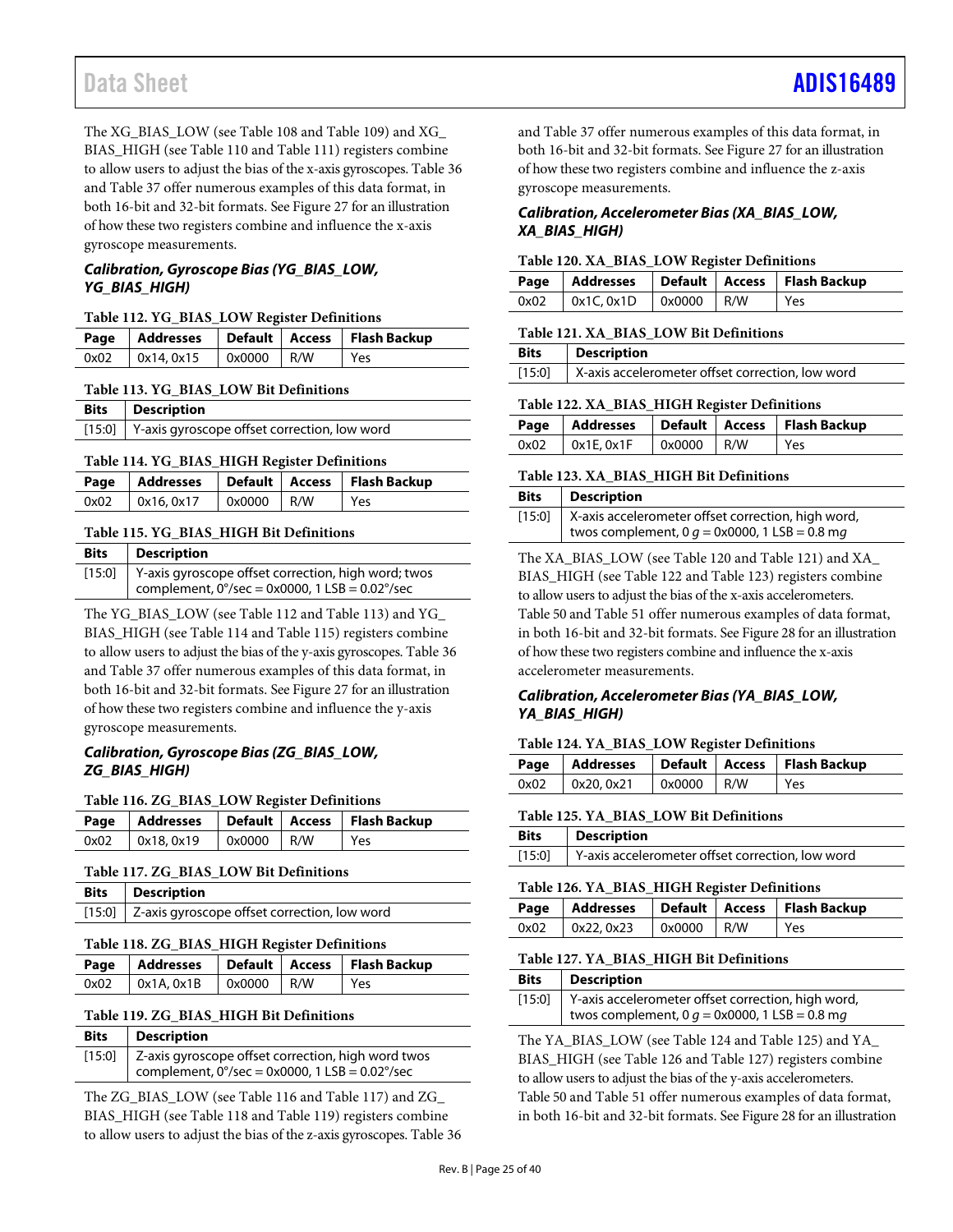of how these two registers combine and influence the y-axis accelerometer measurements.

#### *Calibration, Accelerometer Bias (ZA\_BIAS\_LOW, ZA\_BIAS\_HIGH)*

#### <span id="page-25-2"></span>**Table 128. ZA\_BIAS\_LOW Register Definitions**

|      |            |              | Page   Addresses   Default   Access   Flash Backup |
|------|------------|--------------|----------------------------------------------------|
| 0x02 | 0x24, 0x25 | $0x0000$ R/W | Yes                                                |

#### <span id="page-25-3"></span>**Table 129. ZA\_BIAS\_LOW Bit Definitions**

| <b>Bits</b>   Description                               |
|---------------------------------------------------------|
| [15:0] Z-axis accelerometer offset correction, low word |

#### <span id="page-25-4"></span>**Table 130. ZA\_BIAS\_HIGH Register Definitions**

|      |           |              | Page   Addresses   Default   Access   Flash Backup |
|------|-----------|--------------|----------------------------------------------------|
| 0x02 | 0x26.0x27 | $0x0000$ R/W | Yes                                                |

#### <span id="page-25-5"></span>**Table 131. ZA\_BIAS\_HIGH Bit Definitions**

| <b>Bits</b> | <b>Description</b>                                          |
|-------------|-------------------------------------------------------------|
|             | [15:0]   Z-axis accelerometer offset correction, high word, |
|             | twos complement, 0 $g = 0$ x0000, 1 LSB = 0.8 mg            |

The ZA\_BIAS\_LOW (se[e Table 128](#page-25-2) an[d Table 129\)](#page-25-3) and ZA\_ BIAS\_HIGH (se[e Table 130](#page-25-4) an[d Table 131\)](#page-25-5) registers combine to allow users to adjust the bias of the z-axis accelerometers. [Table 50](#page-18-14) an[d Table 51](#page-18-15) offer numerous examples of data format, in both 16-bit and 32-bit formats. Se[e Figure 28](#page-23-8) for an illustration of how these two registers combine and influence the z-axis accelerometer measurements.

#### <span id="page-25-0"></span>**BAROMETERS**

### *Calibration, Barometer Bias (BR\_BIAS\_LOW, BR\_BIAS\_HIGH)*

The BR\_BIAS\_LOW (se[e Table 132](#page-25-6) an[d Table 133\)](#page-25-7) and BR\_ BIAS\_HIGH (se[e Table 134](#page-25-8) an[d Table 135\)](#page-25-9) registers provide a user configurable, bias correction function for the barometer measurement. See [Figure 29](#page-25-10) for the location and influence that this correction factor has in the barometer signal chain.



*Figure 29. User Calibration Signal Path, Accelerometers*

#### <span id="page-25-10"></span><span id="page-25-6"></span>**Table 132. BR\_BIAS\_LOW Register Definitions**

|                                        |  | Page   Addresses   Default   Access   Flash Backup |
|----------------------------------------|--|----------------------------------------------------|
| $0x02$   $0x40, 0x41$   $0x0000$   R/W |  | Yes                                                |

#### <span id="page-25-7"></span>**Table 133. BR\_BIAS\_LOW Bit Definitions**

| <b>Bits</b> Description                                     |
|-------------------------------------------------------------|
| [15:0] Barometric pressure bias correction factor, low word |

#### <span id="page-25-8"></span>**Table 134. BR\_BIAS\_HIGH Register Definitions**

|                 |                     | Page   Addresses   Default   Access   Flash Backup |
|-----------------|---------------------|----------------------------------------------------|
| 0x02 0x42, 0x43 | $0 \times 0000$ R/W | Yes                                                |

#### <span id="page-25-9"></span>**Table 135. BR\_BIAS\_HIGH Bit Definitions**

| <b>Bits</b> | <b>Description</b>                                                                                                                             |
|-------------|------------------------------------------------------------------------------------------------------------------------------------------------|
| $[15:0]$    | Barometric pressure bias correction factor, high word,<br>twos complement, $\pm 1.3$ bar measurement range,<br>0 bar = 0x0000, 1 LSB = 40 µbar |

The digital format examples in [Table 56](#page-19-4) also apply to the BR\_ BIAS\_HIGH register and the digital format examples i[n Table 57](#page-19-5) apply to the 32-bit number that comes from combining BR\_ BIAS\_LOW and BR\_BIAS\_HIGH.

### <span id="page-25-1"></span>**SCRATCH REGISTERS (USER\_SCR\_x)**

#### <span id="page-25-11"></span>**Table 136. USER\_SCR\_1 Register Definitions**

|      |           |              | Page   Addresses   Default   Access   Flash Backup |
|------|-----------|--------------|----------------------------------------------------|
| 0x02 | 0x74.0x75 | $0x0000$ R/W | Yes                                                |

#### <span id="page-25-12"></span>**Table 137. USER\_SCR\_1 Bit Definitions**

| <b>Bits</b> | <b>Description</b>  |
|-------------|---------------------|
|             | [15:0] User defined |

#### <span id="page-25-13"></span>**Table 138. USER\_SCR\_2 Register Definitions**

|                   |                     | Page   Addresses   Default   Access   Flash Backup |
|-------------------|---------------------|----------------------------------------------------|
| $0x02$ 0x76, 0x77 | $0 \times 0000$ R/W | l Yes                                              |

#### <span id="page-25-14"></span>**Table 139. USER\_SCR\_2 Bit Definitions**

| Bits | Description           |
|------|-----------------------|
|      | $[15:0]$ User defined |

#### <span id="page-25-15"></span>**Table 140. USER\_SCR\_3 Register Definitions**

|                   |              | Page   Addresses   Default   Access   Flash Backup |
|-------------------|--------------|----------------------------------------------------|
| $0x02$ 0x78, 0x79 | $0x0000$ R/W | Yes                                                |

#### <span id="page-25-16"></span>**Table 141. USER\_SCR\_3 Bit Definitions**

| <b>Bits</b> | <b>Description</b>  |
|-------------|---------------------|
|             | [15:0] User defined |

### <span id="page-25-17"></span>**Table 142. USER\_SCR\_4 Register Definitions**

|                  |                     | Page   Addresses   Default   Access   Flash Backup |
|------------------|---------------------|----------------------------------------------------|
| 0x02  0x7A, 0x7B | $0 \times 0000$ R/W | Yes                                                |

#### <span id="page-25-18"></span>**Table 143. USER\_SCR\_4 Bit Definitions**

| Bits | <b>Description</b>    |
|------|-----------------------|
|      | $[15:0]$ User defined |
|      |                       |

The USER\_SCR\_1 (see [Table 136](#page-25-11) an[d Table 137\)](#page-25-12), USER\_ SCR\_2 (see [Table 138](#page-25-13) and [Table 139\)](#page-25-14), USER\_SCR\_3 (see [Table 140](#page-25-15) and [Table 141\)](#page-25-16), and USER\_SCR\_4 (see [Table 142](#page-25-17) an[d Table 143\)](#page-25-18) registers provide four locations for users to store information.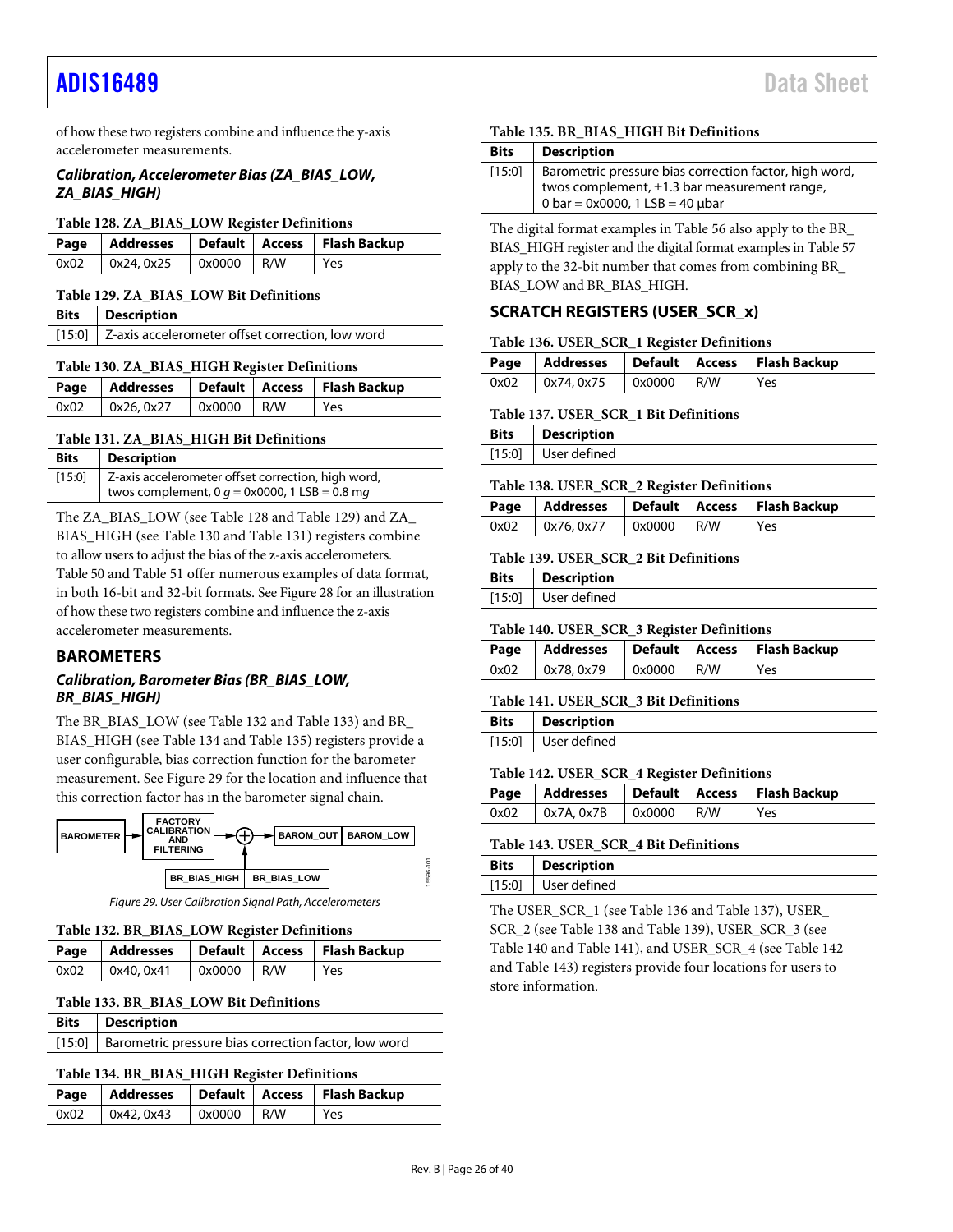# <span id="page-26-0"></span>**FLASH MEMORY ENDURANCE COUNTER (FLSHCNT\_LOW, FLSHCNT\_HIGH)**

#### <span id="page-26-4"></span>**Table 144. FLSHCNT\_LOW Register Definitions**

| Page   Addresses   Default |                                          | Access   Flash Backup |
|----------------------------|------------------------------------------|-----------------------|
|                            | $0x02$   0x7C, 0x7D   Not applicable   R | Yes                   |

### <span id="page-26-5"></span>**Table 145. FLSHCNT\_LOW Bit Definitions**

| Bits   Description                          |
|---------------------------------------------|
| [15:0] Flash memory write counter, low word |

#### <span id="page-26-6"></span>**Table 146. FLSHCNT\_HIGH Register Definitions**

| Page   Addresses   Default |                                          | Access   Flash Backup |
|----------------------------|------------------------------------------|-----------------------|
|                            | $0x02$   0x7E, 0x7F   Not applicable   R | Yes                   |

#### <span id="page-26-7"></span>**Table 147. FLSHCNT\_HIGH Bit Definitions**

| <b>Bits</b>   Description                      |
|------------------------------------------------|
| [15:0]   Flash memory write counter, high word |

The FLSHCNT\_LOW (se[e Table 144](#page-26-4) an[d Table 145\)](#page-26-5) and FLSHCNT\_HIGH (se[e Table 146](#page-26-6) an[d Table 147\)](#page-26-7) registers combine to provide a 32-bit, binary counter that tracks the number of flash memory write cycles. In addition to the number of write cycles, the flash memory has a finite service lifetime, which depends on the junction temperature[. Figure 30](#page-26-8) provides some guidance for estimating the retention life for the flash memory at specific junction temperatures. The junction temperature is approximately 7°C above the case temperature.



### *Figure 30. Flash Memory Retention*

## <span id="page-26-8"></span><span id="page-26-1"></span>**PAGE 3 (PAGE\_ID)**

<span id="page-26-9"></span>**Table 148. PAGE\_ID Register Definition**

|      |                                                             |  | Page   Addresses   Default   Access   Flash Backup |
|------|-------------------------------------------------------------|--|----------------------------------------------------|
| 0x03 | $\sqrt{0 \times 00.0 \times 01}$ $\sqrt{0 \times 0000}$ R/W |  | No                                                 |

#### <span id="page-26-10"></span>**Table 149. PAGE\_ID Bit Assignments**

| <b>Bits</b> | <b>Description</b>                            |
|-------------|-----------------------------------------------|
|             | [15:0]   Page number, binary numerical format |

The contents in the PAGE\_ID register (see [Table 148](#page-26-9) and [Table](#page-26-10) 149) contain the current page setting, and provide a control for selecting another page for SPI access. For example, set DIN = 0x8002 to select Page 2 for SPI-based user access. Se[e Table 10](#page-12-1)

for the page assignments associated with each user accessible register.

# <span id="page-26-2"></span>**GLOBAL COMMANDS (GLOB\_CMD)**

#### <span id="page-26-11"></span>**Table 150. GLOB\_CMD Register Definitions**

| Page   Addresses   Default |                                            | Access   Flash Backup |
|----------------------------|--------------------------------------------|-----------------------|
|                            | $0x03$   $0x02, 0x03$   Not applicable   W | l No                  |

#### <span id="page-26-3"></span>**Table 151. GLOB\_CMD Bit Definitions**

| <b>Bits</b>    | <b>Description</b>           |
|----------------|------------------------------|
| [15:8]         | Not used                     |
| 7              | Software reset               |
| 6              | Factory calibration restore  |
| $[5:4]$        | Not used                     |
| 3              | Flash memory update          |
| $\overline{2}$ | Flash memory test (checksum) |
|                | Self test                    |
|                | Bias correction update       |

The GLOB\_CMD register (se[e Table 150](#page-26-11) an[d Table 151\)](#page-26-3) provides trigger bits for several operations. Write a 1 to the appropriate bit in GLOB\_CMD to start a particular function.

#### *Software Reset*

Turn to Page 3 ( $DIN = 0x8003$ ) and then set  $GLOB_CMD[7] = 1$  $(DIN = 0x8280, DIN = 0x8300)$  to initiate a reset in the operation of the [ADIS16489.](http://www.analog.com/ADIS16489?doc=ADIS16489.pdf) This reset removes all data, initializes all registers from their flash settings, and restarts data sampling and processing. This function provides a firmware alternative to providing a low pulse on the  $\overline{\text{RST}}$  pin (see [Table 6,](#page-8-1) Pin 8).

### *Factory Calibration Restore*

Turn to Page 3 ( $DIN = 0x8003$ ) and then set  $GLOB\_CMD[6] = 1$  $(DIN = 0x8240, DIN = 0x8300)$  to initiate restoration of the factory calibration. This restoration writes 0x0000 to the following registers: X\_GYRO\_SCALE, Y\_GYRO\_SCALE, Z\_GYRO\_SCALE, X\_ACCL\_SCALE, Y\_ACCL\_SCALE, Z\_ACCL\_SCALE, XG\_BIAS\_LOW, XG\_BIAS\_HIGH, YG\_BIAS\_LOW, YG\_BIAS\_HIGH, ZG\_BIAS\_LOW, ZG\_BIAS\_ HIGH, XA\_BIAS\_LOW, XA\_BIAS\_HIGH, YA\_BIAS\_LOW, YA\_BIAS\_HIGH, ZA\_BIAS\_LOW, and ZA\_BIAS\_HIGH.

### *Flash Memory Update*

Turn to Page 3 ( $DIN = 0x8003$ ) and then set  $GLOB\_CMD[3] = 1$  $(DIN = 0x8208, DIN = 0x8300)$  to initiate a manual flash update. SYS\_E\_FLAG[6] (se[e Table 16\)](#page-15-7) identifies success (0) or failure (1) in completing this process.

### *Flash Memory Test*

Turn to Page 3 ( $DIN = 0x8003$ ) and then set GLOB  $\text{CMD}[2] = 1$  $(DIN = 0x8204, DIN = 0x8300)$  to initiate a checksum test on the flash memory bank. SYS\_E\_FLAG[6] = 0 (see [Table 16\)](#page-15-7) indicates a passing condition, which means that the most recent checksum value is the same as the checksum value, which came from the configuration of the units at the factory.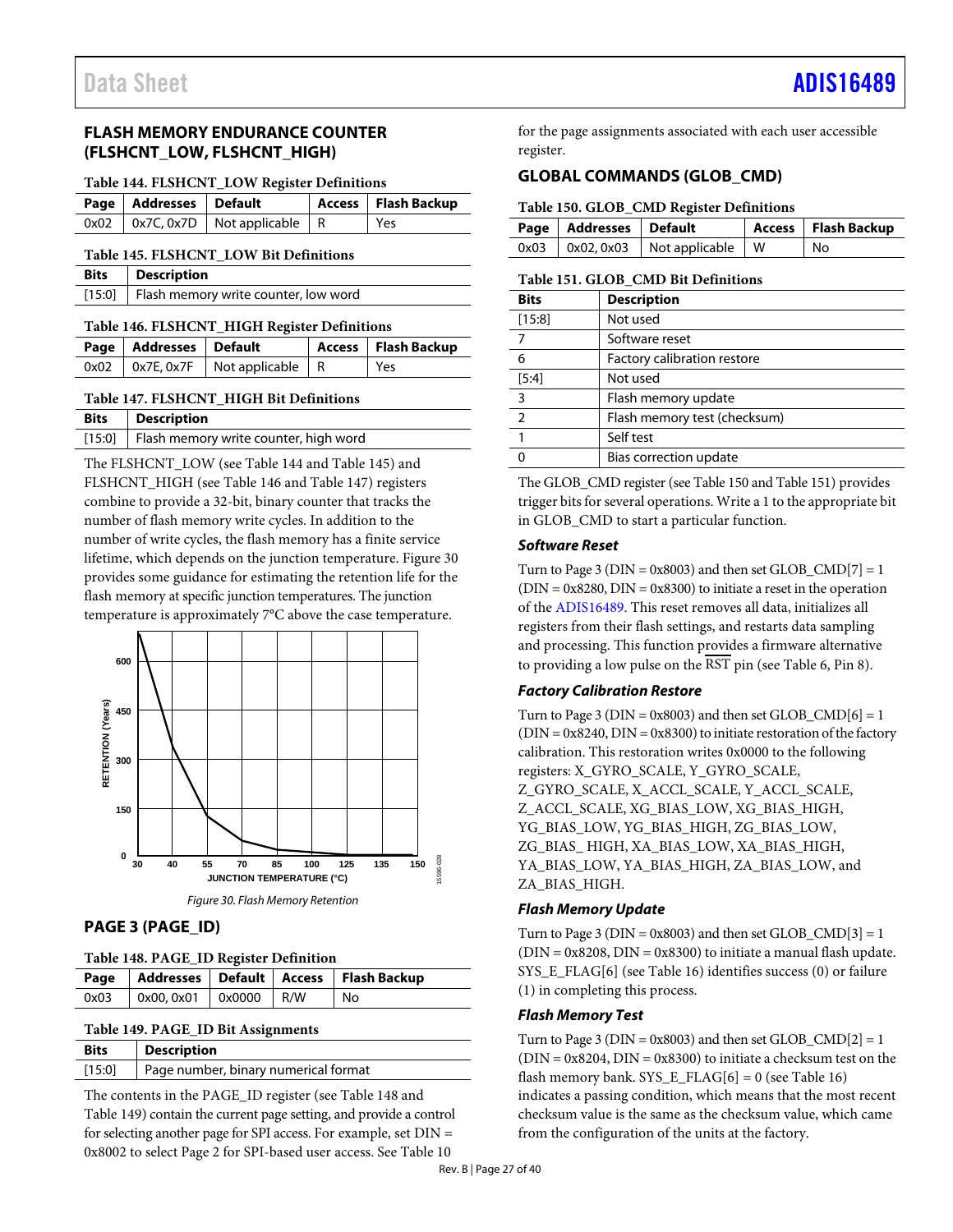# *On Demand Self Test (ODST)*

Turn to Page 3 ( $DIN = 0x8003$ ) and then set  $GLOB\_CMD[1] = 1$  $(DIN = 0x8202,$  then  $DIN = 0x8300)$  to run the ODST routine, which executes the following steps:

- 1. Measure the output on each sensor.
- 2. Activate an internal force on the mechanical elements of each sensor, which simulates the force associated with actual inertial motion.
- 3. Measure the output response on each sensor.
- 4. Deactivate the internal force on each sensor.
- 5. Calculate the difference between the force on and normal operating conditions (force off).
- 6. Compare the difference with internal pass/fail criteria.
- 7. Report the pass/fail results for each sensor in DIAG\_STS (see [Table 18\)](#page-16-3) and the overall pass/fail flag in SYS\_E\_FLAG[5] (se[e Table 16\)](#page-15-7).

When using an external clock, the self test execution times may vary from the 12 ms listed in [Table 1.](#page-3-1) Also, false positive results are possible when the executing the ODST while the device is in motion.

# *Bias Correction Update*

Turn to Page 3 ( $DIN = 0x8003$ ) and set GLOB  $CMD[0] = 1$  $(DIN = 0x8201,$  then  $DIN = 0x8300$  to update the user offset registers with the correction factors of the continuous bias estimator (CBE). Ensure that the inertial platform is stable during the entire average time for optimal bias estimates.

# <span id="page-27-0"></span>**AUXILIARY I/O LINE CONFIGURATION (FNCTIO\_CTRL)**

### <span id="page-27-3"></span>**Table 152. FNCTIO\_CTRL Register Definitions**

|      |            |              | Page   Addresses   Default   Access   Flash Backup |
|------|------------|--------------|----------------------------------------------------|
| 0x03 | 0x06, 0x07 | $0x000D$ R/W | Yes                                                |

### <span id="page-27-1"></span>**Table 153. FNCTIO\_CTRL Bit Definitions**

| <b>Bits</b>   | <b>Description</b>                                       |
|---------------|----------------------------------------------------------|
| [15:12]       | Not used                                                 |
| 11            | Alarm indicator: $1 =$ enabled, $0 =$ disabled           |
| 10            | Alarm indicator polarity: $1 =$ positive, $0 =$ negative |
| [9:8]         | Alarm indicator line selection:                          |
|               | $00 = DIO1, 01 = DIO2, 10 = DIO3, 11 = DIO4$             |
| 7             | Sync clock input enable: $1 =$ enabled, $0 =$ disabled   |
| 6             | Sync clock input polarity:                               |
|               | $1 =$ rising edge, $0 =$ falling edge                    |
| [5:4]         | Sync clock input line selection:                         |
|               | $00 = DIO1, 01 = DIO2, 10 = DIO3, 11 = DIO4$             |
| 3             | Data ready enable: $1 =$ enabled, $0 =$ disabled         |
| $\mathcal{P}$ | Data ready polarity: $1 =$ positive, $0 =$ negative      |
| [1:0]         | Data ready line selection:                               |
|               | $00 = DIO1, 01 = DIO2, 10 = DIO3, 11 = DIO4$             |

The FNCTIO\_CTRL register (se[e Table 152](#page-27-3) an[d Table 153\)](#page-27-1) provides configuration control for each input/output pin (DIO1, DIO2, DIO3, and DIO4). Each DIOx pin supports only one function at a time. In cases where a single pin has two assignments, the enable bit for the lower priority function automatically resets to zero (disabling the lower priority function). The order of priority is as follows, from highest priority to lowest priority: data ready, sync clock input, alarm indicator, and general purpose. Changing the FNCTIO\_ CTRL[5:4] bit settings requires an execution time of 75 ms, whereas changing the settings of the remaining bits in the FNCTIO\_CTRL register only takes 3 ms. During this execution time (75 ms or 3 ms), the operational state and the contents of the register remain unchanged, but the SPI interface supports normal communication (for accessing other registers).

# *Data Ready Indicator*

The FNCTIO\_CTRL[3:0] bits provide three configuration options for the data ready function: on/off, polarity, and DIOx line. The primary purpose this signal is to drive the interrupt control line of an embedded processor, which can help synchronize data collection and minimize latency. The factory default assigns DIO2 as a positive polarity data ready signal, which means that the data in the output registers is valid when the DIO2 line is high (se[e Figure 31\)](#page-27-2). This configuration works well when DIO2 drives an interrupt service pin that activates on a low to high pulse.



*Figure 31. Data Ready, When FNCTIO\_CTRL[3:0] = 1101 (default)*

<span id="page-27-2"></span>Use the following sequence to change this assignment to DIO1 with a negative polarity:

- 1. Turn to Page 3 ( $DIN = 0x8003$ ).
- 2. Set FNCTIO\_CTRL $[3:0] = 1000$  (DIN = 0x8608, then  $DIN = 0x8700$ . The timing jitter on the pulse width of the data ready signal is typically  $\pm 1.4$  µs.

# *Input Sync/Clock Control*

FNCTIO\_CTRL[7:4] provide configuration options for using one of the DIOx lines as an input synchronization signal for sampling inertial sensor data. For example, use the following sequence to establish DIO4 as a positive polarity input clock pin and keep the factory default setting for the data ready function:

- 1. Turn to Page 3 ( $DIN = 0x8003$ ).
- 2. Set FNCTIO\_CTRL[7:0] =  $0xFD$  (DIN =  $0x86FD$ ).
- 3. Set FNCTIO\_CTRL $[15:8] = 0x00$  (DIN = 0x8700).

This command also disables the internal sampling clock. Therefore, no data sampling occurs if no input clock signal is present. The best performance is available when using an input clock frequency of 2400 Hz.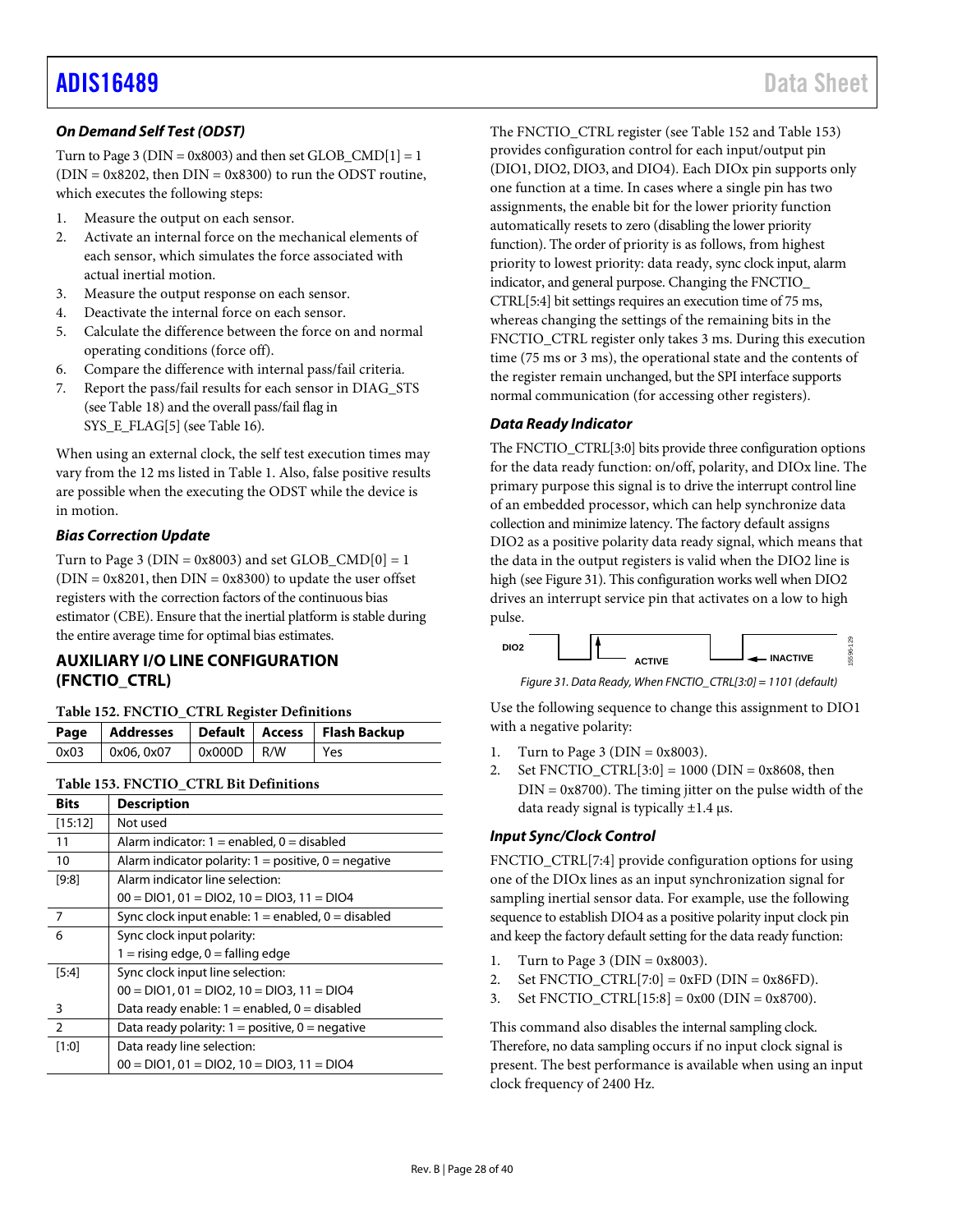# *Alarm Indicator*

FNCTIO\_CTRL[11:8] provide three configuration options for using one of the DIOx lines as an alarm indicator: on/off, polarity, and DIOx line. The primary purpose this signal is to provide an output signal that activates when a bit in the SYS\_ E\_FLAG register = 1 (see [Table 16\)](#page-15-7). For example, use the following sequence to establish DIO3 as a negative polarity alarm indicator, while preserving the factory default setting for the data ready function:

- 1. Turn to Page 3 ( $DIN = 0x8003$ )
- 2. Set FNCTIO\_CTRL[7:0] =  $0x0D$  (DIN =  $0x860D$ ).
- 3. Set FNCTIO\_CTRL $[15:8] = 0x0A$  (DIN = 0x870A).

# <span id="page-28-0"></span>**GENERAL-PURPOSE I/O CONTROL (GPIO\_CTRL)**

#### **Table 154. GPIO\_CTRL Register Definitions1**

|      |           |              | Page   Addresses   Default   Access   Flash Backup |
|------|-----------|--------------|----------------------------------------------------|
| 0x03 | 0x08.0x09 | $0x00X0$ R/W | Yes                                                |

<sup>1</sup> The GPIO\_CTRL[7:4] bits reflect the logic levels on the DIOx lines and do not have a default setting.

#### **Table 155. GPIO\_CTRL Bit Definitions1**

| <b>Bits</b>    | <b>Description</b>                                  |
|----------------|-----------------------------------------------------|
| $[15:8]$       | Don't care                                          |
| 7              | General-Purpose I/O Line 4 (DIO4) data level        |
| 6              | General-Purpose I/O Line 3 (DIO3) data level        |
| 5              | General-Purpose I/O Line 2 (DIO2) data level        |
| $\overline{4}$ | General-Purpose I/O Line 1 (DIO1) data level        |
| 3              | General-Purpose I/O Line 4 (DIO4) direction control |
|                | $(1 = output, 0 = input)$                           |
| $\mathcal{P}$  | General-Purpose I/O Line 3 (DIO3) direction control |
|                | $(1 = output, 0 = input)$                           |
|                | General-Purpose I/O Line 2 (DIO2) direction control |
|                | $(1 = output, 0 = input)$                           |
| n              | General-Purpose I/O Line 1 (DIO1) direction control |
|                | $(1 = output, 0 = input)$                           |

<sup>1</sup> The GPIO\_CTRL[7:4] bits reflect the logic levels on the DIOx lines and do not have a default setting.

When FNCTIO\_CTRL does not configure a DIOx pin, GPIO\_ CTRL provides register controls for general-purpose use of the pin. GPIO\_CTRL[3:0] provide input/output assignment controls for each line. When the DIOx lines are inputs, monitor their level by reading GPIO\_CTRL[7:4]. When the DIOx lines are used as outputs, set their level by writing to GPIO\_CTRL[7:4]. For example, use the following sequence to set DIO1 and DIO3 as high and low output lines, respectively, and set DIO2 and DIO4 as input lines. Turn to Page 3 (DIN = 0x8003) and set GPIO\_  $CTRL[7:0] = 0x15$  (DIN = 0x8815, then DIN = 0x8900).

# <span id="page-28-1"></span>**MISCELLANEOUS CONFIGURATION (CONFIG)**

#### <span id="page-28-3"></span>**Table 156. CONFIG Register Definitions**

|                                        |  | Page   Addresses   Default   Access   Flash Backup |
|----------------------------------------|--|----------------------------------------------------|
|                                        |  |                                                    |
| $0x03$   $0x0A, 0x0B$   $0x00C0$   R/W |  | l Yes                                              |

#### <span id="page-28-2"></span>**Table 157. CONFIG Bit Definitions**

| <b>Bits</b> | <b>Description</b>                                                            |
|-------------|-------------------------------------------------------------------------------|
| [15:8]      | Not used                                                                      |
| 7           | Linear $g$ compensation for gyroscopes (1 = enabled)                          |
| 6           | Point of percussion alignment $(1 =$ enabled)                                 |
| [5:2]       | Not used                                                                      |
|             | Real-time clock, daylight savings time (1: enabled, 0:<br>disabled)           |
| O           | Real-time clock control (1: relative/elapsed timer mode,<br>0: calendar mode) |

The CONFIG register (se[e Table 156](#page-28-3) an[d Table 157\)](#page-28-2) provides configuration options for the linear *g* compensation in the gyroscopes (on/off), point of percussion alignment for the accelerometers (on/off), and the real-time clock function.

## *Point of Percussion*

CONFIG[6] offers a point of percussion alignment function that maps the accelerometer sensors to the corner of the package identified i[n Figure 32.](#page-28-4) To activate this feature, turn to Page 3  $(DIN = 0x8003)$ , then set CONFIG[6] = 1 (DIN = 0x8A40,  $DIN = 0x8B00$ ).



*Figure 32. Point of Percussion Reference Point*

# <span id="page-28-4"></span>*Linear Acceleration on Effect on Gyroscope Bias*

Th[e ADIS16489](http://www.analog.com/ADIS16489?doc=ADIS16489.pdf) includes first-order compensation for the linear *g* effect in the gyroscopes, which uses the following model:

|  |  | $\begin{bmatrix} \omega_{XC} \\ \omega_{YC} \\ \omega_{ZC} \end{bmatrix} = \begin{bmatrix} LG_{11} & LG_{12} & LG_{13} \\ LG_{21} & LG_{22} & LG_{23} \\ LG_{31} & LG_{32} & LG_{33} \end{bmatrix} \times \begin{bmatrix} A_X \\ A_Y \\ A_Z \end{bmatrix} + \begin{bmatrix} \omega_{XPC} \\ \omega_{YPC} \\ \omega_{ZPC} \end{bmatrix}$ |  |  |
|--|--|-----------------------------------------------------------------------------------------------------------------------------------------------------------------------------------------------------------------------------------------------------------------------------------------------------------------------------------------|--|--|
|  |  |                                                                                                                                                                                                                                                                                                                                         |  |  |
|  |  |                                                                                                                                                                                                                                                                                                                                         |  |  |

The linear *g* correction factors, LG<sub>XY</sub>, apply correction for linear acceleration in all three directions to the data path of each gyroscope ( $\omega_{\text{XPC}}$ ,  $\omega_{\text{YPC}}$ , and  $\omega_{\text{ZPC}}$ ) at the rate of the data samples (2460 SPS when using the internal clock). CONFIG[7] provides an on/off control for this compensation. The factory default value for this bit activates this compensation. To turn it off, turn to Page 3  $(DIN = 0x8003)$  and set CONFIG[7] = 0 (DIN = 0x8A40, DIN = 0x8B00). This command sequence also preserves the default setting for the point of percussion alignment function (on).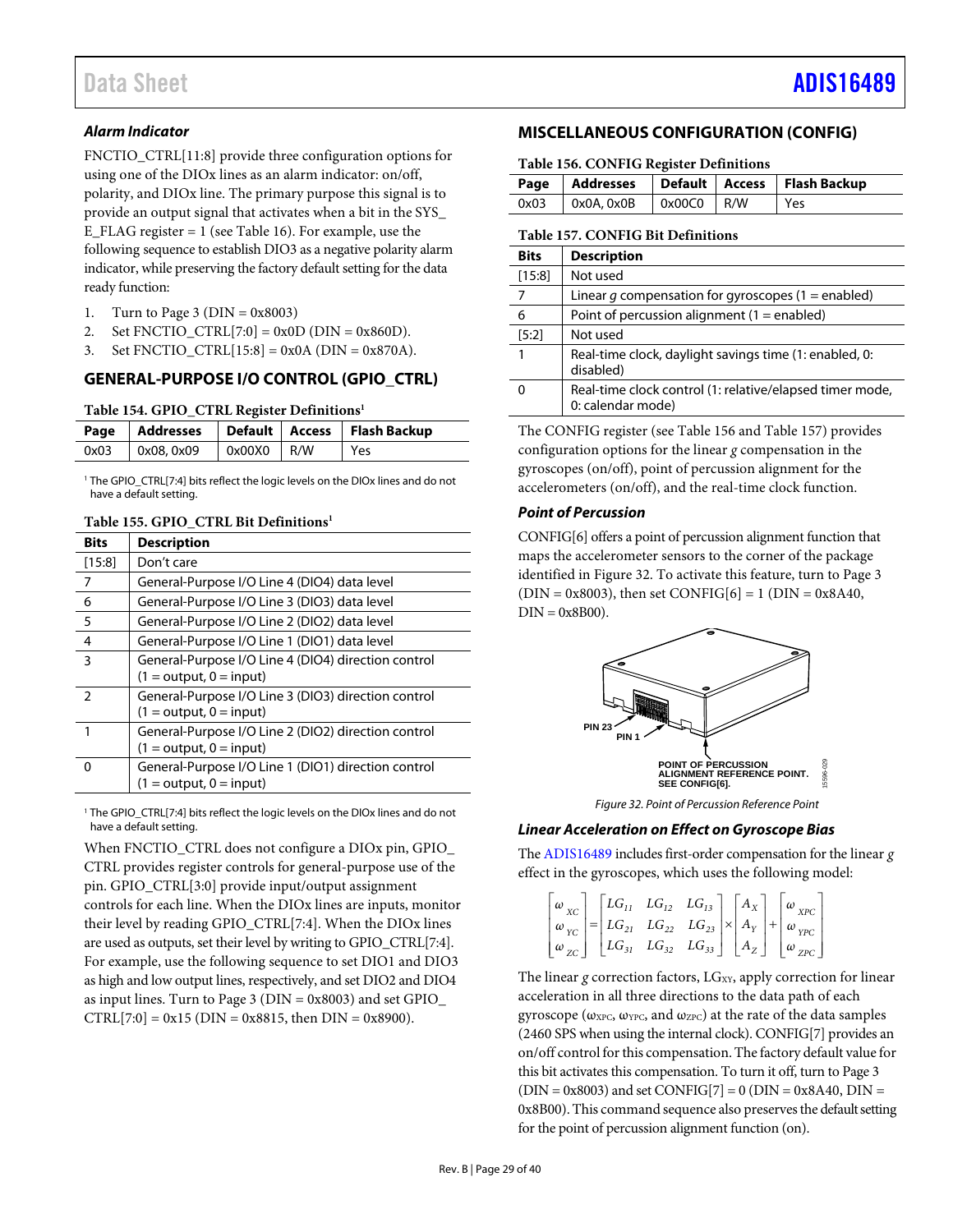# <span id="page-29-0"></span>**DECIMATION FILTER (DEC\_RATE)**

#### <span id="page-29-4"></span>**Table 158. DEC\_RATE Register Definitions**

|                                  |  | Page   Addresses   Default   Access   Flash Backup |
|----------------------------------|--|----------------------------------------------------|
| 0x03   0x0C, 0x0D   0x0000   R/W |  | Yes                                                |

#### <span id="page-29-2"></span>**Table 159. DEC\_RATE Bit Definitions**

| <b>Bits</b> | <b>Description</b>                                                                             |
|-------------|------------------------------------------------------------------------------------------------|
| [15:11]     | Don't care                                                                                     |
| [10:0]      | Decimation rate, binary format, maximum = 2047, see<br>Figure 33 for the impact on sample rate |

The DEC\_RATE register (see [Table 158](#page-29-4) and [Table 159\)](#page-29-2) provides user control for the final filter stage (se[e Figure 33\)](#page-29-3), which averages and decimates the accelerometers and gyroscopes data, while also extending the time that the delta angle and delta velocity track between each update. The output sample rate is equal to  $2460/(\text{DEC RATE} + 1)$ . When using the external clock option (Bit 7 and Bits[5:4] of the FNCTIO\_CTRL register, se[e Figure 33\)](#page-29-3), replace the 2460 number in this relationship with the input clock frequency. For example, turn to Page 3 ( $DIN = 0x8003$ ), and set  $DEC_RATE = 0x18$  ( $DIN =$  $0x8C18$ , then  $DIN = 0x8D00$  to reduce the output sample rate to 98.4 SPS (2460  $\div$  25).

## <span id="page-29-1"></span>**CONTINUOUS BIAS ESTIMATION (NULL\_CNFG)**

#### <span id="page-29-5"></span>**Table 160. NULL\_CNFG Register Definitions**

|      |                   |            | Page   Addresses   Default   Access   Flash Backup |
|------|-------------------|------------|----------------------------------------------------|
| 0x03 | $\mid$ 0x0E, 0x0F | 0x070A R/W | Yes                                                |

| <b>Bits</b> | <b>Description</b>                                                                                                                                                                                                                                                                                             |
|-------------|----------------------------------------------------------------------------------------------------------------------------------------------------------------------------------------------------------------------------------------------------------------------------------------------------------------|
|             |                                                                                                                                                                                                                                                                                                                |
| [15:14]     | Not used.                                                                                                                                                                                                                                                                                                      |
| 13          | Z-axis acceleration bias correction enable $(1 = \text{enable})$ .                                                                                                                                                                                                                                             |
| 12          | Y-axis acceleration bias correction enable (1 = enabled).                                                                                                                                                                                                                                                      |
| 11          | X-axis acceleration bias correction enable $(1 = \text{enabeled})$ .                                                                                                                                                                                                                                           |
| 10          | Z-axis gyroscope bias correction enable $(1 = \text{enabeled})$ .                                                                                                                                                                                                                                              |
| 9           | Y-axis gyroscope bias correction enable $(1 = \text{enabeled})$ .                                                                                                                                                                                                                                              |
| 8           | X-axis gyroscope bias correction enable $(1 = \text{enabeled})$ .                                                                                                                                                                                                                                              |
| [7:4]       | Not used.                                                                                                                                                                                                                                                                                                      |
| $[3:0]$     | Time base control (TBC), range is 0 to 13 (default $=$ 10),<br>time base $(t_B) = 2^{TBC}/f_S$ , where fs is the IMU sample rate<br>before decimation and is 2460 SPS if the factory default<br>internal clock is used. The total average time<br>$(t_A)$ required for autonull = 64 $\times$ t <sub>B</sub> . |

<span id="page-29-6"></span>**Table 161. NULL\_CNFG Bit Definitions**

The NULL\_CNFG register (see [Table 160](#page-29-5) and [Table 161\)](#page-29-6) provides the configuration controls for the CBE, which associates with the bias correction update command in GLOB\_CMD[0] (see [Table 151\)](#page-26-3). NULL\_CNFG[3:0] establish the total average time  $(t_A)$  for the bias estimates and NULL CNFG[13:8] provide on/off controls for each sensor. The factory default configuration for NULL\_CNFG enables the bias null command for the gyroscopes, disables the bias null command for the accelerometers, and sets the average time to  $\sim$ 26.64 sec. This calculation assumes that the internal sample clock ( $f_s = 2460$  SPS) is used. If the user is supplying an external clock by setting Bit 7 of the FNCTIO\_ CRTL register to 1 (se[e Table 152](#page-27-3) an[d Table 153\)](#page-27-1),  $f_s$  is the IMU sample rate before decimation.

When a sensor bit in NULL\_CNFG is active (equal to 1), setting GLOB\_CMD[0] = 1 (DIN sequence: 0x8003, 0x8201, 0x8300) causes its bias correction register to automatically update with a value that corrects for its present bias error (from the CBE). For example, setting NULL\_CNFG[8] equal to 1 causes an update in the XG\_BIAS\_LOW (see [Table 109\)](#page-23-0) and XG\_BIAS\_HIGH (see [Table 111\)](#page-23-15) registers.

15596-030

30



<span id="page-29-3"></span>**1. WHEN FNCTIO\_CTRL, BIT 7 = 1,fs IS THE EXTERNAL INPUT CLOCK, AND EACH CLOCK PULSE ON THE DESIGNATED DIOx LINE** (FNCTIO\_CTRL, BITS[5:4]) STARTS A 4-SAMPLE BURST, AT A SAMPLE RATE OF 9.84 kHz. THESE FOUR SAMPLES FEED INTO THE<br>4× AVERAGE/DECIMATION FILTER, WHICH PRODUCES A DATA RATE THAT IS EQUAL TO THE INPUT CLOCK FREQUENCY. 2. WHEN FNCTIO\_CTRL, BIT  $7 = 0, f_s$  IS THE INTERNALLY GENERATED 2.46 KHz SAMPLE CLOCK.

*Figure 33. Sampling and Frequency Response Signal Flow*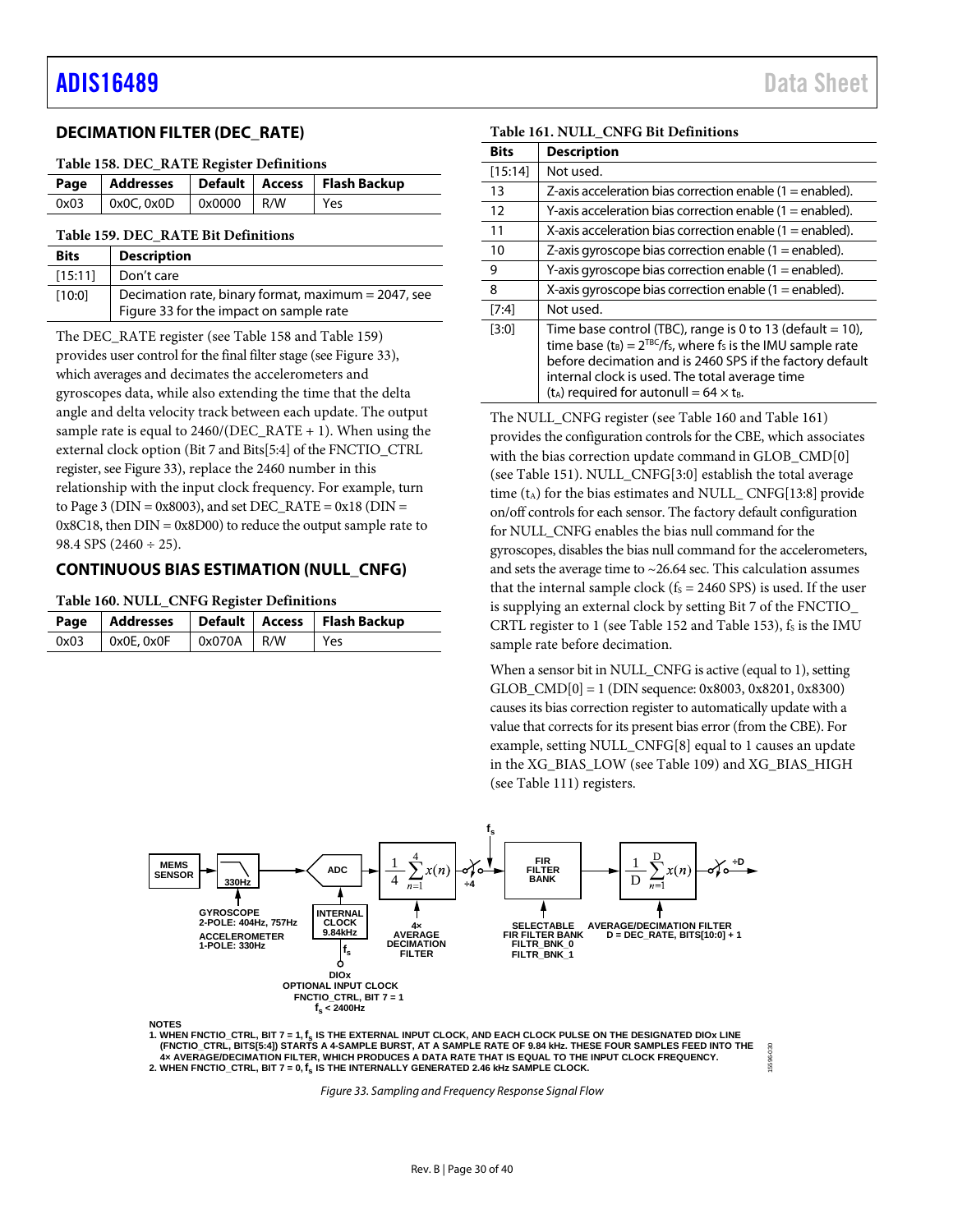# <span id="page-30-0"></span>**POWER MANAGEMENT (SLP\_CNT)**

<span id="page-30-3"></span>

| Page   Addresses   Default |                                            | Access   Flash Backup |
|----------------------------|--------------------------------------------|-----------------------|
|                            | $0x03$   $0x10, 0x11$   Not applicable   W | No                    |

#### <span id="page-30-4"></span>**Table 163. SLP\_CNT Bit Definitions**

| <b>Bits</b> | <b>Description</b>                                   |
|-------------|------------------------------------------------------|
| [15:10]     | Not used                                             |
| 9           | Power-down mode                                      |
| 8           | Normal sleep mode                                    |
| [7:0]       | Programmable time bits; 1 sec/LSB; 0x00 = indefinite |

The SLP\_CNT register (see [Table 162](#page-30-3) an[d Table 163\)](#page-30-4) provides controls for both power-down mode and sleep modes. The trade-off between power-down mode and sleep mode is idle power and recovery time. Power-down mode offers the best power consumption but requires the most time to recover. In addition, all volatile settings are lost during power-down, whereas sleep mode preserves these settings.

To initiate a sleep mode for a specific period of time, turn to Page 3 ( $DIN = 0x8003$ ), write the amount of sleep time to SLP CNT[7:0] and then set  $SLP$ \_CNT[8] = 1 (DIN = 0x9101) to start the sleep period. Sleep mode begins when the CS line goes high, after setting SLP  $CNT[8] = 1$ . See [Table 164](#page-30-5) for a command sequence example to place th[e ADIS16489](http://www.analog.com/ADIS16489?doc=ADIS16489.pdf) into sleep mode for 100 sec.

<span id="page-30-5"></span>**Table 164. Command Sequence, Timed Sleep Mode Example**

| <b>DIN</b> | <b>Description</b>                      |
|------------|-----------------------------------------|
| 0x8003     | Turn to Page 3                          |
| 0x9064     | SLP_CNT[7:0] = 0x64, 100 sec sleep time |
| 0x9101     | $SLP_CNT[8] = 1$ , start sleep mode     |
|            |                                         |

To initiate an indefinite sleep mode, set SLP\_CNT[7:0] = 0x00  $(DIN = 0x9000)$ , then set  $SLP_CNT[8] = 1$   $(DIN = 0x9101)$ . To initiate a power-down period of 100 sec, use the configuration sequence i[n Table 164,](#page-30-5) with one exception: set  $SLP$   $CNT[9] = 1$  $(DIN = 0x9102)$  instead of setting SLP\_CNT[8] = 1 (DIN = 0x9101). To initiate an indefinite power-down, set  $SLP_CNT[7:0] = 0x00$  first, and then set  $SLP_CNT[9] = 1$  (DIN = 0x9102).

To wake the device from sleep or power-down mode, use one of the following options to restore normal operation:

- Assert  $\overline{\text{CS}}$  from high to low.
- Pulse RST low, then high again.
- Cycle the power.

If the sleep mode and power-down mode bits are both set high, the normal sleep mode bit (SLP\_CNT[8]) takes precedence.

# <span id="page-30-1"></span>**FIR FILTER CONTROL (FILTR\_BNK\_0, FILTR\_BNK\_1)**

<span id="page-30-6"></span>**Table 165. FILTR\_BNK\_0 Register Definitions**

|      |            |                     | Page   Addresses   Default   Access   Flash Backup |
|------|------------|---------------------|----------------------------------------------------|
| 0x03 | 0x16, 0x17 | $0 \times 0000$ R/W | Yes                                                |

#### <span id="page-30-7"></span>**Table 166. FILTR\_BNK\_0 Bit Definitions**

| <b>Bits</b> | <b>Description</b>                                   |
|-------------|------------------------------------------------------|
| 15          | Don't care                                           |
| 14          | Y-axis accelerometer filter enable (1 = enabled)     |
| [13:12]     | Y-axis accelerometer filter bank selection:          |
|             | $00 =$ Bank A, 01 = Bank B, 10 = Bank C, 11 = Bank D |
| 11          | X-axis accelerometer filter enable (1 = enabled)     |
| [10:9]      | X-axis accelerometer filter bank selection:          |
|             | $00 =$ Bank A, 01 = Bank B, 10 = Bank C, 11 = Bank D |
| 8           | Z-axis gyroscope filter enable (1 = enabled)         |
| [7:6]       | Z-axis gyroscope filter bank selection:              |
|             | $00 =$ Bank A, 01 = Bank B, 10 = Bank C, 11 = Bank D |
| 5           | Y-axis gyroscope filter enable $(1 =$ enabled)       |
| [4:3]       | Y-axis gyroscope filter bank selection:              |
|             | $00 =$ Bank A, 01 = Bank B, 10 = Bank C, 11 = Bank D |
| 2           | X-axis gyroscope filter enable $(1 =$ enabled)       |
| [1:0]       | X-axis gyroscope filter bank selection:              |
|             | $00 =$ Bank A, 01 = Bank B, 10 = Bank C, 11 = Bank D |

#### <span id="page-30-8"></span>**Table 167. FILTR\_BNK\_1 Register Definitions**

|      |           |              | Page   Addresses   Default   Access   Flash Backup |
|------|-----------|--------------|----------------------------------------------------|
| 0x03 | 0x18.0x19 | $0x0000$ R/W | Yes                                                |

#### <span id="page-30-9"></span>**Table 168. FILTR\_BNK\_1 Bit Definitions**

| <b>Bits</b>   | <b>Description</b>                                   |
|---------------|------------------------------------------------------|
| [15:3]        | Don't care                                           |
| $\mathcal{P}$ | Z-axis accelerometer filter enable $(1 =$ enabled)   |
| [1:0]         | Z-axis accelerometer filter bank selection:          |
|               | $00 =$ Bank A, 01 = Bank B, 10 = Bank C, 11 = Bank D |

The FILTR\_BNK\_0 (se[e Table 165](#page-30-6) an[d Table 166\)](#page-30-7) and FILTR\_ BNK\_1 (se[e Table 167](#page-30-8) an[d Table 168\)](#page-30-9) registers provide the configuration controls for the FIR filter bank in the signal chain of each sensor (see [Figure 33\)](#page-29-3). These registers provide on/off control for the FIR bank for each inertial sensor, along with the FIR bank (A, B, C, D) that each sensor uses.

# <span id="page-30-2"></span>**ALARM CONFIGURATION (ALM\_CNFG\_0, ALM\_CNFG\_1, ALM\_CFG\_2)**

The ALM\_CNFG\_0 (se[e Table 169](#page-30-10) an[d Table 170\)](#page-31-0), ALM\_ CNFG\_1 (se[e Table 171](#page-31-2) an[d Table 172\)](#page-31-1) and ALM\_CNFG\_2 (see [Table 173](#page-31-3) and [Table 174\)](#page-32-5) registers provide three configuration control options for the alarm functions of each inertial sensor and the barometer: on/off, polarity, and mode of operation (static/dynamic).

#### <span id="page-30-10"></span>**Table 169. ALM\_CNFG\_0 Register Definitions**

|                       |                                            | Page   Addresses   Default   Access   Flash Backup |
|-----------------------|--------------------------------------------|----------------------------------------------------|
| $0x03$   $0x20, 0x21$ | $\sqrt{\alpha}$ 0x0000 $\sqrt{\alpha}$ R/W | l Yes                                              |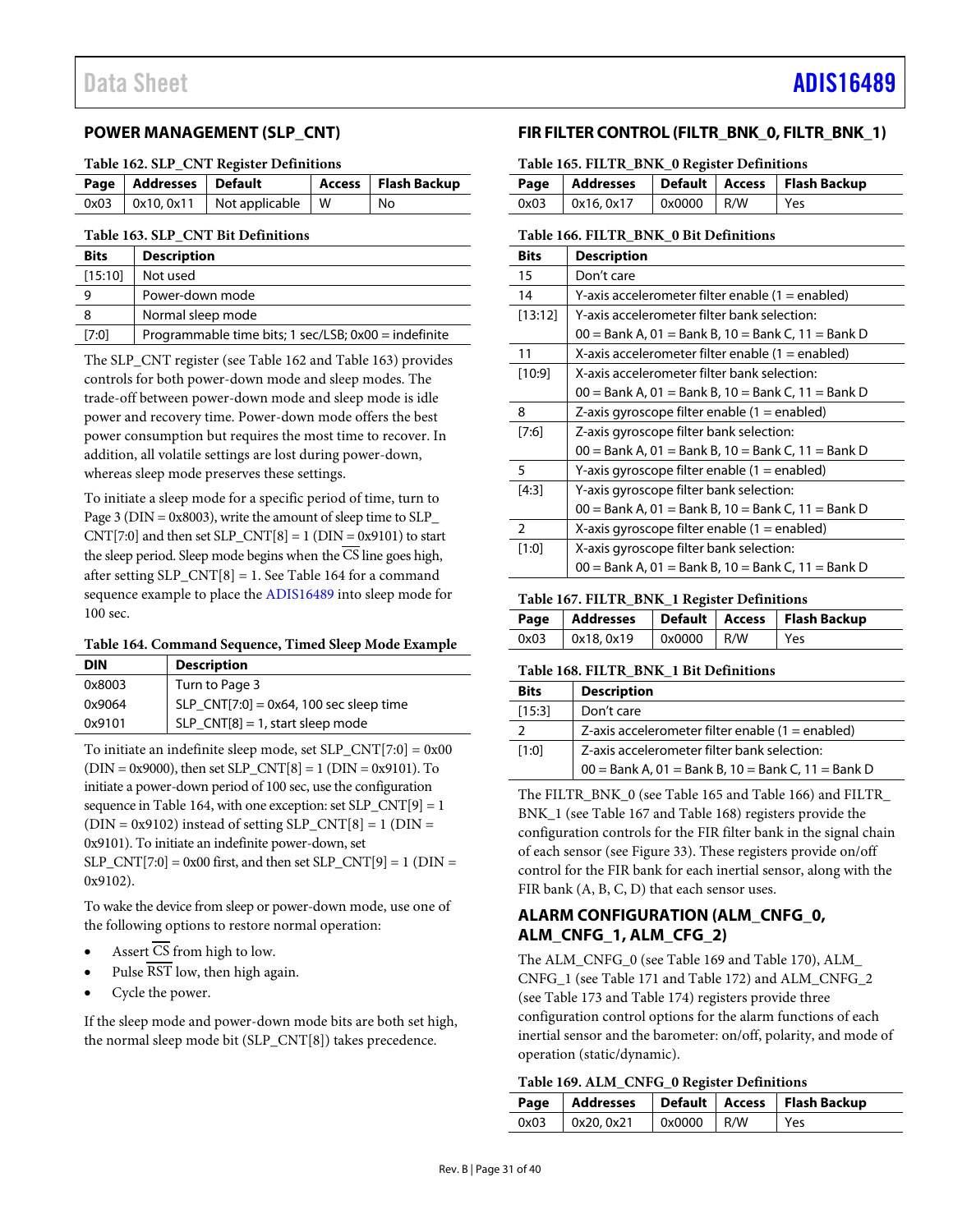# *Solving for ΔX\_ACCL\_OUT, ΔZ\_GYRO\_OUT, ΔY\_GYRO\_OUT, and ΔX\_GYRO\_OUT*

Use Equation 1 to Equation 4 to solve for ΔX\_ACCL\_OUT, ΔZ\_GYRO\_OUT, ΔY\_GYRO\_OUT, and ΔX\_GYRO\_OUT, which the following bits provide user control for in the ALM\_CFG\_0 register (see [Table 170\)](#page-31-0) in Bits[13:12], Bits[9:8], Bits[5:4], and Bits[1:0].

$$
\Delta X\_ACCL\_OUT = \frac{1}{8} \left( \sum_{n=0}^{7} X_A(n) - \sum_{n=0}^{7} X_A(n-112) \right) \tag{1}
$$

where  $X_A = X \_ACCL \_OUT$ .

$$
\Delta Z\_GYRO\_OUT = \frac{1}{8} \left( \sum_{n=0}^{7} Z_G(n) - \sum_{n=0}^{7} Z_G(n-112) \right) \tag{2}
$$

where  $Z_G = Z_GYRO_OUT$ .

$$
\Delta Y\_GYRO\_OUT = \frac{1}{8} \left( \sum_{n=0}^{7} Y_G(n) - \sum_{n=0}^{7} Y_G(n-112) \right)
$$
 (3)

where  $Y_G = Y_GYRO_OUT$ .

$$
\Delta X\_GYRO\_OUT = \frac{1}{8} \left( \sum_{n=0}^{7} X_G(n) - \sum_{n=0}^{7} X_G(n-112) \right) \tag{4}
$$

where  $X_G = X_GYRO\_OUT$ .

#### <span id="page-31-0"></span>**Table 170. ALM\_CNFG\_0 Bit Definitions**

| <b>Bits</b>    | <b>Description</b>                                                                                                                                                                                                                              |  |  |  |
|----------------|-------------------------------------------------------------------------------------------------------------------------------------------------------------------------------------------------------------------------------------------------|--|--|--|
| 15             | X-axis accelerometer; 0: alarm is off, 1: alarm is on                                                                                                                                                                                           |  |  |  |
| 14             | Not used                                                                                                                                                                                                                                        |  |  |  |
| [13:12]        | X-axis accelerometer polarity and mode settings; select<br>one of the four options for the condition that triggers<br>the alarm (ALM $STS[3] = 1$ , see Table 20)                                                                               |  |  |  |
|                | 00: X_ACCL_OUT < XA_ALM_MAGN                                                                                                                                                                                                                    |  |  |  |
|                | 01: ΔX_ACCL_OUT < XA_ALM_MAGN (see Equation 1)                                                                                                                                                                                                  |  |  |  |
|                | 10: X ACCL OUT > XA ALM MAGN                                                                                                                                                                                                                    |  |  |  |
|                | 11: ΔX_ACCL_OUT > XA_ALM_MAGN (see Equation 1)                                                                                                                                                                                                  |  |  |  |
| 11             | Z-axis gyroscope; 0: alarm is off, 1: alarm is on                                                                                                                                                                                               |  |  |  |
| 10             | Not used                                                                                                                                                                                                                                        |  |  |  |
| [9:8]          | Z-axis gyroscope polarity and mode settings; select<br>one of the four options for the condition that triggers<br>the alarm (ALM_STS $[2] = 1$ , see Table 20)                                                                                  |  |  |  |
|                | 00: Z GYRO OUT < ZG ALM MAGN                                                                                                                                                                                                                    |  |  |  |
|                | 01: ΔZ GYRO OUT < ZG ALM MAGN (see Equation 2)<br>10: Z GYRO OUT > ZG ALM MAGN                                                                                                                                                                  |  |  |  |
|                | 11: ΔZ_GYRO_OUT > ZG_ALM_MAGN (see Equation 2)                                                                                                                                                                                                  |  |  |  |
| $\overline{7}$ | Y-axis gyroscope; 0: alarm is off, 1: alarm is on                                                                                                                                                                                               |  |  |  |
| 6              | Not used                                                                                                                                                                                                                                        |  |  |  |
| [5:4]          | Y-axis gyroscope polarity and mode settings. Select<br>one of the four options for the condition that triggers<br>the alarm (ALM $STS[1] = 1$ , see Table 20)<br>00: Y GYRO OUT < YG ALM MAGN<br>01: ΔY_GYRO_OUT < YG_ALM_MAGN (see Equation 3) |  |  |  |
|                | 10: Y_GYRO_OUT > YG_ALM_MAGN                                                                                                                                                                                                                    |  |  |  |
|                | 11: ΔY_GYRO_OUT > YG_ALM_MAGN (see Equation 3)                                                                                                                                                                                                  |  |  |  |
| 3              | X-axis gyroscope; 0: alarm is off, 1: alarm is on                                                                                                                                                                                               |  |  |  |

| <b>Bits</b> | <b>Description</b>                                                                                                                                                                                                                                   |
|-------------|------------------------------------------------------------------------------------------------------------------------------------------------------------------------------------------------------------------------------------------------------|
| 2           | Not used                                                                                                                                                                                                                                             |
| 1:0         | X-axis gyroscope polarity and mode settings; select<br>one of the four options for the condition that triggers<br>the alarm flag $(ALM_STS[0] = 1$ , see Table 20)<br>00: X_GYRO_OUT < XG_ALM_MAGN<br>01: ΔX_GYRO_OUT < XG_ALM_MAGN (see Equation 4) |
|             | 10: X_GYRO_OUT > XG_ALM_MAGN                                                                                                                                                                                                                         |
|             | 11: ΔX_GYRO_OUT > XG_ALM_MAGN (see Equation 4)                                                                                                                                                                                                       |

#### <span id="page-31-2"></span>**Table 171. ALM\_CNFG\_1 Register Definitions**

|      |                |                            | Page   Addresses   Default   Access   Flash Backup |
|------|----------------|----------------------------|----------------------------------------------------|
| 0x03 | $\log 22.0x23$ | $\sqrt{0 \times 0000}$ R/W | Yes                                                |

### *Solving for ΔZ\_ACCL\_OUT and ΔY\_ACCL\_OUT*

Use Equation 5 and Equation 6 to solve for ΔZ\_ACCL\_OUT and ΔY\_ACCL\_OUT in Bits[5:4] and Bits[1:0] in [Table 172.](#page-31-1)

$$
\Delta Z\_ACCL\_OUT = \frac{1}{8} \left( \sum_{n=0}^{7} Z_A(n) - \sum_{n=0}^{7} Z_A(n-112) \right) \tag{5}
$$

where  $Z_A = Z_A CCL_OUT$ .

$$
\Delta Y\_ACCL\_OUT = \frac{1}{8} \left( \sum_{n=0}^{7} Y_A(n) - \sum_{n=0}^{7} Y_A(n-112) \right)
$$
 (6)

where  $Y_A = Y \_ACCL \_OUT$ .

#### <span id="page-31-1"></span>**Table 172. ALM\_CNFG\_1 Bit Definitions**

| <b>Bits</b>    | <b>Description</b>                                                                                                                                                                                                                                                                                                                 |  |  |  |
|----------------|------------------------------------------------------------------------------------------------------------------------------------------------------------------------------------------------------------------------------------------------------------------------------------------------------------------------------------|--|--|--|
| $[15:8]$       | Not used                                                                                                                                                                                                                                                                                                                           |  |  |  |
| $\overline{7}$ | Z-axis accelerometer; 0: alarm is off, 1: alarm is on                                                                                                                                                                                                                                                                              |  |  |  |
| 6              | Not used                                                                                                                                                                                                                                                                                                                           |  |  |  |
| [5:4]          | Z-axis accelerometer polarity and mode settings; select<br>one of the four options for the condition that triggers<br>the alarm (ALM $STSI = 1$ , see Table 20)<br>00: Z ACCL OUT < ZA ALM MAGN                                                                                                                                    |  |  |  |
|                | 01: ΔZ_ACCL_OUT < ZA_ALM_MAGN (see Equation 5)                                                                                                                                                                                                                                                                                     |  |  |  |
|                | 10: Z_ACCL_OUT > ZA_ALM_MAGN                                                                                                                                                                                                                                                                                                       |  |  |  |
|                | 11: ΔZ_ACCL_OUT > ZA_ALM_MAGN (see Equation 5)                                                                                                                                                                                                                                                                                     |  |  |  |
| 4              | Z-axis accelerometer mode, 0: static, 1: dynamic                                                                                                                                                                                                                                                                                   |  |  |  |
| 3              | Y-axis accelerometer; 0: alarm is off, 1: alarm is on                                                                                                                                                                                                                                                                              |  |  |  |
| $\overline{2}$ | Not used                                                                                                                                                                                                                                                                                                                           |  |  |  |
| [1:0]          | Y-axis accelerometer polarity and mode settings; select<br>one of the four options for the condition that triggers<br>the alarm (ALM_STS[4] = 1, see Table 20)<br>00: Y_ACCL_OUT < YA_ALM_MAGN<br>01: ΔY_ACCL_OUT < YA_ALM_MAGN (see Equation 6)<br>10: Y_ACCL_OUT > YA_ALM_MAGN<br>11: ΔY_ACCL_OUT > YA_ALM_MAGN (see Equation 6) |  |  |  |

#### <span id="page-31-3"></span>**Table 173. ALM\_CNFG\_2 Register Definitions**

|  |                                        |  | Page   Addresses   Default   Access   Flash Backup |
|--|----------------------------------------|--|----------------------------------------------------|
|  | $0x03$   $0x24, 0x25$   $0x0000$   R/W |  | l Yes                                              |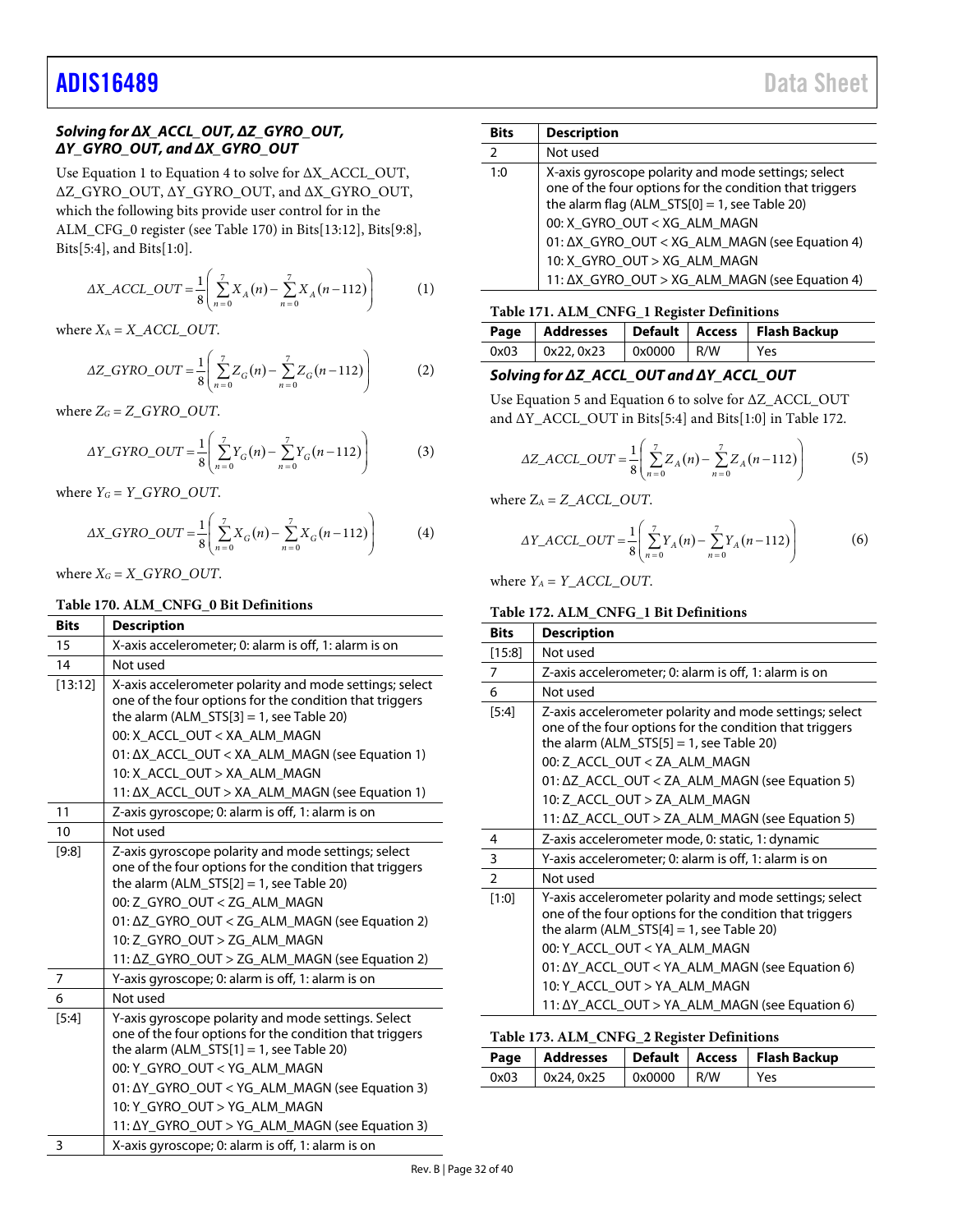### <span id="page-32-5"></span>**Table 174. ALM\_CNFG\_2**

| <b>Bits</b> | <b>Description</b>                            |
|-------------|-----------------------------------------------|
| [15:8]      | Not used                                      |
|             | Barometer alarm $(1 =$ enabled)               |
| 6           | Not used                                      |
| 5           | Barometer alarm polarity $(1 =$ greater than) |
|             | Barometer dynamic enable $(1 =$ enabled)      |
| [3:0]       | Not used                                      |

# <span id="page-32-0"></span>**X-AXIS GYROSCOPE ALARM (XG\_ALM\_MAGN)**

#### <span id="page-32-6"></span>**Table 175. XG\_ALM\_MAGN Register Definitions**

|      |                                               |  |  | Page   Addresses   Default   Access   Flash Backup |  |
|------|-----------------------------------------------|--|--|----------------------------------------------------|--|
| 0x03 | $\vert$ 0x28, 0x29 $\vert$ 0x0000 $\vert$ R/W |  |  | Yes                                                |  |

#### <span id="page-32-7"></span>**Table 176. XG\_ALM\_MAGN Bit Definitions**

| <b>Bits</b> | <b>Description</b>                                                                                          |
|-------------|-------------------------------------------------------------------------------------------------------------|
| [15:0]      | X-axis gyroscope alarm threshold settings,<br>twos complement, $0^{\circ}/sec = 0x0000$ , 1 LSB = 0.02°/sec |
|             |                                                                                                             |

The XG\_ALM\_MAGN register (se[e Table 175](#page-32-6) an[d Table 176\)](#page-32-7) contains the alarm threshold for the x-axis gyroscope, when ALM\_CNFG\_0[3] = 1 (see [Table 170\)](#page-31-0). This alarm is associated with the alarm flag in ALM\_STS[0] (se[e Table 20\)](#page-16-5).

#### *Alarm Example*

[Table 177](#page-32-8) provides a list of commands that configure the x-axis gyroscopes alarm to be active  $(ALM\_STS[0] = 1)$  when the rate of rotation around the x-axis exceeds 100°/sec. The value for the XG\_ALM\_MAGN register is 0x1388, as follows:

 $100^{\circ}/sec \div 0.02^{\circ}/sec/LSB = 5000$  LSB = 0x1388

#### <span id="page-32-8"></span>**Table 177. Configuration Commands, Alarm Example**

| DIN    | <b>Description</b>                                  |
|--------|-----------------------------------------------------|
| 0x8003 | Turn to page 3                                      |
| 0xA888 | $KG$ <sub>ML</sub> M <sub>MAGN</sub> $[7:0] = 0x88$ |
| 0xA913 | $XG$ _ALM_MAGN[15:8] = 0x13                         |
| 0xA00C | ALM CNFG $1[7:0] = 0x0C$                            |
| 0xA100 | $ALM_CNFG_1[15:8] = 0x00$                           |

### <span id="page-32-1"></span>**Y-AXIS GYROSCOPE ALARM (YG\_ALM\_MAGN)**

#### <span id="page-32-9"></span>**Table 178. YG\_ALM\_MAGN Register Definitions**

|      |            |                     | Page   Addresses   Default   Access   Flash Backup |
|------|------------|---------------------|----------------------------------------------------|
| 0x03 | 0x2A, 0x2B | $0 \times 0000$ R/W | l Yes                                              |

#### <span id="page-32-10"></span>**Table 179. YG\_ALM\_MAGN Bit Definitions**

| <b>Bits</b>   Description                                     |
|---------------------------------------------------------------|
| [15:0]   Y-axis gyroscope alarm threshold settings,           |
| twos complement, $0^{\circ}/sec = 0x0000$ , 1 LSB = 0.02°/sec |

The YG\_ALM\_MAGN register (se[e Table 178](#page-32-9) and [Table 179\)](#page-32-10) contains the alarm threshold for the y-axis gyroscope, when ALM\_CNFG\_0[7] = 1 (se[e Table 170\)](#page-31-0). This alarm is associated with the alarm flag in ALM\_STS[1] (se[e Table 20\)](#page-16-5).

## <span id="page-32-2"></span>**Z-AXIS GYROSCOPE ALARM (ZG\_ALM\_MAGN)**

#### <span id="page-32-11"></span>**Table 180. ZG\_ALM\_MAGN Register Definitions**

|                                        |  | Page   Addresses   Default   Access   Flash Backup |
|----------------------------------------|--|----------------------------------------------------|
| $0x03$   $0x2C, 0x2D$   $0x0000$   R/W |  | Yes                                                |

#### <span id="page-32-12"></span>**Table 181. ZG\_ALM\_MAGN Bit Definitions**

| <b>Bits</b> | <b>Description</b>                                            |  |  |
|-------------|---------------------------------------------------------------|--|--|
|             | [15:0] Z-axis gyroscope alarm threshold settings,             |  |  |
|             | twos complement, $0^{\circ}/sec = 0x0000$ , 1 LSB = 0.02°/sec |  |  |

The ZG\_ALM\_MAGN register (see [Table 180](#page-32-11) and [Table 181\)](#page-32-12) contains the alarm threshold for the z-axis gyroscope, when ALM\_CNFG\_0[11] = 1 (se[e Table 170\)](#page-31-0). This alarm is associated with the alarm flag in ALM\_STS[2] (se[e Table 20\)](#page-16-5).

# <span id="page-32-3"></span>**X-AXIS ACCELEROMETER ALARM (XA\_ALM\_MAGN)**

#### <span id="page-32-13"></span>**Table 182. XA\_ALM\_MAGN Register Definitions**

|      | Page   Addresses |              | Default   Access   Flash Backup |
|------|------------------|--------------|---------------------------------|
| 0x03 | $0x2E$ , $0x2F$  | $0x0000$ R/W | Yes                             |

#### <span id="page-32-14"></span>**Table 183. XA\_ALM\_MAGN Bit Definitions**

| <b>Bits</b> | <b>Description</b>                                |
|-------------|---------------------------------------------------|
| [15:0]      | X-axis accelerometer alarm threshold settings,    |
|             | twos complement, 0 $q = 0x0000$ , 1 LSB = 0.25 mg |

The XA\_ALM\_MAGN register (se[e Table 182](#page-32-13) and [Table 183\)](#page-32-14) contains the alarm threshold for the x-axis accelerometer, when ALM\_CNFG\_0[15] = 1 (see [Table 170\)](#page-31-0). This alarm is associated with the alarm flag in ALM\_STS[3] (se[e Table 20\)](#page-16-5).

# <span id="page-32-4"></span>**Y-AXIS ACCELEROMETER ALARM (YA\_ALM\_MAGN)**

#### <span id="page-32-15"></span>**Table 184. YA\_ALM\_MAGN Register Definitions**

|      |                    |                     | Page   Addresses   Default   Access   Flash Backup |
|------|--------------------|---------------------|----------------------------------------------------|
| 0x03 | $\sqrt{0x30.0x31}$ | $0 \times 0000$ R/W | Yes                                                |

#### <span id="page-32-16"></span>**Table 185. YA\_ALM\_MAGN Bit Definitions**

| <b>Bits</b> | <b>Description</b>                               |
|-------------|--------------------------------------------------|
| [15:0]      | Y-axis accelerometer alarm threshold settings,   |
|             | twos complement, 0 $g$ = 0x0000, 1 LSB = 0.25 mg |

The YA\_ALM\_MAGN register (see [Table 184](#page-32-15) and [Table 185\)](#page-32-16) contains the alarm threshold for the y-axis accelerometer, when ALM\_CNFG\_1[3] = 1 (see [Table 172\)](#page-31-1). This alarm is associated with the alarm flag in ALM\_STS[4] (se[e Table 20\)](#page-16-5).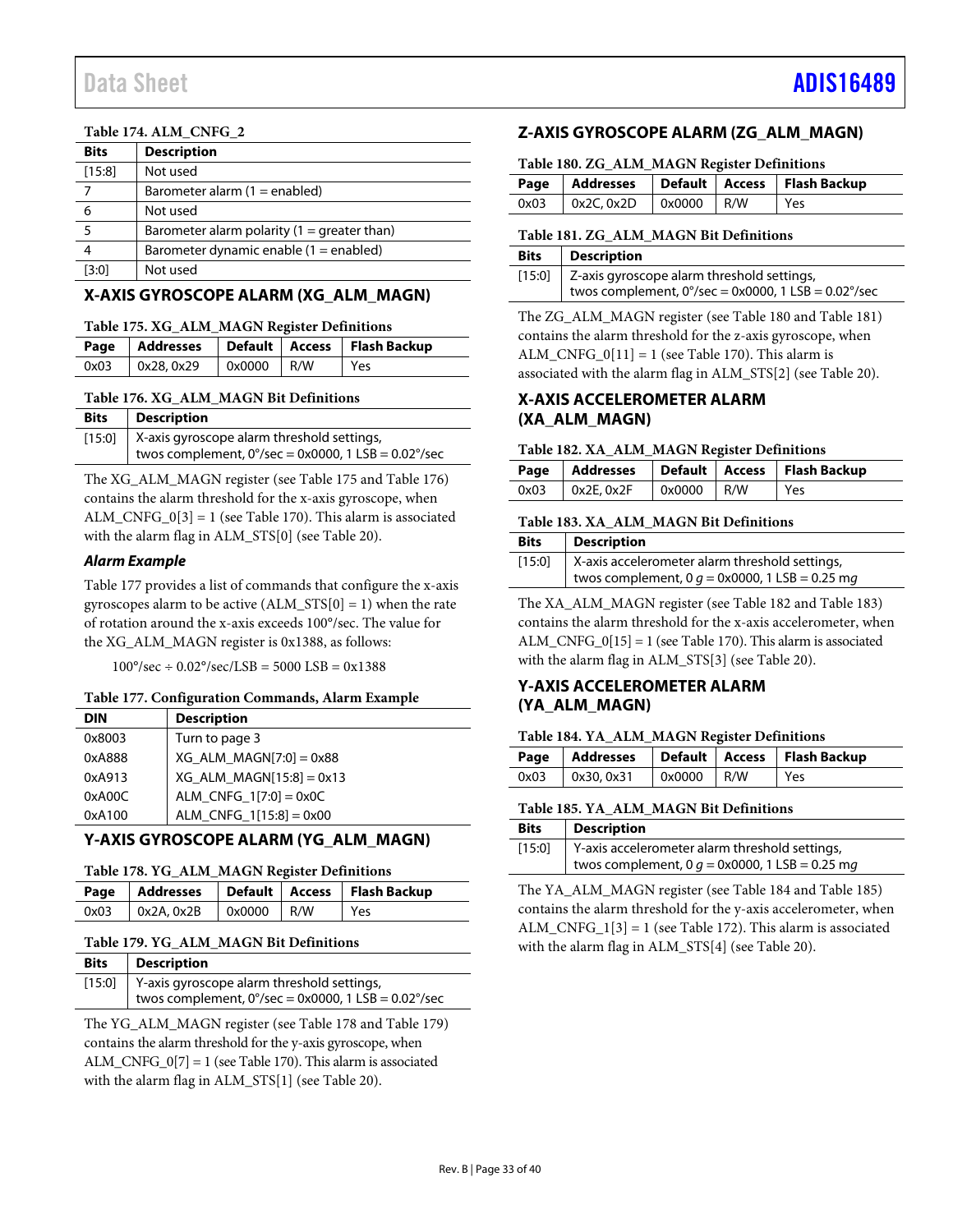# <span id="page-33-0"></span>**Z-AXIS ACCELEROMETER ALARM (ZA\_ALM\_MAGN)**

#### <span id="page-33-6"></span>**Table 186. ZA\_ALM\_MAGN Register Definitions**

|      |            |              | Page   Addresses   Default   Access   Flash Backup |
|------|------------|--------------|----------------------------------------------------|
| 0x03 | 0x32, 0x33 | $0x0000$ R/W | Yes                                                |

#### <span id="page-33-7"></span>**Table 187. ZA\_ALM\_MAGN Bit Definitions**

| <b>Bits</b> | <b>Description</b>                                      |
|-------------|---------------------------------------------------------|
|             | $[15:0]$ Z-axis accelerometer alarm threshold settings, |
|             | twos complement, 0 $g = 0x0000$ , 1 LSB = 0.25 mg       |

The ZA\_ALM\_MAGN register (see [Table 186](#page-33-6) an[d Table 187\)](#page-33-7) contains the alarm threshold for the z-axis accelerometer, when ALM\_CNFG\_1[7] = 1 (se[e Table 172\)](#page-31-1). This alarm is associated with the alarm flag in ALM\_STS[5] (se[e Table 20\)](#page-16-5).

## <span id="page-33-1"></span>**BAROMETER ALARM (BR\_ALM\_MAGN)**

<span id="page-33-8"></span>

|  |  | Table 188. BR_ALM_MAGN Register Definitions |  |
|--|--|---------------------------------------------|--|
|--|--|---------------------------------------------|--|

|      |                   |              | Page   Addresses   Default   Access   Flash Backup |
|------|-------------------|--------------|----------------------------------------------------|
| 0x03 | $\alpha$ 3A, 0x3B | $0x0000$ R/W | Yes                                                |

#### <span id="page-33-9"></span>**Table 189. BR\_ALM\_MAGN Bit Definitions**

| <b>Bits</b> | <b>Description</b>                                            |
|-------------|---------------------------------------------------------------|
| [15:0]      | Barometer alarm threshold settings,                           |
|             | twos complement, 0 $q = 0 \times 0000$ , 1 LSB = 40 $\mu$ bar |

The BR\_ALM\_MAGN register (see [Table 188](#page-33-8) and [Table 189\)](#page-33-9) contains the alarm threshold for barometer, when ALM\_  $CNFG_2[7] = 1$  (see [Table 174\)](#page-32-5). This alarm is associated with the alarm flag in ALM\_STS[11] (see [Table 20\)](#page-16-5).

# <span id="page-33-2"></span>**FIRMWARE REVISION (FIRM\_REV)**

#### <span id="page-33-10"></span>**Table 190. FIRM\_REV Register Definitions**

| Page   Addresses   Default |                                            | Access   Flash Backup |
|----------------------------|--------------------------------------------|-----------------------|
|                            | $0x03$   $0x78, 0x79$   Not applicable   R | l Yes                 |

#### <span id="page-33-11"></span>**Table 191. FIRM\_REV Bit Definitions**

| <b>Bits</b> | <b>Description</b>                                                                                                    |
|-------------|-----------------------------------------------------------------------------------------------------------------------|
| [15:12]     | Firmware revision binary coded decimal (BCD) code,<br>tens digit, numerical format = 4-bit binary, range = $0$ to $9$ |
| [11:8]      | Firmware revision BCD code, ones digit, numerical<br>format = 4-bit binary, range = $0$ to $9$                        |
| $[7:4]$     | Firmware revision BCD code, tenths digit, numerical<br>format = 4-bit binary, range = $0$ to 9                        |
| [3:0]       | Firmware revision BCD code, hundredths digit,<br>numerical format = 4-bit binary, range = $0$ to $9$                  |

The FIRM\_REV register (se[e Table 190](#page-33-10) and [Table 191\)](#page-33-11) provides the firmware revision for the internal firmware. This register uses a BCD format, where each nibble represents a digit. For example, if FIRM\_REV = 0x1234, the firmware revision is 12.34.

# <span id="page-33-3"></span>**FIRMWARE REVISION DAY AND MONTH (FIRM\_DM)**

#### <span id="page-33-12"></span>**Table 192. FIRM\_DM Register Definitions**

| Page   Addresses   Default |                                          | Access   Flash Backup |
|----------------------------|------------------------------------------|-----------------------|
|                            | $0x03$   0x7A, 0x7B   Not applicable   R | l Yes                 |

#### <span id="page-33-13"></span>**Table 193. FIRM\_DM Bit Definitions**

| <b>Bits</b> | <b>Description</b>                                                                                       |
|-------------|----------------------------------------------------------------------------------------------------------|
| [15:12]     | Factory configuration month BCD code, tens digit,<br>numerical format = 4-bit binary, range = 0 to 2     |
| [11:8]      | Factory configuration month BCD code, ones digit,<br>numerical format = 4-bit binary, range = $0$ to $9$ |
| [7:4]       | Factory configuration day BCD code, tens digit,<br>numerical format = 4-bit binary, range = $0$ to 3     |
| [3:0]       | Factory configuration day BCD code, ones digit,<br>numerical format = 4-bit binary, range = $0$ to $9$   |

The FIRM\_DM register (see [Table 192](#page-33-12) an[d Table 193\)](#page-33-13) contains the month and day of the factory configuration date. FIRM\_ DM[15:12] and FIRM\_DM[11:8] contain digits that represent the month of the factory configuration in a BCD format. For example, November is the 11<sup>th</sup> month in a year and is represented by FIRM\_DM $[15:8] = 0x11$ . FIRM\_DM $[7:4]$  and FIRM\_DM $[3:0]$ contain digits that represent the day of factory configuration in a BCD format. For example, the 27<sup>th</sup> day of the month is represented by FIRM  $DM[7:0] = 0x27$ .

### <span id="page-33-4"></span>**FIRMWARE REVISION YEAR (FIRM\_Y)**

#### <span id="page-33-14"></span>**Table 194. FIRM\_Y Register Definitions**

| Page   Addresses   Default |                                            | Access   Flash Backup |
|----------------------------|--------------------------------------------|-----------------------|
|                            | $0x03$   $0x7C, 0x7D$   Not applicable   R | l Yes                 |

#### <span id="page-33-15"></span>**Table 195. FIRM\_Y Bit Definitions**

| <b>Bits</b> | <b>Description</b>                                                                                          |
|-------------|-------------------------------------------------------------------------------------------------------------|
| [15:12]     | Factory configuration year BCD code, thousands digit,<br>numerical format = 4-bit binary, range = $0$ to 9  |
| [11:8]      | Factory configuration year BCD code, hundreds digit,<br>numerical format = 4-bit binary, range = $0$ to $9$ |
| [7:4]       | Factory configuration year BCD code, tens digit,<br>numerical format = 4-bit binary, range = $0$ to 3       |
| [3:0]       | Factory configuration year BCD code, ones digit,<br>numerical format = 4-bit binary, range = $0$ to $9$     |

The FIRM\_Y register (se[e Table 194](#page-33-14) and [Table 195\)](#page-33-15) contains the year of the factory configuration date. For example, the year, 2013, is represented by  $FIRM_Y = 0x2013$ .

### <span id="page-33-5"></span>**PAGE 4 (PAGE\_ID)**

#### <span id="page-33-16"></span>**Table 196. PAGE\_ID Register Definition**

|                                  |  | Page   Addresses   Default   Access   Flash Backup |
|----------------------------------|--|----------------------------------------------------|
| 0x04   0x00, 0x01   0x0000   R/W |  | l No                                               |

# <span id="page-33-17"></span>**Table 197. PAGE\_ID Bit Assignments**

| <b>Bits</b> | <b>Description</b>                   |  |
|-------------|--------------------------------------|--|
| [15:0]      | Page number, binary numerical format |  |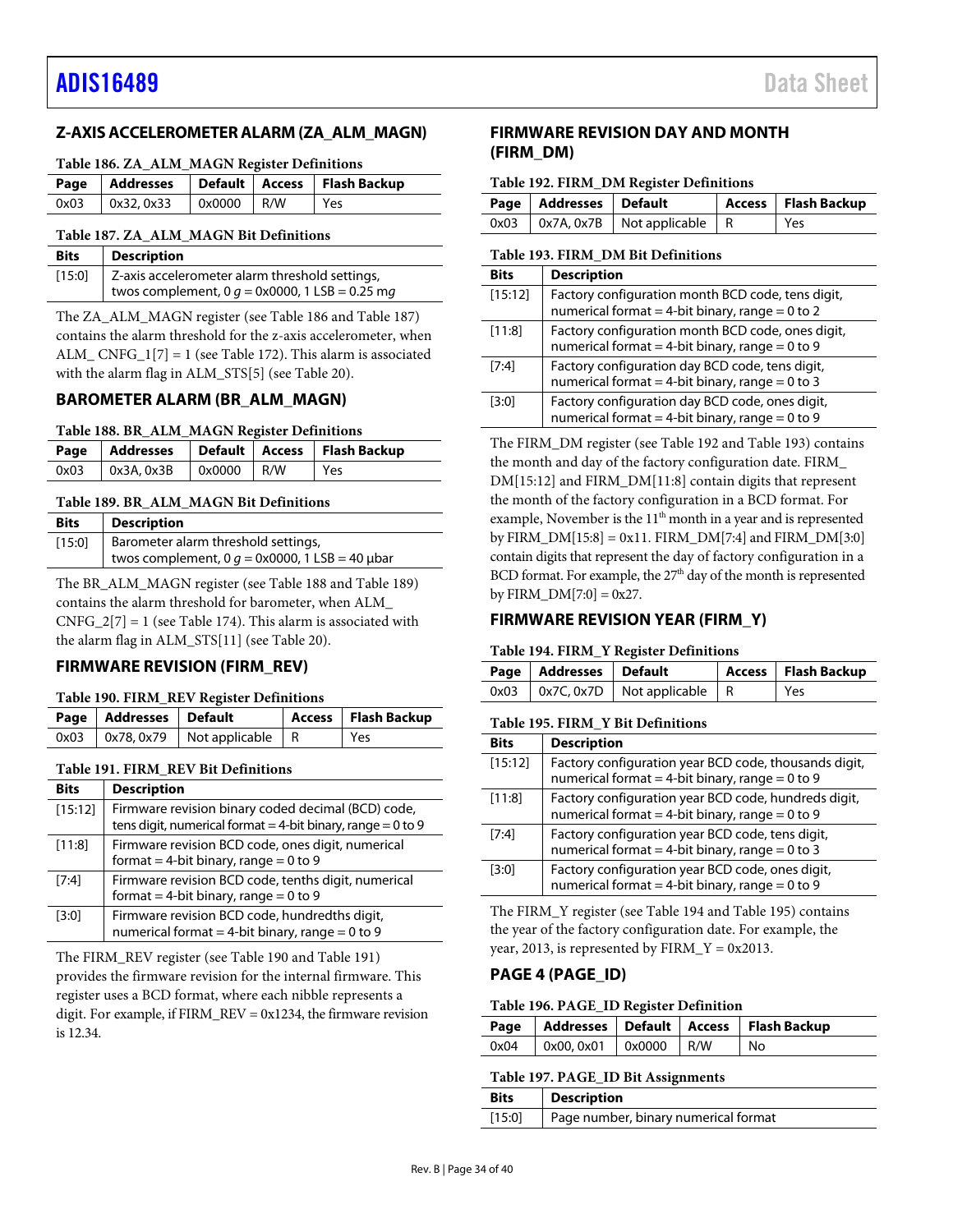The contents in the PAGE\_ID register (see [Table 196](#page-33-16) and [Table 197\)](#page-33-17) contain the current page setting, and provide a control for selecting another page for SPI access. For example, set DIN = 0x8002 to select Page 2 for SPI-based user access. Se[e Table 10](#page-12-1) for the page assignments associated with each user accessible register.

# <span id="page-34-0"></span>**PART IDENTIFICATION NUMBERS (PART\_ID1, PART\_ID2, PART\_ID3, PART\_ID4)**

#### **Table 198. PART\_ID1 Register Definitions**

|      | Page   Addresses   Default |                                                     | Access   Flash Backup |
|------|----------------------------|-----------------------------------------------------|-----------------------|
| 0x04 |                            | $\vert$ 0x20, 0x21 $\vert$ Not applicable $\vert$ R | Not applicable        |

#### **Table 199. PART\_ID1 Bit Definitions**

| <b>Bits</b> | <b>Description</b>    |
|-------------|-----------------------|
| [15:0]      | Part Identification 1 |

#### **Table 200. PART\_ID2 Register Definitions**

| Page   Addresses   Default |                                            | Access   Flash Backup |
|----------------------------|--------------------------------------------|-----------------------|
|                            | $0x04$   $0x22, 0x23$   Not applicable   R | Not applicable        |

#### **Table 201. PART\_ID2 Bit Definitions**

| <b>Bits</b> | <b>Description</b>    |
|-------------|-----------------------|
| [15:0]      | Part Identification 2 |

#### **Table 202. PART\_ID3 Register Definitions**

|      | Page   Addresses   Default |                                  | Access   Flash Backup |
|------|----------------------------|----------------------------------|-----------------------|
| 0x04 |                            | $\log 24, 0x25$ Not applicable R | Not applicable        |

### **Table 203. PART\_ID3 Bit Definitions**

| <b>Bits</b> | <b>Description</b>    |
|-------------|-----------------------|
| [15:0]      | Part Identification 3 |

### **Table 204. PART\_ID4 Register Definitions**

| Page   Addresses   Default |                                            | Access   Flash Backup |
|----------------------------|--------------------------------------------|-----------------------|
|                            | $0x04$   $0x26, 0x27$   Not applicable   R | Not applicable        |
|                            |                                            |                       |

### **Table 205. PART\_ID4 Bit Definitions**

| <b>Bits</b> | <b>Description</b>    |
|-------------|-----------------------|
| [15:0]      | Part Identification 4 |

# <span id="page-34-1"></span>**FIR FILTERS**

The [ADIS16489](http://www.analog.com/ADIS16489?doc=ADIS16489.pdf) has four user configurable FIR filter banks. The sample rate of the FIR filters is identical to the inertial measurement unit (IMU) sample rate. Because decimation occurs after the FIR filters, the FIR sample rate is independent of the decimation rate and is not affected by the setting of the DEC\_RATE register. If the user selects the internally generated sample clock (which is the default setting), the nominal IMU sample rate (and FIR sample rate) is 2460 SPS. If the user is supplying an external clock by setting Bit 7 of the FNCTIO\_ CRTL register to 1 (se[e Table 152](#page-27-3) an[d Table 153\)](#page-27-1), the FIR sample rate is the same as the [ADIS16489](http://www.analog.com/ADIS16489?doc=ADIS16489.pdf) sample rate.

The user can individually configure and select one of the four FIR filter banks for each individual inertial sensor using the FILTR\_ BNK\_0 (se[e Table 166\)](#page-30-7) and FILTR\_BNK\_1 (see

[Table 168\)](#page-30-9) registers (se[e Figure 33\)](#page-29-3). Each FIR filter bank (A, B, C, D) has 120 taps that consume two pages of memory. The coefficient associated with each tap in each filter bank has its own dedicated register that uses a 16-bit, twos complement format. The FIR filter has unity-gain when the sum of all of the coefficients is equal to 32,768. For filter designs that require fewer than 120 taps, ensure that the non-zero taps are in the lower-numbered coefficients and write 0x0000 to all unused taps to eliminate the latency associated with that particular tap.

## *Page 5, Page 6 (PAGE\_ID)*

#### <span id="page-34-2"></span>**Table 206. PAGE\_ID Register Definition**

| Page           |                                               |  | Addresses   Default   Access   Flash Backup |
|----------------|-----------------------------------------------|--|---------------------------------------------|
| 0x05.<br>0x06. | $\vert$ 0x00, 0x01 $\vert$ 0x0000 $\vert$ R/W |  | No                                          |

#### <span id="page-34-3"></span>**Table 207. PAGE\_ID Bit Assignments**

| <b>Bits</b> | <b>Description</b>                   |
|-------------|--------------------------------------|
| $[15:0]$    | Page number, binary numerical format |

The contents in the PAGE\_ID register (see [Table 206](#page-34-2) and [Table 207\)](#page-34-3) contain the current page setting, and provide a control for selecting another page for SPI access. For example, set DIN = 0x8002 to select Page 2 for SPI-based user access. Se[e Table 10](#page-12-1) for the page assignments associated with each user accessible register.

# *FIR Filter Bank A (FIR\_COEF\_A000 to FIR\_COEF\_A119)*

#### **Table 208. FIR Filter Bank A Memory Map**

| $\cdots$ |         |                  |                  |  |
|----------|---------|------------------|------------------|--|
| Page     | PAGE_ID | <b>Addresses</b> | <b>Register</b>  |  |
| 5        | 0x05    | 0x00, 0x01       | PAGE ID          |  |
| 5        | 0x05    | 0x02 to 0x07     | Not used         |  |
| 5        | 0x05    | 0x08, 0x09       | FIR COEF A000    |  |
| 5        | 0x05    | 0x0A, 0x0B       | FIR COEF A001    |  |
| 5        | 0x05    | 0x0C to 0x7D     | FIR COEF A002 to |  |
|          |         |                  | FIR COEF A058    |  |
| 5        | 0x05    | 0x7E, 0x7F       | FIR COEF A059    |  |
| 6        | 0x06    | 0x00, 0x01       | PAGE ID          |  |
| 6        | 0x06    | 0x02 to 0x07     | Not used         |  |
| 6        | 0x06    | 0x08, 0x09       | FIR_COEF_A060    |  |
| 6        | 0x06    | $0x0A$ , $0x0B$  | FIR COEF A061    |  |
| 6        | 0x06    | 0x0C to 0x7D     | FIR COEF A062 to |  |
|          |         |                  | FIR COEF A118    |  |
| 6        | 0x06    | 0x7E, 0x7F       | FIR COEF A119    |  |

[Table 209](#page-34-4) an[d Table 210](#page-34-5) offer detailed register and bit definitions for one of the FIR coefficient registers in Bank A, FIR\_COEF\_ A071[. Table 211](#page-35-0) provides a configuration example, which sets this register to a decimal value of −169 (0xFF57).

#### <span id="page-34-4"></span>**Table 209. FIR\_COEF\_A071 Register Definitions**

| Page   Addresses   Default |                                                 | Access   Flash Backup |
|----------------------------|-------------------------------------------------|-----------------------|
|                            | $0x06$   $0x1E$ , $0x1F$   Not applicable   R/W | l Yes                 |
|                            |                                                 |                       |

<span id="page-34-5"></span>

| Table 210. FIR COEF A071 Bit Definitions |                                             |  |
|------------------------------------------|---------------------------------------------|--|
| <b>Bits</b>                              | <b>Description</b>                          |  |
| [15:0]                                   | FIR Bank A, Coefficient 71, twos complement |  |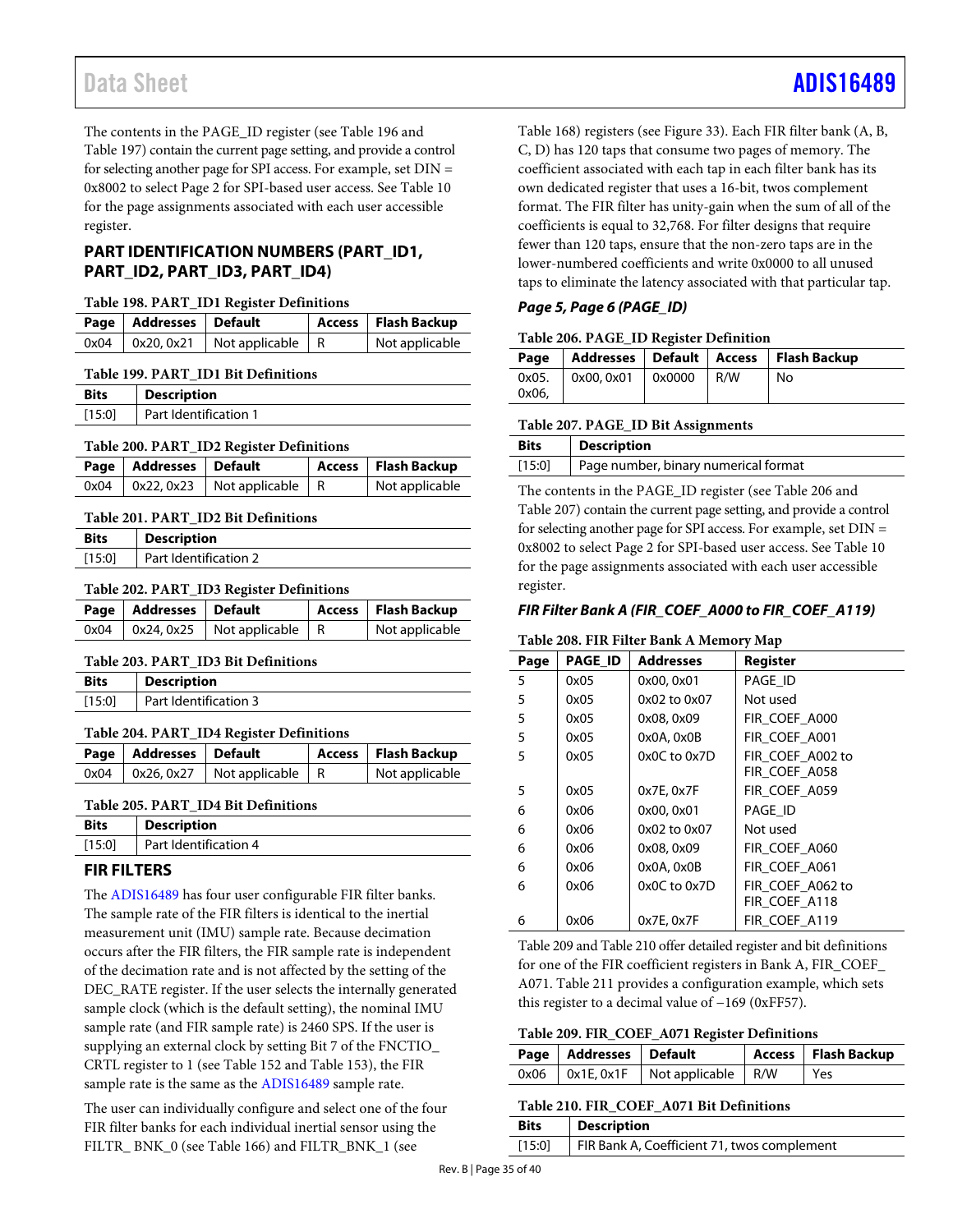#### <span id="page-35-0"></span>**Table 211. Configuration Example, FIR Coefficient**

| <b>DIN</b> | <b>Description</b>           |
|------------|------------------------------|
| 0x8006     | Turn to Page 6               |
| 0x9E57     | FIR COEF A071[7:0] = $0x57$  |
| 0x9FFF     | FIR COEF $A071[15:8] = 0xFF$ |

#### *Page 7, Page 8 (PAGE\_ID)*

#### <span id="page-35-1"></span>**Table 212. PAGE\_ID Register Definition**

|       |                               |  | Page   Addresses   Default   Access   Flash Backup |
|-------|-------------------------------|--|----------------------------------------------------|
|       | $0x07.$ 0x00, 0x01 0x0000 R/W |  | No                                                 |
| 0x08, |                               |  |                                                    |

#### <span id="page-35-2"></span>**Table 213. PAGE\_ID Bit Assignments**

| <b>Bits</b> | <b>Description</b>                   |
|-------------|--------------------------------------|
| $[15:0]$    | Page number, binary numerical format |

The contents in the PAGE\_ID register (see [Table 212](#page-35-1) and [Table 213\)](#page-35-2) contain the current page setting, and provide a control for selecting another page for SPI access. For example, set DIN = 0x8002 to select Page 2 for SPI-based user access. Se[e Table 10](#page-12-1) for the page assignments associated with each user accessible register.

#### *FIR Filter Bank B (FIR\_COEF\_B000 to FIR\_COEF\_B119)*

#### **Table 214. Filter Bank B Memory Map**

| Page | <b>PAGE ID</b> | <b>Addresses</b> | Register         |
|------|----------------|------------------|------------------|
| 7    | 0x07           | 0x00, 0x01       | PAGE ID          |
| 7    | 0x07           | 0x02 to 0x07     | Not used         |
| 7    | 0x07           | 0x08, 0x09       | FIR COEF B000    |
| 7    | 0x07           | $0x0A$ , $0x0B$  | FIR COEF B001    |
| 7    | 0x07           | $0x0C$ to $0x7D$ | FIR COEF B002 to |
|      |                |                  | FIR COEF B058    |
| 7    | 0x07           | 0x7E, 0x7F       | FIR_COEF_B059    |
| 8    | 0x08           | 0x00, 0x01       | PAGE_ID          |
| 8    | 0x08           | 0x02 to 0x07     | Not used         |
| 8    | 0x08           | 0x08, 0x09       | FIR_COEF_B060    |
| 8    | 0x08           | 0x0A, 0x0B       | FIR COEF B061    |
| 8    | 0x08           | $0x0C$ to $0x7D$ | FIR_COEF_B062 to |
|      |                |                  | FIR COEF B118    |
| 8    | 0x08           | 0x7E, 0x7F       | FIR COEF B119    |

#### <span id="page-35-3"></span>*Page 9, Page 10 (PAGE\_ID)*

#### **Table 215. PAGE\_ID Register Definition**

|       |                                         |  | Page   Addresses   Default   Access   Flash Backup |
|-------|-----------------------------------------|--|----------------------------------------------------|
|       | $0x09.$   $0x00, 0x01$   $0x0000$   R/W |  | No                                                 |
| 0x0A, |                                         |  |                                                    |

#### <span id="page-35-4"></span>**Table 216. PAGE\_ID Bit Assignments**

| Bits   | <b>Description</b>                   |
|--------|--------------------------------------|
| [15:0] | Page number, binary numerical format |

The contents in the PAGE\_ID register (see [Table 215](#page-35-3) and [Table 216\)](#page-35-4) contain the current page setting, and provide a control for selecting another page for SPI access. For example, set DIN = 0x8002 to select Page 2 for SPI-based user access. Se[e Table 10](#page-12-1) for the page assignments associated with each user accessible register.

#### *FIR Filter Bank C (FIR\_COEF\_C000 to FIR\_COEF\_C119)*

| Table 217. Filter Bank C Memory Map |                |                  |                  |  |
|-------------------------------------|----------------|------------------|------------------|--|
| Page                                | <b>PAGE ID</b> | <b>Addresses</b> | Register         |  |
| 9                                   | 0x09           | 0x00, 0x01       | PAGE ID          |  |
| 9                                   | 0x09           | 0x02 to 0x07     | Not used         |  |
| 9                                   | 0x09           | 0x08, 0x09       | FIR COEF C000    |  |
| 9                                   | 0x09           | 0x0A, 0x0B       | FIR_COEF_C001    |  |
| 9                                   | 0x09           | $0x0C$ to $0x7D$ | FIR COEF C002 to |  |
|                                     |                |                  | FIR COEF C058    |  |
| 9                                   | 0x09           | 0x7E, 0x7F       | FIR COEF C059    |  |
| 10                                  | 0x0A           | 0x00, 0x01       | PAGE ID          |  |
| 10                                  | 0x0A           | 0x02 to 0x07     | Not used         |  |
| 10                                  | 0x0A           | 0x08, 0x09       | FIR COEF C060    |  |
| 10                                  | 0x0A           | 0x0A, 0x0B       | FIR COEF C061    |  |
| 10                                  | 0x0A           | $0x0C$ to $0x7D$ | FIR COEF C062 to |  |
|                                     |                |                  | FIR COEF C118    |  |
| 10                                  | 0x0A           | 0x7E, 0x7F       | FIR COEF C119    |  |

#### <span id="page-35-5"></span>*Page 11, Page 12 (PAGE\_ID)*

#### **Table 218. PAGE\_ID Register Definition**

| Page           |                    |     | Addresses   Default   Access   Flash Backup |
|----------------|--------------------|-----|---------------------------------------------|
| 0x0B.<br>0x0C. | $0x00.0x01$ 0x0000 | R/W | No                                          |

#### <span id="page-35-6"></span>**Table 219. PAGE\_ID Bit Assignments**

| <b>Bits</b> | <b>Description</b>                   |
|-------------|--------------------------------------|
| [15:0]      | Page number, binary numerical format |
|             |                                      |

The contents in the PAGE\_ID register (see [Table 218](#page-35-5) and [Table 219\)](#page-35-6) contain the current page setting, and provide a control for selecting another page for SPI access. For example, set DIN = 0x8002 to select Page 2 for SPI-based user access. Se[e Table 10](#page-12-1) for the page assignments associated with each user accessible register.

#### *FIR Filter Bank D (FIR\_COEF\_D000 to FIR\_COEF\_D119)*

#### **Table 220. Filter Bank D Memory Map**

| Page | <b>PAGE ID</b> | <b>Addresses</b> | Register                          |
|------|----------------|------------------|-----------------------------------|
| 11   | 0x0B           | 0x00, 0x01       | PAGE ID                           |
| 11   | 0x0B           | $0x02$ to $0x07$ | Not used                          |
| 11   | 0x0B           | 0x08, 0x09       | FIR COEF D000                     |
| 11   | 0x0B           | $0x0A$ , $0x0B$  | FIR COEF D001                     |
| 11   | 0x0B           | $0x0C$ to $0x7D$ | FIR COEF D002 to<br>FIR COEF D058 |
| 11   | 0x0B           | 0x7E, 0x7F       | FIR COEF D059                     |
| 12   | 0x0C           | 0x00, 0x01       | PAGE ID                           |
| 12   | 0x0C           | 0x02 to 0x07     | Not used                          |
| 12   | 0x0C           | 0x08, 0x09       | FIR COEF D060                     |
| 12   | 0x0C           | $0x0A$ , $0x0B$  | FIR COEF D061                     |
| 12   | 0x0C           | $0x0C$ to $0x7D$ | FIR COEF D062 to<br>FIR COEF_D118 |
| 12   | 0x0C           | 0x7E, 0x7F       | FIR COEF D119                     |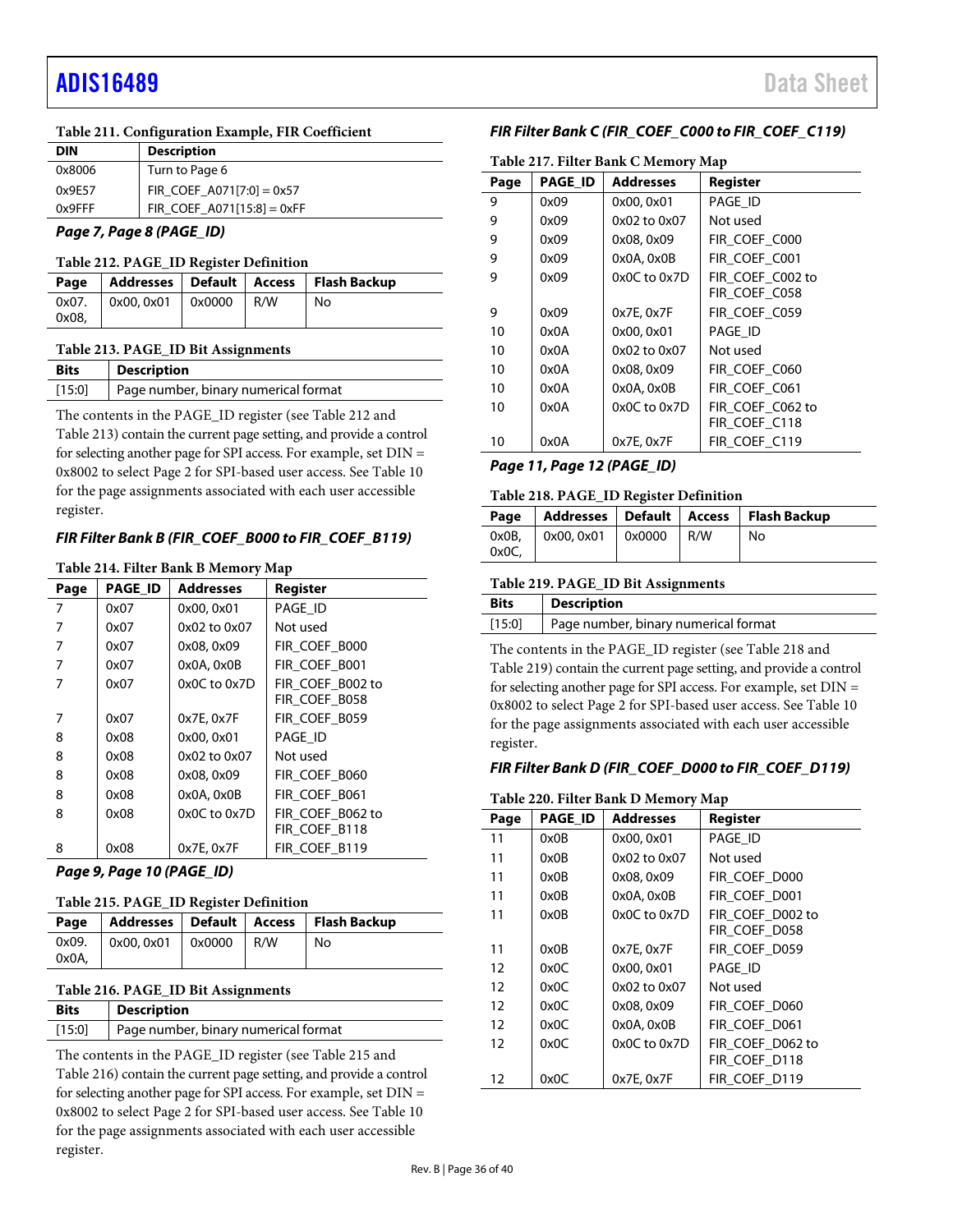# *Default Filter Performance*

The FIR filter banks have factory programmed filter designs. They are all low-pass filters that have unity dc gain[. Table 221](#page-36-0) provides a summary of each filter design, an[d Figure 34](#page-36-1) shows the frequency response characteristics. The phase delay is equal to ½ of the total number of taps.

<span id="page-36-0"></span>

| Table 221. FIR Filter Descriptions, Default Configuration |  |
|-----------------------------------------------------------|--|
|-----------------------------------------------------------|--|

| <b>FIR Filter Bank</b> | Taps | -3 dB Frequency (Hz) |
|------------------------|------|----------------------|
|                        | 120  | 310                  |
| B                      | 120  | 55                   |
|                        | 32   | 275                  |
|                        | 20   | 63                   |



<span id="page-36-1"></span>*Figure 34. FIR Filter Frequency Response Curves*

# Data Sheet **[ADIS16489](https://www.analog.com/ADIS16489?doc=ADIS16489.pdf)**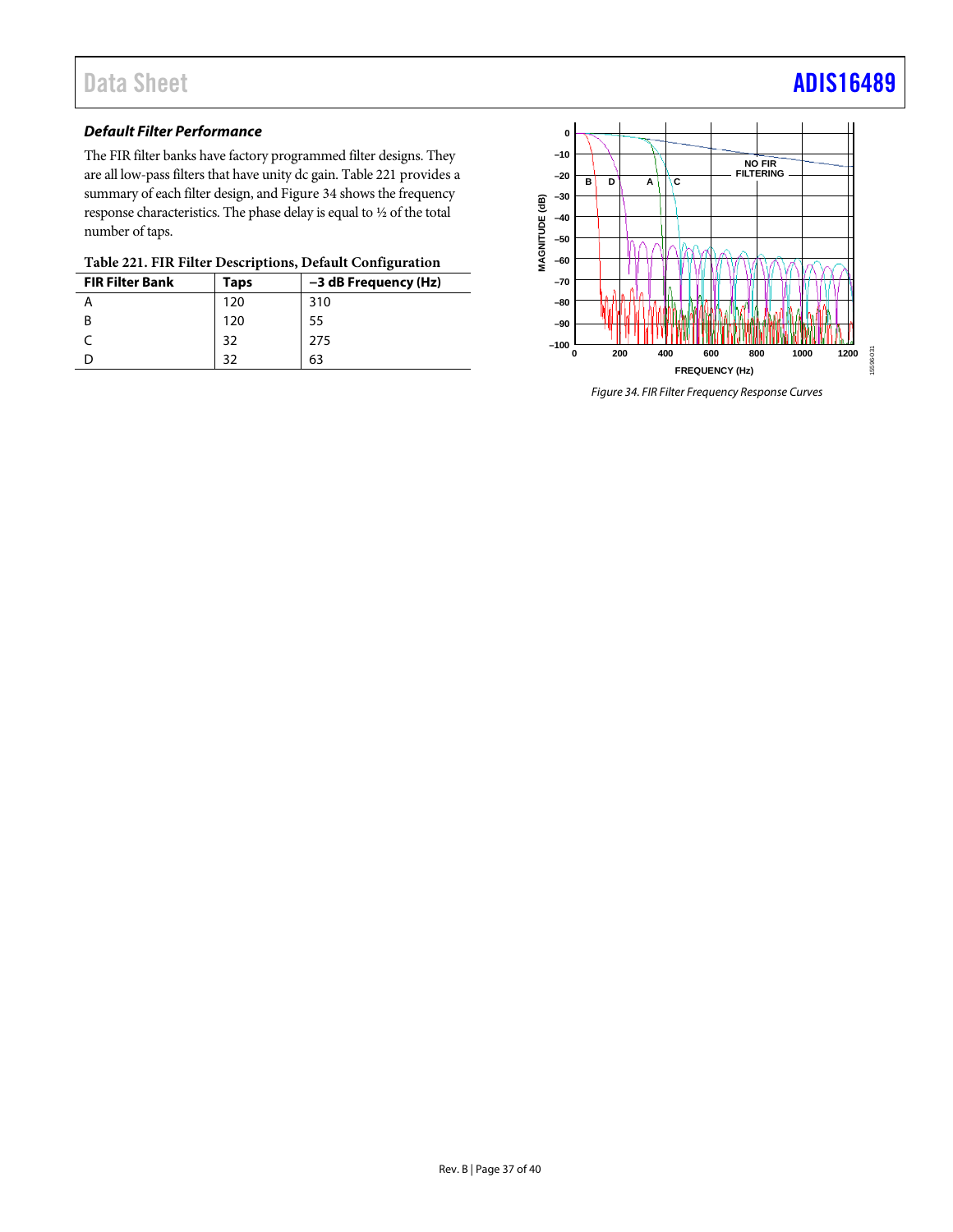# <span id="page-37-0"></span>APPLICATIONS INFORMATION

# <span id="page-37-1"></span>**MOUNTING BEST PRACTICES**



*Figure 35. Mounting Example*

<span id="page-37-2"></span>For best performance, follow these simple rules when installing the [ADIS16489](http://www.analog.com/ADIS16489?doc=ADIS16489.pdf) into a system:

- Eliminate opportunity for translational force (x- and y-axis direction, pe[r Figure 20\)](#page-17-11) application on the electrical connector.
- Isolate the mounting force to the four corners on the portion of the package surface that surrounds the mounting holes.
- Use uniform mountin[g forces](http://www.analog.com/AN-1295?doc=ADIS16487.pdf) on all four corners. The suggested torque setting is 40 inch ounces (0.285 Nm).

These three rules help prevent irregular force profiles, which can warp the package and introduce bias errors in the sensors. [Figure 35](#page-37-2) provides an example that leverages washers to set the package off the mounting surface and uses 2.85 mm passthrough holes and backside washers/nuts for attachment[. Figure 36](#page-37-3) and [Figure 37](#page-38-3) provide details for mounting hole and connector alignment pin drill locations.

For more information on mounting the [ADIS16489,](http://www.analog.com/ADIS16489?doc=ADIS16489.pdf) see the [AN-1295 Application Note.](http://www.analog.com/AN-1295?doc=ADIS16489.pdf)



<span id="page-37-3"></span>*Figure 36. Suggested PCB Layout Pattern, Connector Down*

15596-033

33 596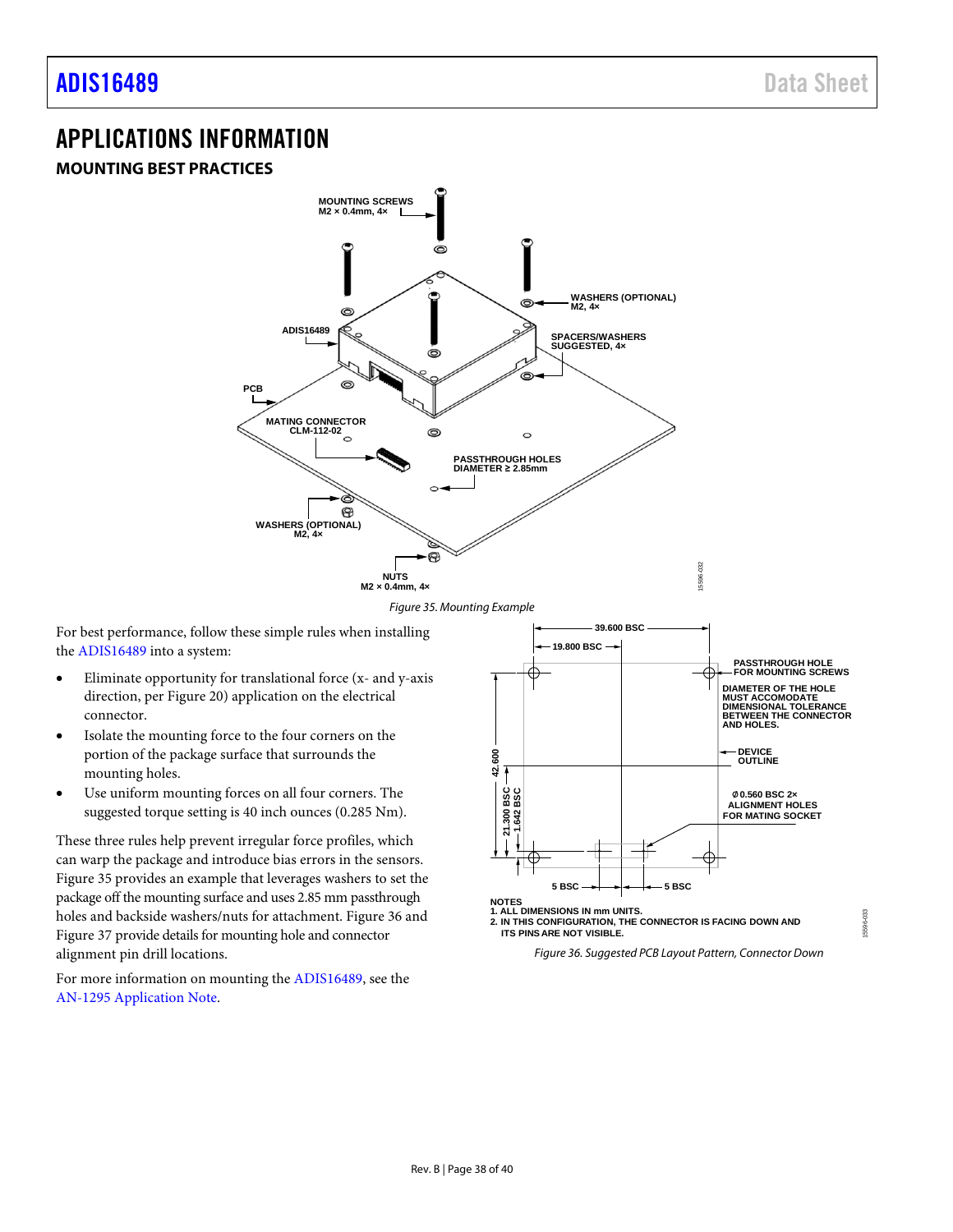

<span id="page-38-3"></span>*Figure 37. Suggested Layout and Mechanical Design When Using Samtec CLM-112-02-G-D-A for the Mating Connector*

# <span id="page-38-0"></span>**EVALUATION TOOLS**

# *Breakout Board[, ADIS16IMU1/PCBZ](http://www.analog.com/ADIS16IMU1/PCBZ?doc=ADIS16489.pdf)*

The [ADIS16IMU1/PCBZ](http://www.analog.com/ADIS16IMU1/PCBZ?doc=ADIS16489.pdf) (sold separately) provides a breakout board function for the [ADIS16489,](http://www.analog.com/ADIS16489?doc=ADIS16489.pdf) which means that it provides access to th[e ADIS16489](http://www.analog.com/ADIS16489?doc=ADIS16489.pdf) through larger connectors that support standard 1 mm ribbon cabling. It also provides four mounting holes for attachment of th[e ADIS16489](http://www.analog.com/ADIS16489?doc=ADIS16489.pdf) to the breakout board.

## *PC-Based Evaluation[, EVAL-ADIS2](http://www.analog.com/EVAL-ADIS2?doc=ADIS16489.pdf)*

The [EVAL-ADIS2](http://www.analog.com/EVAL-ADIS2?doc=ADIS16489.pdf) provides the system support PC-based evaluation of the [ADIS16489.](http://www.analog.com/ADIS16489?doc=ADIS16489.pdf)

# <span id="page-38-1"></span>**POWER SUPPLY CONSIDERATIONS**

The VDD power supply must charge 24 µF of capacitance (inside of the [ADIS16489,](http://www.analog.com/ADIS16489?doc=ADIS16489.pdf) across the VDD and GND pins) during its initial ramp and settling process. When VDD reaches 2.85 V, th[e ADIS16489](http://www.analog.com/ADIS16489?doc=ADIS16489.pdf) begins its internal start-up process, which generates additional transient current demand. Se[e Figure 38](#page-38-4) for a typical current profile during the start-up process. The first peak in [Figure 38](#page-38-4) relates to charging the 24 µF capacitor bank, whereas the second peak (~360 ms after the first peak) relates to the initialization process of the [ADIS16489.](http://www.analog.com/ADIS16489?doc=ADIS16489.pdf) Se[e Figure 39](#page-38-5) for a close view of the current profile associated with the second peak in [Figure 38.](#page-38-4) 

<span id="page-38-4"></span>

# <span id="page-38-5"></span><span id="page-38-2"></span>**X-RAY SENSITIVITY**

Exposure to high dose rate X-rays, such as those in production systems that inspect solder joints in electronic assemblies, can affect accelerometer bias errors. For optimal performance, avoid exposing the ADIS16489A to this type of inspection.

# Data Sheet **[ADIS16489](https://www.analog.com/ADIS16489?doc=ADIS16489.pdf)**